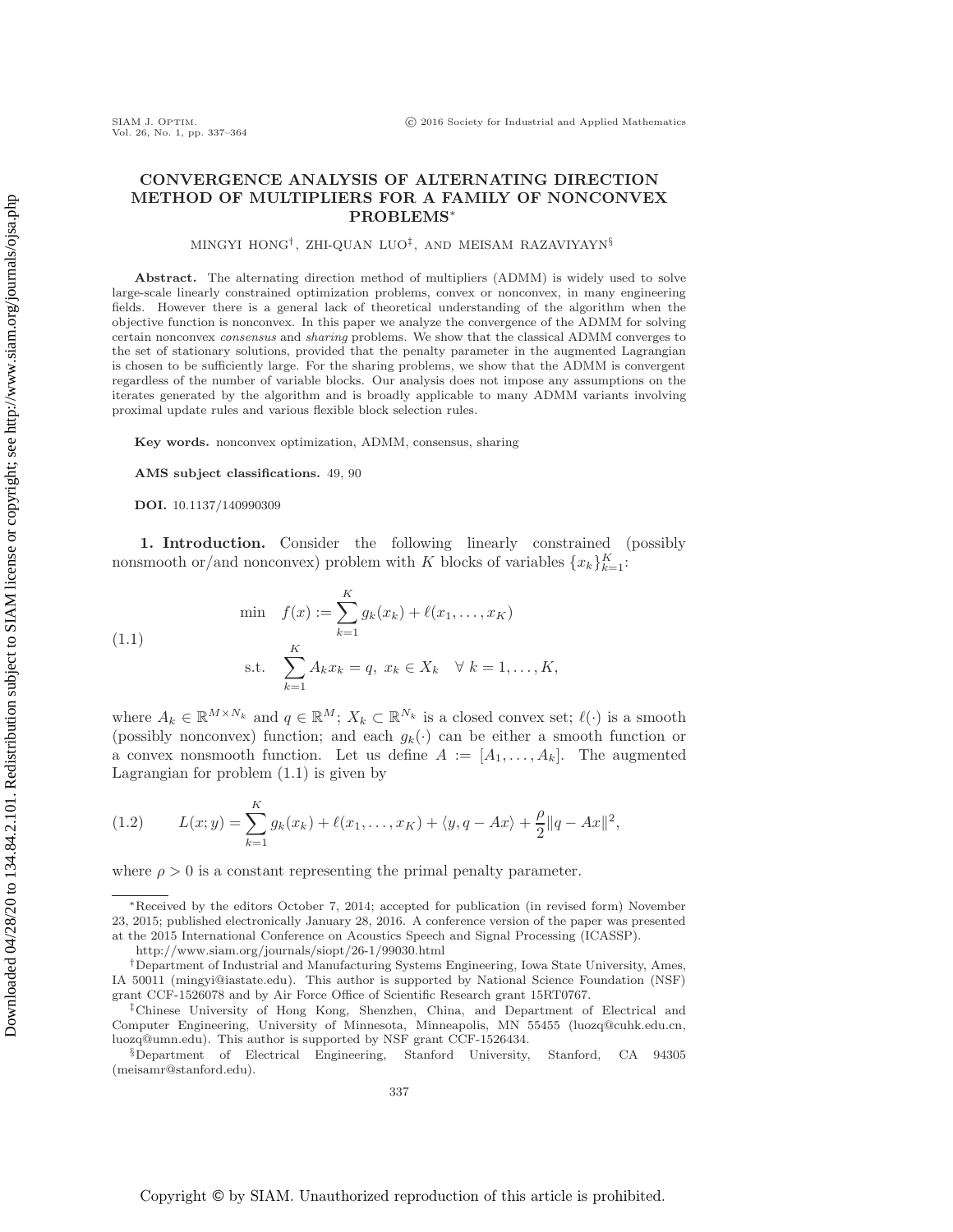To solve problem [\(1.1\)](#page-0-0), let us consider a popular algorithm called the alternating direction method of multipliers (ADMM), whose steps are given in Algorithm 0.

## **Algorithm 0. ADMM for problem [\(1.1\)](#page-0-0).**

At each iteration  $t + 1$ , update the primal variables:

<span id="page-1-0"></span>
$$
(1.3) \t x_k^{t+1} = \arg \min_{x_k \in X_k} L(x_1^{t+1}, \dots, x_{k-1}^{t+1}, x_k, x_{k+1}^t, \dots, x_K^t; y^t), \ \forall \ k = 1, \dots, K.
$$

Update the dual variable:

<span id="page-1-1"></span>(1.4) 
$$
y^{t+1} = y^t + \rho(q - Ax^{t+1}).
$$

The ADMM algorithm was originally introduced in the early 1970s [\[2,](#page-25-0) [3\]](#page-25-1) and has since been studied extensively  $[4, 5, 6, 7]$  $[4, 5, 6, 7]$  $[4, 5, 6, 7]$  $[4, 5, 6, 7]$ . Recently it has become widely popular in modern big data related problems arising in machine learning, computer vision, signal processing, networking, and so on; see [\[8,](#page-25-6) [9,](#page-25-7) [10,](#page-25-8) [11,](#page-25-9) [12,](#page-25-10) [13,](#page-25-11) [14,](#page-26-0) [15\]](#page-26-1) and the references therein. In practice, the algorithm often exhibits faster convergence than traditional primal-dual type algorithms such as the dual ascent algorithm [\[16,](#page-26-2) [17,](#page-26-3) [18\]](#page-26-4) or the method of multipliers [\[19\]](#page-26-5). It is also particularly suitable for parallel implementation [\[8\]](#page-25-6).

There is a vast literature that applies the ADMM to various problems in the form of [\(1.1\)](#page-0-0). Unfortunately, theoretical understanding of the algorithm is still fairly limited. For example, most of its convergence analysis is done for a certain special form of problem  $(1.1)$ —the *two-block convex separable* problems, where  $K = 2$ ,  $\ell = 0$ <br>and  $\alpha$ ,  $\alpha$  are both convex. In this case, ADMM is known to converge under very mild and  $g_1, g_2$  are both convex. In this case, ADMM is known to converge under very mild conditions; see [\[7\]](#page-25-5) and [\[8\]](#page-25-6). Under the same conditions, several recent works [\[20,](#page-26-6) [21,](#page-26-7) [22\]](#page-26-8) have shown that the ADMM converges with the sublinear rate of  $\mathcal{O}(\frac{1}{t})$  or  $o(\frac{1}{t})$ , and<br>it converges with a rate  $\mathcal{O}(\frac{1}{t})$  when properly accelerated [23–24]. Deng and Yin [25] it converges with a rate  $\mathcal{O}(\frac{1}{t^2})$  when properly accelerated [\[23,](#page-26-9) [24\]](#page-26-10). Deng and  $\check{Y}$ in [\[25\]](#page-26-11) has shown that the ADMM converges linearly when the objective function as well as the constraints satisfy certain additional assumptions. For the *multiblock* separable convex problems where  $K \geq 3$ , it is known that the original ADMM can diverge for certain pathological problems [\[26\]](#page-26-12). Therefore, most research effort in this direction has been focused on either analyzing problems with additional conditions or showing convergence for variants of the ADMM; see, for example, [\[26,](#page-26-12) [27,](#page-26-13) [28,](#page-26-14) [29,](#page-26-15) [30,](#page-26-16) [31,](#page-26-17) [32,](#page-26-18) [33,](#page-26-19) [34\]](#page-26-20). It is worth mentioning that when the objective function is not separable across the variables (e.g., the coupling function  $\ell(\cdot)$  appears in the objective), the convergence<br>of the ADMM is still open, even in the case where  $K = 2$  and  $f(\cdot)$  is convex. Becont of the ADMM is still open, even in the case where  $K = 2$  and  $f(\cdot)$  is convex. Recent works of  $[29, 35]$  $[29, 35]$  have shown that when problem  $(1.1)$  is convex but not necessarily separable, and when a certain error bound condition is satisfied, then the ADMM iteration converges to the set of primal-dual optimal solutions, provided that the dual stepsize decreases in time. Another recent work in this direction can be found in [\[36\]](#page-26-22).

Unlike the convex case, for which the behavior of ADMM has been investigated quite extensively, when the objective becomes nonconvex, the convergence issue of ADMM remains largely open. Nevertheless, it has been observed by many researchers that the ADMM works extremely well for various applications involving nonconvex objectives, such as the nonnegative matrix factorization [\[37,](#page-26-23) [38\]](#page-26-24), phase retrieval [\[39\]](#page-26-25), distributed matrix factorization [\[40\]](#page-26-26), distributed clustering [\[41\]](#page-27-0), sparse zero variance discriminant analysis [\[42\]](#page-27-1), polynomial optimization[\[43\]](#page-27-2), tensor decomposition [\[44\]](#page-27-3), matrix separation [\[45\]](#page-27-4), matrix completion [\[46\]](#page-27-5), asset allocation [\[47\]](#page-27-6), sparse feedback control [\[48\]](#page-27-7), and so on. However, to the best of our knowledge, existing convergence analysis of ADMM for nonconvex problems is very limited—all known global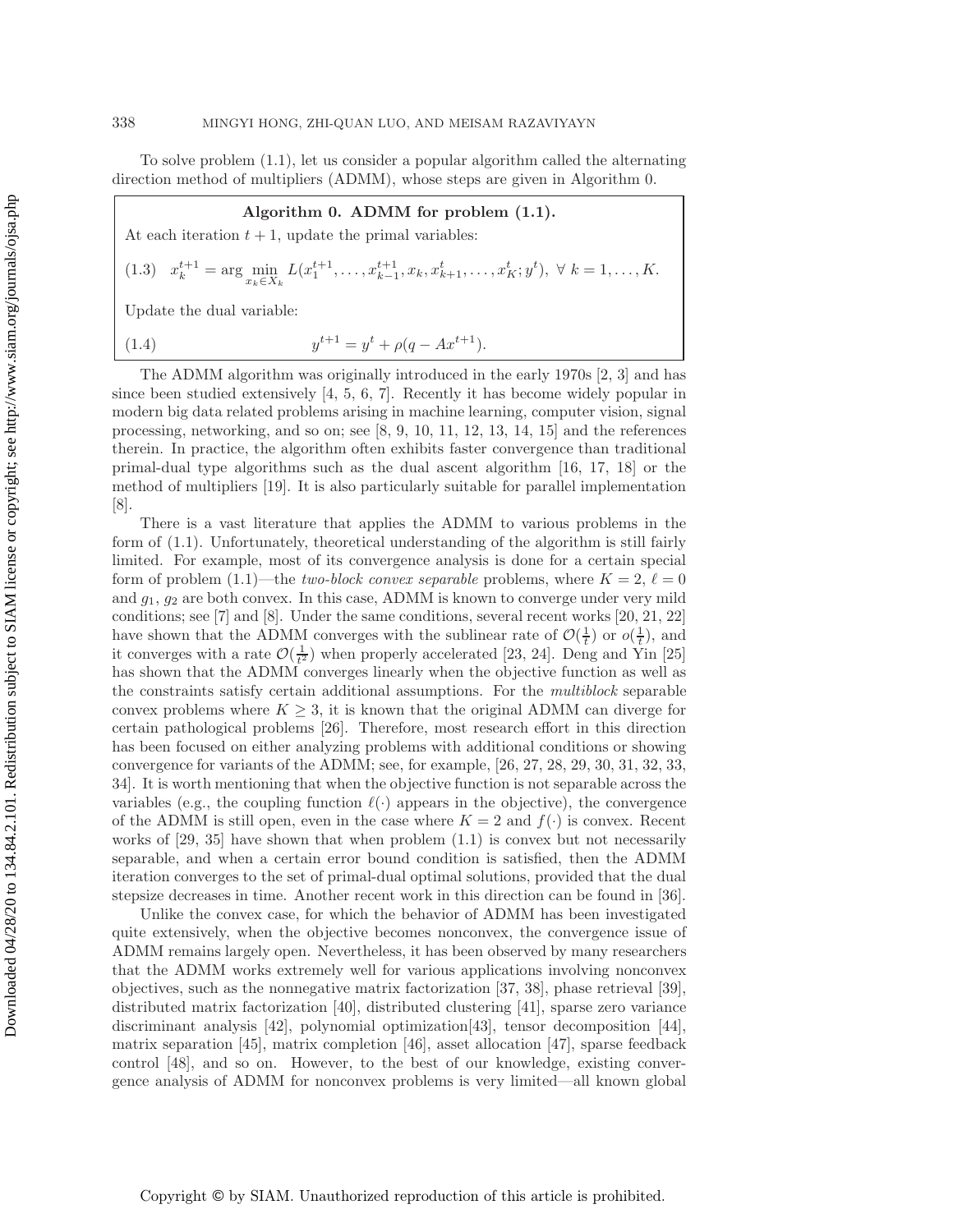convergence analysis needs to impose uncheckable conditions on the sequence generated by the algorithm. For example, [\[43,](#page-27-2) [45,](#page-27-4) [46,](#page-27-5) [47\]](#page-27-6) show global convergence of the ADMM to the set of stationary solutions for their respective nonconvex problems, by making the key assumptions that the limit points do exist and that the successive differences of the iterates (both primal and dual) converge to zero. However, such assumption is nonstandard and overly restrictive. It is not clear whether the same convergence result can be claimed without making assumptions on the iterates. Zhang [\[49\]](#page-27-8) analyzes a family of splitting algorithms (which includes the ADMM as a special case) for certain nonconvex quadratic optimization problem and shows that they converge to the stationary solution when a certain condition on the dual stepsize is met. We note that there have been many recent works proposing new algorithms to solve nonconvex and nonsmooth problems, for example, [\[50,](#page-27-9) [51,](#page-27-10) [52,](#page-27-11) [53,](#page-27-12) [54\]](#page-27-13). However, these works do not deal with nonconvex problems with linearly coupling constraints, and their analysis does not directly apply to the ADMM-type methods.

The aim of this paper is to provide some theoretical justification on the good performance of the ADMM for nonconvex problems. Specifically, we establish the convergence of ADMM for certain types of nonconvex problems including the consensus and sharing problems without making any assumptions on the iterates. Our analysis shows that, as long as the objective functions  $g_k$ 's and  $\ell$  satisfy certain regular-<br>ity conditions, and the penalty parameter e is chosen large enough (with computable ity conditions, and the penalty parameter  $\rho$  is chosen large enough (with computable bounds), then the iterates generated by the ADMM are guaranteed to converge to the set of stationary solutions. It should be noted that our analysis covers many variants of the ADMM, including per-block proximal update and flexible block selection. An interesting consequence of our analysis is that for a particular reformulation of the sharing problem, the *multiblock* ADMM algorithm converges, regardless of the convexity of the objective function. Finally, to facilitate possible applications to other nonconvex problems, we highlight the main proof steps in our analysis framework that can guarantee the global convergence of the ADMM iterates  $(1.3)$ – $(1.4)$  to the set of stationary solutions.

#### **2. The nonconvex consensus problem.**

**2.1. The basic problem.** Consider the following nonconvex global consensus problem with regularization:

<span id="page-2-0"></span>(2.1) 
$$
\min \quad f(x) := \sum_{k=1}^{K} g_k(x) + h(x) \n \text{s.t.} \quad x \in X,
$$

where  $g_k$ 's are a set of smooth, possibly nonconvex functions, while  $h(x)$  is a convex nonsmooth regularization term. This problem is related to the convex global consensus problem discussed heavily in [\[8,](#page-25-6) section 7], but with the important difference that  $g_k$ 's can be nonconvex.

In many practical applications,  $g_k$ 's need to be handled by a single agent, such as a thread or a processor. This motivates the following consensus formulation. Let us introduce a set of new variables  ${x_k}_{k=0}^K$  and transform problem  $(2.1)$  equivalently to<br>the following linearly constrained problem: the following linearly constrained problem:

<span id="page-2-1"></span>(2.2) 
$$
\min \sum_{k=1}^{K} g_k(x_k) + h(x_0)
$$
  
s.t.  $x_k = x_0 \quad \forall \ k = 1, ..., K, \quad x_0 \in X.$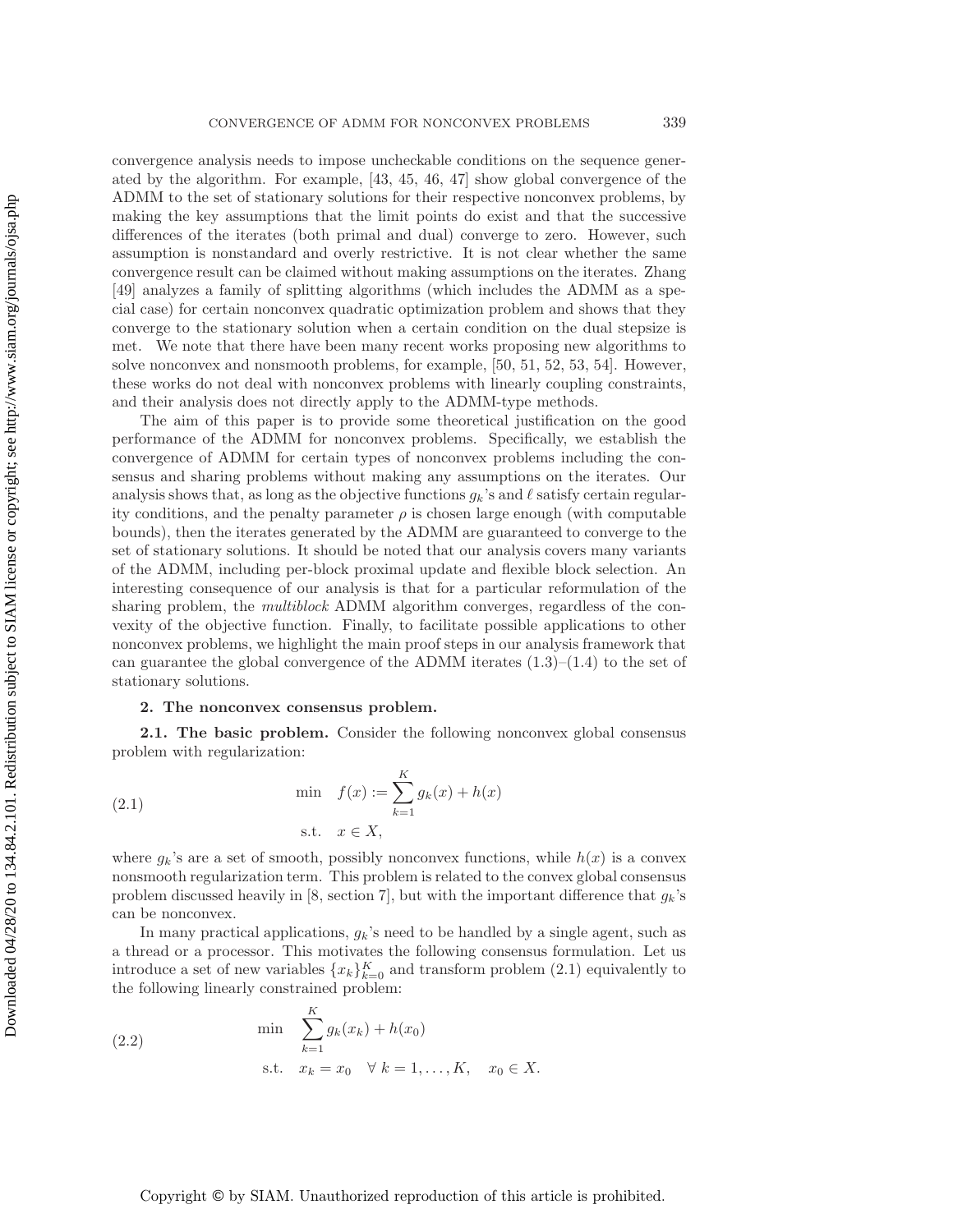We note that after reformulation, the problem dimension is increased by  $K$  due to the introduction of auxiliary variables  $\{x_1,\ldots,x_K\}$ . Consequently, solving the reformulated problem [\(2.2\)](#page-2-1) distributedly may not be as efficient (in terms of total number of iterations required) as applying the centralized algorithms [\[50,](#page-27-9) [51,](#page-27-10) [52,](#page-27-11) [53,](#page-27-12) [54\]](#page-27-13) directly to the original problem [\(2.1\)](#page-2-0). Nonetheless, a major benefit of solving the reformulated problem [\(2.2\)](#page-2-1) is the flexibility of allowing each distributed agent to handle a single *local* variable  $x_k$  and a *local* function  $g_k$ .

The augmented Lagrangian function is given by

$$
(2.3) \quad L(\lbrace x_k \rbrace, x_0; y) = \sum_{k=1}^{K} g_k(x_k) + h(x_0) + \sum_{k=1}^{K} \langle y_k, x_k - x_0 \rangle + \sum_{k=1}^{K} \frac{\rho_k}{2} ||x_k - x_0||^2.
$$

Note that this augmented Lagrangian is slightly different from the one expressed in  $(1.2)$ , as we have used a set of different penalization parameters  $\{\rho_k\}$ , one for each equality constraint  $x_k = x_0$ . We note that there can be many other variants of the basic consensus problem, such as the *general form consensus optimization*, the *sharing* problem, and so on. We will discuss some of those variants in later sections.

**2.2. The ADMM algorithm for nonconvex consensus.** Problem [\(2.2\)](#page-2-1) can be solved distributedly by applying the classical ADMM. The details are given in Algorithm 1.

**Algorithm 1. The classical ADMM for problem [\(2.2\)](#page-2-1).**

At each iteration  $t + 1$ , compute

(2.4) 
$$
x_0^{t+1} = \arg\min_{x_0 \in X} L(\{x_k^t\}, x_0; y^t).
$$

Each node k computes  $x_k$  by solving

(2.5) 
$$
x_k^{t+1} = \arg\min_{x_k} g_k(x_k) + \langle y_k^t, x_k - x_0^{t+1} \rangle + \frac{\rho_k}{2} ||x_k - x_0^{t+1}||^2.
$$

Each node  $k$  updates the dual variable:

(2.6) 
$$
y_k^{t+1} = y_k^t + \rho_k \left( x_k^{t+1} - x_0^{t+1} \right).
$$

In the  $x_0$  update step, if the nonsmooth penalization  $h(\cdot)$  does not appear in the objective, then this step can be written as

(2.7) 
$$
x_0^{t+1} = \arg\min_{x_0 \in X} L(\{x_k^t\}, x_0; y^t) = \text{proj}_X \left[ \frac{\sum_{k=1}^K \rho_k x_k^t + \sum_{k=1}^K y_k^t}{\sum_{k=1}^K \rho_k} \right].
$$

Note that the above algorithm has the exact form as the classical ADMM described in  $[8]$ , where the variable  $x_0$  is taken as the first block of primal variable and the collection  ${x_k}_{k=1}^K$  as the second block. The two primal blocks are updated in a<br>sequential (i.e., Gauss-Seidel) manner, followed by an inexact dual ascent step. sequential (i.e., Gauss–Seidel) manner, followed by an inexact dual ascent step.

In what follows, we consider a more general version of ADMM which includes Algorithm 1 as a special case. In particular, we propose a *flexible* ADMM algorithm in which there is a greater flexibility in choosing the order of the update of both the primal and the dual variables. Specifically, we consider the following two types of variable block update order rules: let  $k = 0, 2, ..., K$  be the indices for the primal variable blocks  $x_0, x_1, x_2, ..., x_K$ , and let  $\mathcal{C}^t \subseteq \{0, 1, ..., K\}$  denote the set of variables updated in iteration  $t$ . Then the following hold: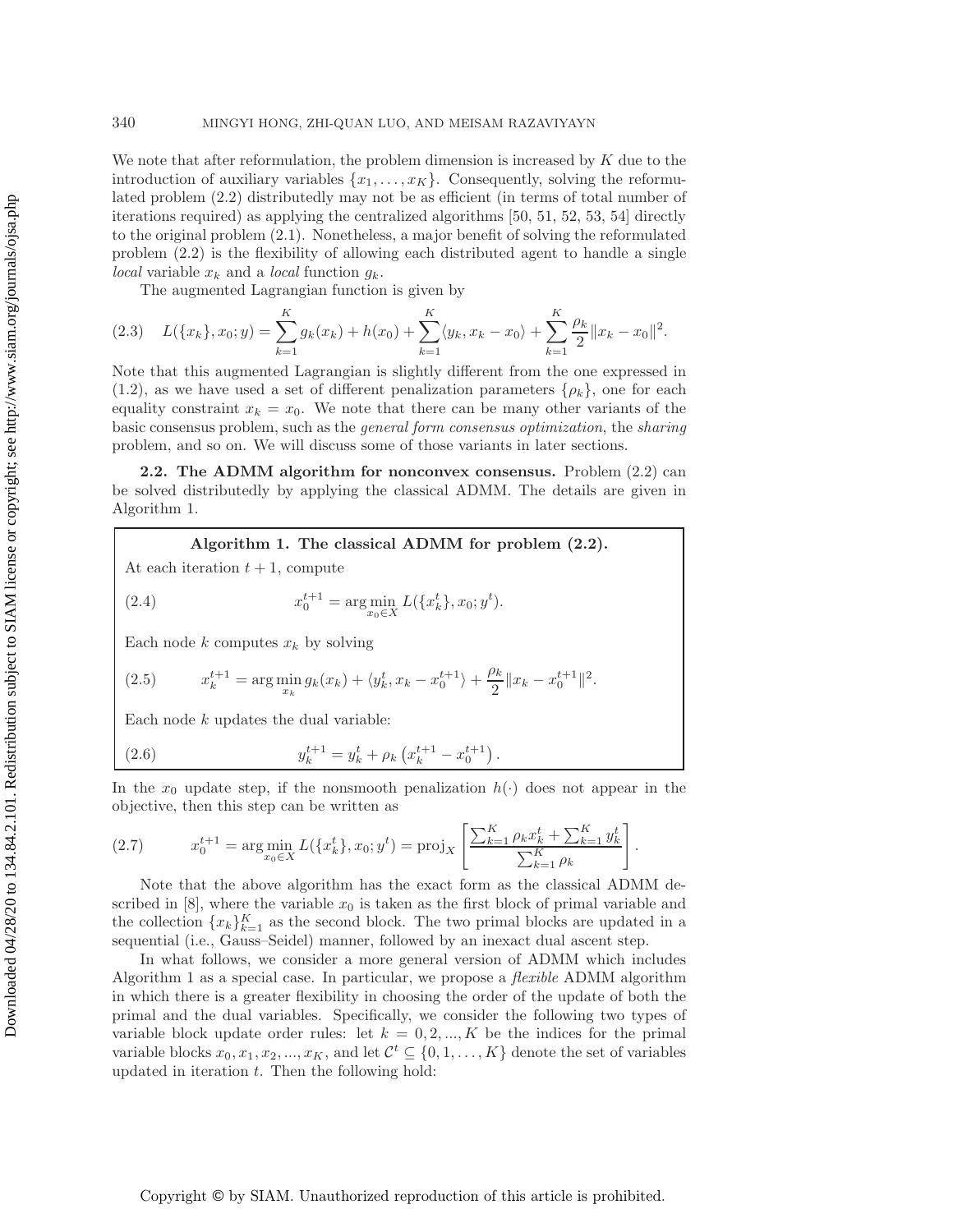1. *Randomized update rule*: At each iteration  $t + 1$ , a variable block k is chosen randomly with probability  $p_k^{t+1}$ ,

(2.8) 
$$
\Pr\left(k \in \mathcal{C}^{t+1} \mid x_0^t, y^t, \{x_k^t\}\right) = p_k^{t+1} \ge p_{\min} > 0.
$$

2. *Essentially cyclic update rule*: There exists a given period  $T \geq 1$  during which each index is updated at least once. More specifically, at iteration  $t$ , update all the variables in an index set  $\mathcal{C}^t$  whereby

(2.9) 
$$
\bigcup_{i=1}^{T} C^{t+i} = \{0, 1, ..., K\} \quad \forall t.
$$

We call this update rule a *period-*T essentially cyclic update rule.

## <span id="page-4-2"></span>**Algorithm 2. The flexible ADMM for problem [\(2.2\)](#page-2-1).**

Let  $\mathcal{C}^1 = \{0, \ldots, K\}, t = 0, 1, \ldots$ . At each iteration  $t + 1$ , do:

**If**  $t + 1 \geq 2$ , pick an index set  $C^{t+1} \subseteq \{0, ..., K\}$ .

**If**  $0 \in \mathcal{C}^{t+1}$ , compute

(2.10) 
$$
x_0^{t+1} = \operatorname*{argmin}_{x \in X} L(\{x_k^t\}, x_0; y^t).
$$

Else  $x_0^{t+1} = x_0^t$ .<br> **If**  $k \neq 0$  and  $k \neq 0$ **If**  $k \neq 0$  and  $k \in C^{t+1}$ , node k computes  $x_k$  by solving

<span id="page-4-0"></span>(2.11) 
$$
x_k^{t+1} = \arg\min_{x_k} g_k(x_k) + \langle y_k^t, x_k - x_0^{t+1} \rangle + \frac{\rho_k}{2} \|x_k - x_0^{t+1}\|^2.
$$

Update the dual variable:

<span id="page-4-1"></span>(2.12) 
$$
y_k^{t+1} = y_k^t + \rho_k \left( x_k^{t+1} - x_0^{t+1} \right).
$$

**Else**  $x_k^{t+1} = x_k^t, y_k^{t+1} = y_k^t$ .

We note that the randomized version of Algorithm 2 is similar to that of the convex consensus algorithms studied in [\[55\]](#page-27-14) and [\[56\]](#page-27-15). It is also related to the *randomized BSUM-M* algorithm studied in [\[29\]](#page-26-15). The difference with the latter is that in the randomized BSUM-M, the dual variable is viewed as an additional block that can be randomly picked (independent of the way that the primal blocks are picked), whereas in Algorithm 2, the dual variable  $y_k$  is always updated whenever the corresponding primal variable  $x_k$  is updated. To the best of our knowledge, the period-T essentially cyclic update rule is a new variant of the ADMM.

Notice that Algorithm 1 is simply the period-1 essentially cyclic rule, which is a special case of Algorithm 2. Therefore we will focus on analyzing Algorithm 2. To this end, we make the following assumption.

**Assumption A.**

A1. There exists a positive constant  $L_k > 0$  such that

 $\|\nabla_k g_k(x_k) - \nabla_k g_k(z_k)\| \leq L_k \|x_k - z_k\| \quad \forall \ x_k, z_k, \ k = 1, \ldots, K.$ 

Moreover, h is convex (possible nonsmooth);  $X$  is a closed convex set.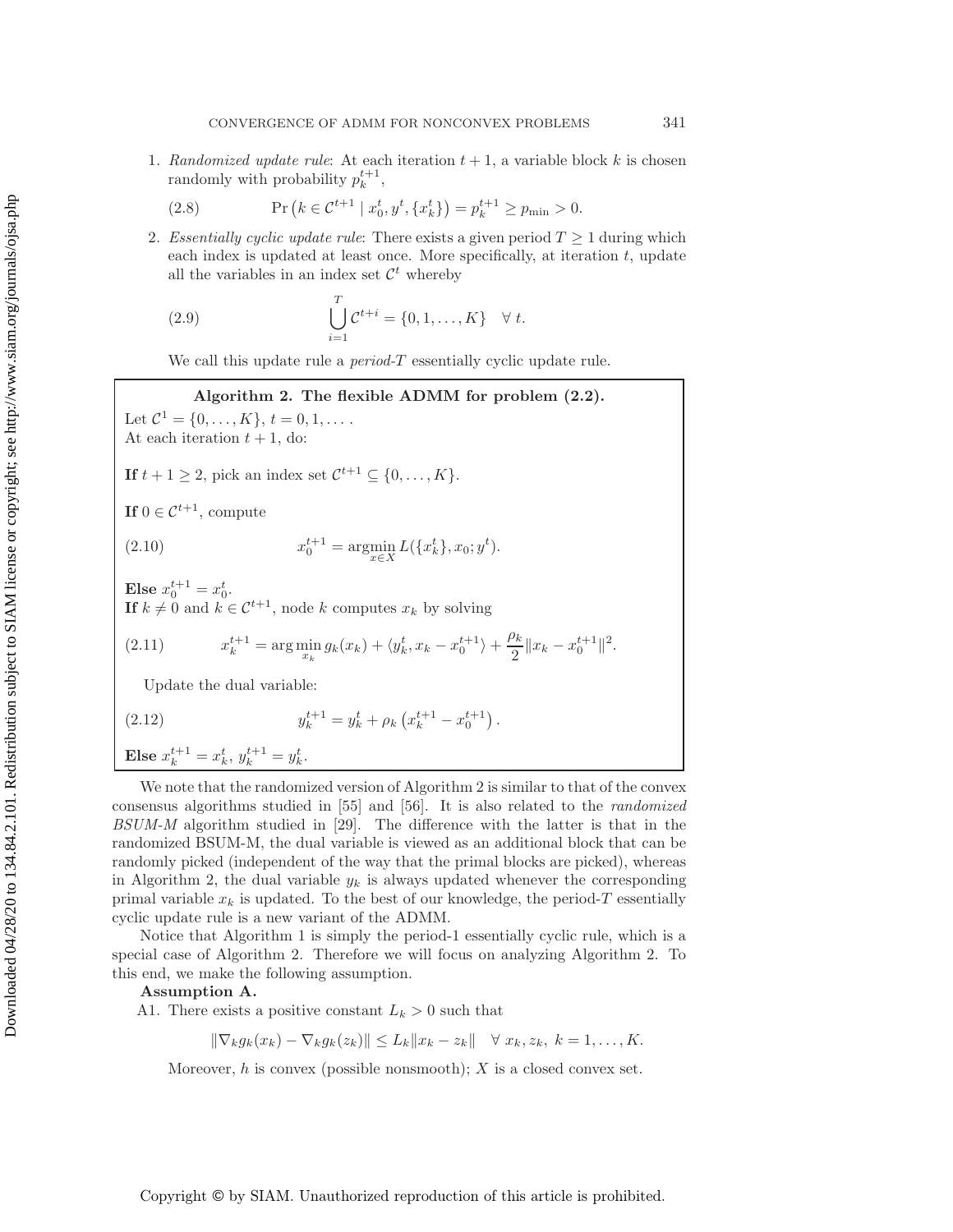- A2. For all k, the penalty parameter  $\rho_k$  is chosen large enough such that
	- 1. for all k, the  $x_k$  subproblem  $(2.11)$  is strongly convex with modulus  $\gamma_k(\rho_k);$
	- 2. for all k,  $\rho_k \gamma_k(\rho_k) > 2L_k^2$  and  $\rho_k \ge L_k$ .<br>(x) is bounded from below over X, that is
- A3.  $f(x)$  is bounded from below over X, that is,

$$
\underline{f} := \min_{x \in X} f(x) > -\infty.
$$

We have the following remarks regarding the assumptions made above.

- As  $\rho_k$  increases, subproblem [\(2.11\)](#page-4-0) eventually will be strongly convex with respect to  $x_k$ . The corresponding strong convexity modulus  $\gamma_k(\rho_k)$  is a monotonic increasing function of  $\rho_k$ .
- Whenever  $g_k(\cdot)$  is nonconvex (therefore  $\rho_k > \gamma_k(\rho_k)$ ), the condition  $\rho_k \gamma_k(\rho_k) \ge$  $2L_k^2$  implies  $\rho_k \geq L_k$ .<br>By construction  $L_k$ .
- By construction,  $L({x_k}, x_0; y)$  is also strongly convex with respect to  $x_0$ , with a modulus  $\alpha = \sum_{k=0}^{K} a_k$ with a modulus  $\gamma := \sum_{k=1}^{K} \rho_k$ .<br>Assumption A makes no assume
- Assumption A makes no assumption on the *iterates* generated by the algorithm. This is in contrast to the existing analysis of the nonconvex ADMM algorithms [\[37,](#page-26-23) [43,](#page-27-2) [46\]](#page-27-5).

Now we begin to analyze Algorithm 2. We first make several definitions. Let  $t(k)$ (resp.,  $t(0)$ ) denote the latest iteration index that  $x_k$  (resp.,  $x_0$ ) is updated before iteration  $t + 1$ , i.e.,

(2.13) 
$$
t(k) = \max \{r \mid r \le t, k \in \mathcal{C}^r\}, k = 1, ..., K, t(0) = \max \{r \mid r \le t, 0 \in \mathcal{C}^r\}.
$$

This definition implies that  $x_k^t = x_k^{t(k)}$  for all  $k = 0, ..., K$ .<br>Also define new vectors  $\hat{x}^{t+1}$   $\hat{x}^{t+1}$   $\hat{y}^{t+1}$  and  $\hat{y}^{t+1}$ Also define new vectors  $\hat{x}_0^{t+1}$ ,  $\{\hat{x}_k^{t+1}\}, \hat{y}^{t+1}$  and  $\{\tilde{x}_k^{t+1}\}, \tilde{y}^{t+1}$  by

(2.14a) 
$$
\hat{x}_0^{t+1} = \arg\min_{x_0 \in X} L(\{x_k^t\}, x_0; y^t),
$$

(2.14b) 
$$
\hat{x}_{k}^{t+1} = \arg\min_{x_k} g_k(x_k) + \langle y_k^t, x_k - \hat{x}_0^{t+1} \rangle + \frac{\rho_k}{2} \|x_k - \hat{x}_0^{t+1}\|^2 \ \forall \ k,
$$

(2.14c) 
$$
\hat{y}_k^{t+1} = y_k^t + \rho_k \left( \hat{x}_k^{t+1} - \hat{x}_0^{t+1} \right),
$$

(2.14d) 
$$
\tilde{x}_{k}^{t+1} = \arg \min_{x_k} g_k(x_k) + \langle y_k^t, x_k - x_0^t \rangle + \frac{\rho_k}{2} \| x_k - x_0^t \|^2 \ \forall \ k,
$$

(2.14e) 
$$
\tilde{y}_{k}^{t+1} = y_{k}^{t} + \rho_{k} \left( \tilde{x}_{k}^{t+1} - x_{0}^{t} \right).
$$

In other words,  $(\hat{x}_0^{t+1}, {\hat{x}_k^{t+1}}), \hat{y}^{t+1}$  is a "virtual" iterate assuming that all variables<br>are undated at iteration  $t+1$ ,  $\{\tilde{x}^{t+1}\}\tilde{y}^{t+1}$  is a "virtual" iterate for the case where are updated at iteration  $t + 1$ .  $\{\tilde{x}_{k}^{t+1}\}, \tilde{y}^{t+1}$  is a "virtual" iterate for the case where  $x_0$  is not updated but the rest of the variables are updated  $x_0$  is not updated but the rest of the variables are updated.

We first show that the size of the successive difference of the dual variables can be bounded above by that of the primal variables.

<span id="page-5-1"></span>Lemma 2.1. *Suppose Assumption* A *holds. Then for Algorithm* 2 *with either a randomized or essentially cyclic update rule, the following are true:*

- <span id="page-5-0"></span>(2.15a)  $L_k^2 \|x_k^{t+1} - x_k^t\|^2 \ge \|y_k^{t+1} - y_k^t\|^2 \quad \forall \ k = 1, ..., K,$
- (2.15b)  $L_k^2 ||\hat{x}_{k+1}^{t+1} x_k^t||^2 \ge ||\hat{y}_{k+1}^{t+1} y_k^t||^2 \quad \forall \ k = 1, ..., K,$

(2.15c) 
$$
L_k^2 \|\tilde{x}_k^{t+1} - x_k^t\|^2 \ge \|\tilde{y}_k^{t+1} - y_k^t\|^2 \quad \forall \ k = 1, ..., K.
$$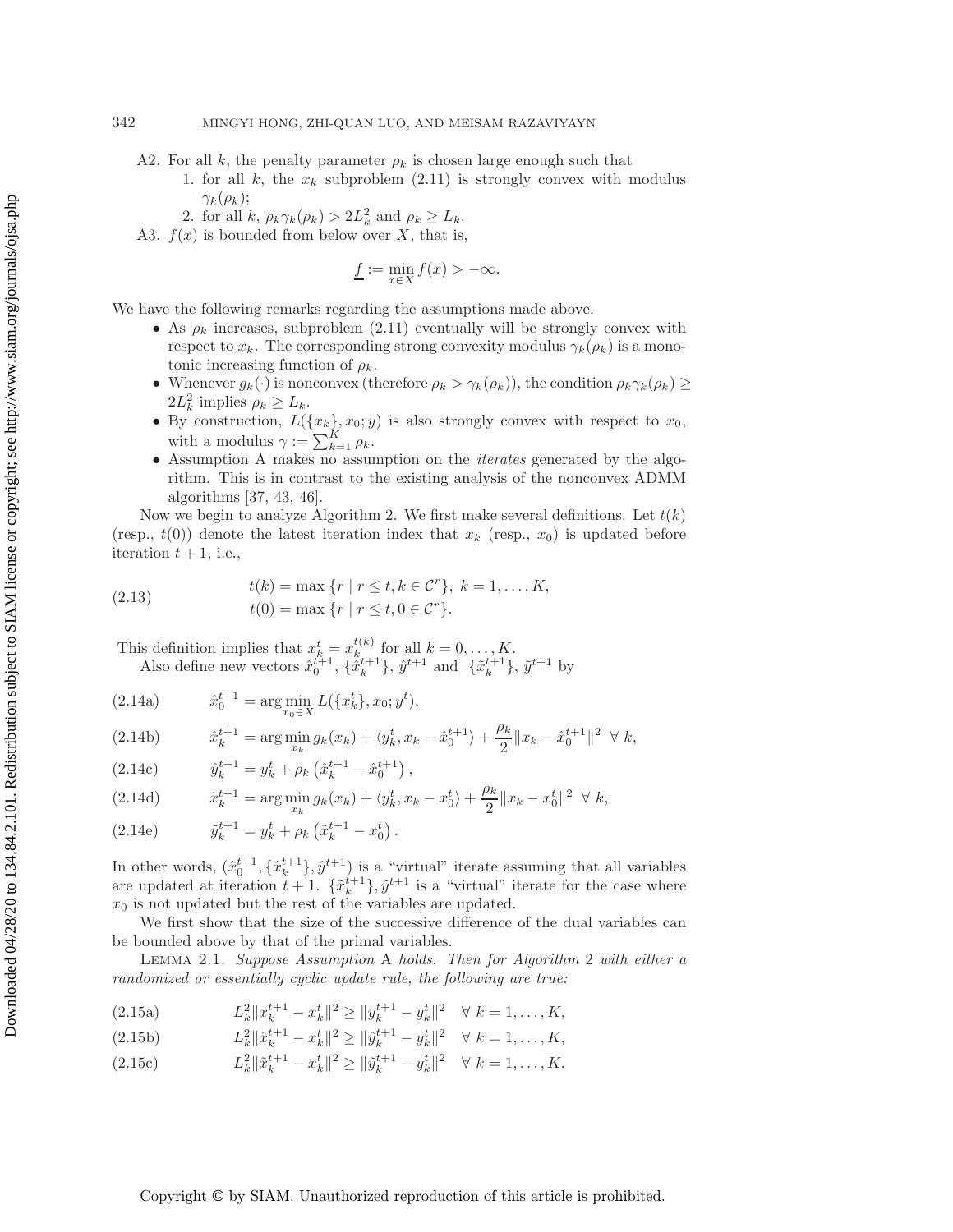*Proof*. We will show the first inequality. The second and third inequalities follow a similar line of argument.

To prove [\(2.15a\)](#page-5-0), first note that the case for  $k \notin \mathcal{C}^{t+1}$  is trivial, as both sides of [\(2.15a\)](#page-5-0) evaluate to zero. Suppose  $k \in \mathcal{C}^{t+1}$ . From the  $x_k$  update step [\(2.11\)](#page-4-0) we have the following optimality condition:

$$
(2.16) \t\nabla g_k(x_k^{t+1}) + y_k^t + \rho_k(x_k^{t+1} - x_0^{t+1}) = 0 \quad \forall \ k \in \mathcal{C}^{t+1}/\{0\}.
$$

Combined with the dual variable update step [\(2.12\)](#page-4-1) we obtain

<span id="page-6-2"></span>(2.17) 
$$
\nabla g_k(x_k^{t+1}) = -y_k^{t+1} \quad \forall \ k \in \mathcal{C}^{t+1}/\{0\}.
$$

Combining this with Assumption A1, and noting that for any given  $k$ ,  $y_k$  and  $x_k$  are always updated in the same iteration, we obtain for all  $k \in C^{t+1}/\{0\}$ 

$$
||y_k^{t+1} - y_k^t|| = ||y_k^{t+1} - y_k^{t(k)}||
$$
  
=  $||\nabla g_k(x_k^{t+1}) - \nabla g_k(x_k^{t(k)})|| \le L_k ||x_k^{t+1} - x_k^{t(k)}|| = L_k ||x_k^{t+1} - x_k^t||.$ 

 $\Box$ The desired result follows.

<span id="page-6-4"></span>Next, we use [\(2.15a\)](#page-5-0) to bound the difference of the augmented Lagrangian.

Lemma 2.2. *For Algorithm* 2 *with either randomized or period-T essentially cyclic update rule, we have the following:*

<span id="page-6-3"></span>
$$
L(\lbrace x_k^{t+1} \rbrace, x_0^{t+1}; y^{t+1}) - L(\lbrace x_k^t \rbrace, x_0^t; y^t)
$$
  
(2.18) 
$$
\leq \sum_{k \neq 0, k \in \mathcal{C}^{t+1}} \left( \frac{L_k^2}{\rho_k} - \frac{\gamma_k(\rho_k)}{2} \right) \|x_k^{t+1} - x_k^t\|^2 - \frac{\gamma}{2} \|x_0^{t+1} - x_0^t\|^2.
$$

*Proof*. We first split the successive difference of the augmented Lagrangian by

$$
L(\lbrace x_k^{t+1} \rbrace, x_0^{t+1}; y^{t+1}) - L(\lbrace x_k^t \rbrace, x_0^t; y^t)
$$
  
= 
$$
\left( L(\lbrace x_k^{t+1} \rbrace, x_0^{t+1}; y^{t+1}) - L(\lbrace x_k^{t+1} \rbrace, x_0^{t+1}; y^t) \right)
$$
  

$$
+ \left( L(\lbrace x_k^{t+1} \rbrace, x_0^{t+1}; y^t) - L(\lbrace x_k^t \rbrace, x_0^t; y^t) \right).
$$

<span id="page-6-0"></span>The first term in [\(2.19\)](#page-6-0) can be bounded by

$$
L(\lbrace x_k^{t+1} \rbrace, x_0^{t+1}; y^{t+1}) - L(\lbrace x_k^{t+1} \rbrace, x_0^{t+1}; y^t)
$$
  
= 
$$
\sum_{k=1}^K \langle y_k^{t+1} - y_k^t, x_k^{t+1} - x_0^{t+1} \rangle
$$
  
(2.20) 
$$
\stackrel{\text{(a)}}{=} \sum_{k \neq 0, k \in \mathcal{C}^{t+1}} \frac{1}{\rho_k} ||y_k^{t+1} - y_k^t||^2,
$$

<span id="page-6-1"></span>where in (a) we have used [\(2.12\)](#page-4-1) and the fact that  $y_k^{t+1} - y_k^t = 0$  for all variable block<br>x, that has not been undated (i.e.,  $k \neq 0$ ,  $k \notin C^{t+1}$ ). The second term in (2.19) can  $x_k$  that has not been updated (i.e.,  $k \neq 0, k \notin \mathcal{C}^{t+1}$ ). The second term in [\(2.19\)](#page-6-0) can<br>be bounded by be bounded by

$$
L(\lbrace x_k^{t+1} \rbrace, x_0^{t+1}; y^t) - L(\lbrace x_k^t \rbrace, x_0^t; y^t) = L(\lbrace x_k^{t+1} \rbrace, x_0^{t+1}; y^t) - L(\lbrace x_k^t \rbrace, x_0^{t+1}; y^t) + L(\lbrace x_k^t \rbrace, x_0^{t+1}; y^t) - L(\lbrace x_k^t \rbrace, x_0^t; y^t)
$$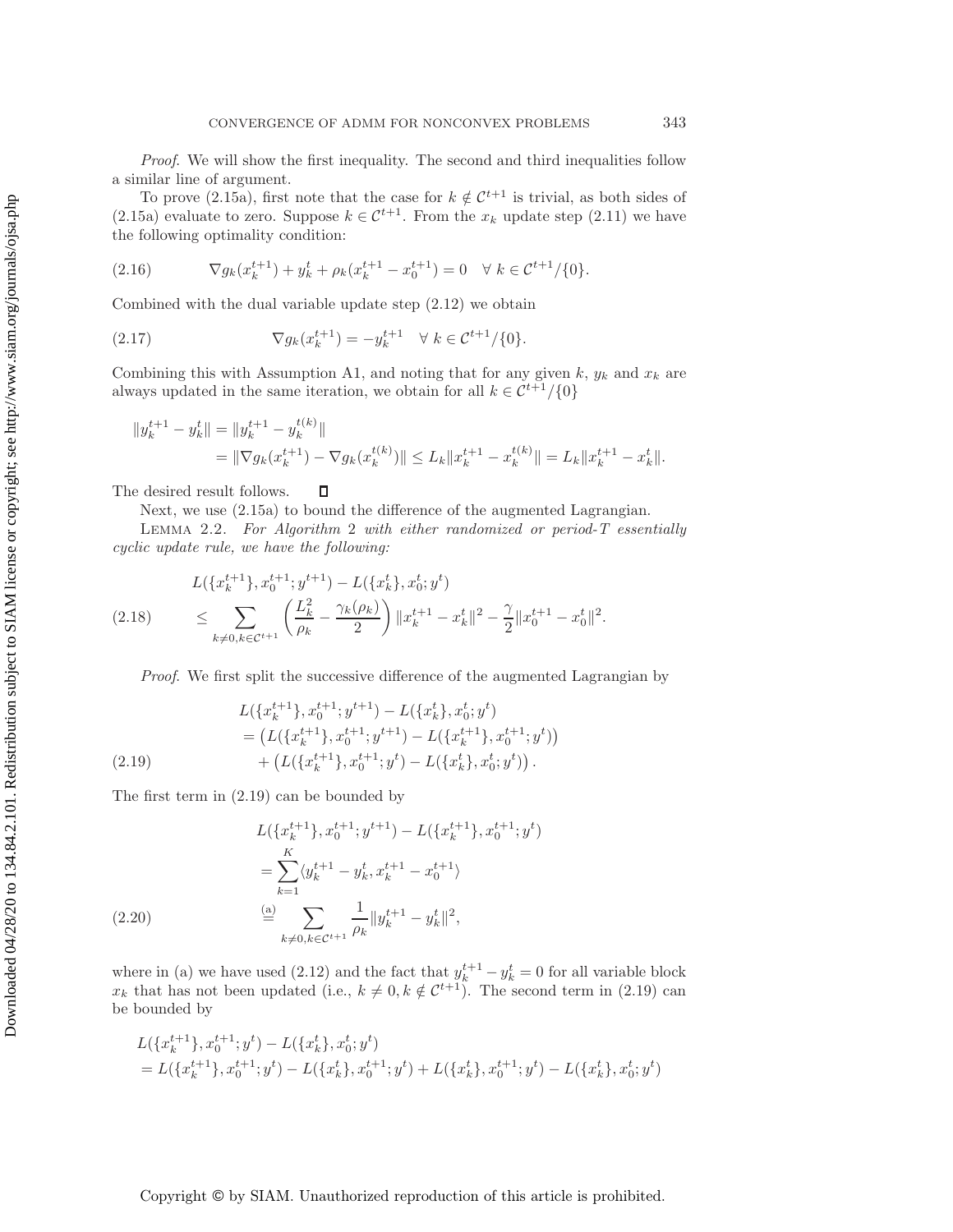$$
\leq \sum_{k=1}^{(a)} \left( \langle \nabla_{x_k} L(\{x_k^{t+1}\}, x_0^{t+1}; y^t), x_k^{t+1} - x_k^t \rangle - \frac{\gamma_k(\rho_k)}{2} \|x_k^{t+1} - x_k^t\|^2 \right) \n+ \langle \zeta_{x_0}^{t+1}, x_0^{t+1} - x_0^t \rangle - \frac{\gamma}{2} \|x_0^{t+1} - x_0^t\|^2 \n\stackrel{\text{(b)}}{=} \sum_{k \neq 0, k \in \mathcal{C}^{t+1}} \left( \langle \nabla_{x_k} L(\{x_k^{t+1}\}, x_0^{t+1}; y^t), x_k^{t+1} - x_k^t \rangle - \frac{\gamma_k(\rho_k)}{2} \|x_k^{t+1} - x_k^t\|^2 \right) \n+ \iota \{0 \in \mathcal{C}^{t+1}\} \left( \langle \zeta_{x_0}^{t+1}, x_0^{t+1} - x_0^t \rangle - \frac{\gamma}{2} \|x_0^{t+1} - x_0^t\|^2 \right) \n\leq - \sum_{k \neq 0, k \in \mathcal{C}^{t+1}} \frac{\gamma_k(\rho_k)}{2} \|x_k^{t+1} - x_k^t\|^2 - \iota \{0 \in \mathcal{C}^{t+1}\} \frac{\gamma}{2} \|x_0^{t+1} - x_0^t\|^2,
$$
\n(2.21)

<span id="page-7-0"></span>where in (a) we have used the fact that  $L({x_k}, x_0; y)$  is strongly convex w.r.t. each  $x_k$  and  $x_0$ , with modulus  $\gamma_k(\rho_k)$  and  $\gamma$ , respectively, and that

$$
\zeta_{x_0}^{t+1} \in \partial_{x_0} L(\{x_k^t\}, x_0^{t+1}; y^t)
$$

is some subgradient vector; in (b) we have used the fact that when  $k \notin C^{t+1}$  (resp.,  $0 \notin C^{t+1}$ ,  $x_k^{t+1} = x_k^t$  (resp.,  $x_0^{t+1} = x_0^t$ ), and we have defined  $\iota\{0 \in C^{t+1}\}\$  as the indicator function that takes the value 1 if  $0 \in C^{t+1}$  is true and takes value 0 otherwise. indicator function that takes the value 1 if  $0 \in C^{t+1}$  is true and takes value 0 otherwise; and in  $(c)$  we have used the optimality of each subproblem  $(2.11)$  and  $(2.10)$  (where  $\zeta_{x_0}^{t+1}$  is specialized to the subgradient vector that satisfies the optimality condition for  $\text{graph}(2,10)$ problem [\(2.10\)](#page-4-2)).

Combining the above two inequalities [\(2.20\)](#page-6-1) and [\(2.21\)](#page-7-0), we obtain

$$
L(\{x_k^{t+1}\}, x_0^{t+1}; y^{t+1}) - L(\{x_k^t\}, x_0^t; y^t)
$$
  
\n
$$
\leq -\sum_{k \neq 0, k \in \mathcal{C}^{t+1}} \frac{\gamma_k(\rho_k)}{2} \|x_k^{t+1} - x_k^t\|^2 + \sum_{k \neq 0, k \in \mathcal{C}^{t+1}} \frac{1}{\rho_k} \|y_k^{t+1} - y_k^t\|^2 - \iota \{0 \in \mathcal{C}^{t+1}\} \frac{\gamma}{2} \|x_0^{t+1} - x_0^t\|^2
$$
  
\n
$$
\leq \sum_{k \neq 0, k \in \mathcal{C}^{t+1}} \left( \frac{L_k^2}{\rho_k} - \frac{\gamma_k(\rho_k)}{2} \right) \|x_k^{t+1} - x_k^t\|^2 - \iota \{0 \in \mathcal{C}^{t+1}\} \frac{\gamma}{2} \|x_0^{t+1} - x_0^t\|^2,
$$

where the last inequality is due to [\(2.15a\)](#page-5-0). The desired result is obtained by noticing the fact that when  $0 \notin C^{t+1}$ , we have  $x_0^{t+1} - x_0^t = 0$ .<br>The above result implies that if the condition  $\Box$ 

The above result implies that if the condition

<span id="page-7-1"></span>(2.22) 
$$
\rho_k \gamma_k(\rho_k) \geq 2L_k^2 \quad \forall \ k = 1, ..., K
$$

is satisfied, then the value of the augmented Lagrangian function will always decrease. Note that as long as  $\gamma_k(\rho_k) \neq 0$ , one can always find a  $\rho_k$  large enough such that the above condition is satisfied, as the left-hand side of (2.22) is monotonically increasing above condition is satisfied, as the left-hand side of  $(2.22)$  is monotonically increasing w.r.t.  $\rho_k$ , while the right-hand side (rhs) is a constant.

<span id="page-7-2"></span>Next we show that  $L(\lbrace x_k^t \rbrace, x_0^t; y^t)$  is in fact convergent.<br>LEMMA 2.3. Suppose A segurition A is true. Let  $\lbrace x_k^t \rbrace$ 

LEMMA 2.3. Suppose Assumption A is true. Let  $\{\{x_k^t\}, x_0^t, y^t\}$  be generated by<br>prition 2 with either the essentially cyclic rule or the randomized rule. Then the LEMMA 2.5. Suppose Assumption A is true. Let  $\{\mathfrak{X}_k\}$ ,  $x_0$ ,  $y$   $\}$  be generated by<br>Algorithm 2 with either the essentially cyclic rule or the randomized rule. Then the *following limit exists and is lower bounded by* f *defined in Assumption* A3*:*

(2.23) 
$$
\lim_{t \to \infty} L(\{x_k^t\}, x_0^t, y^t) \geq \underline{f}.
$$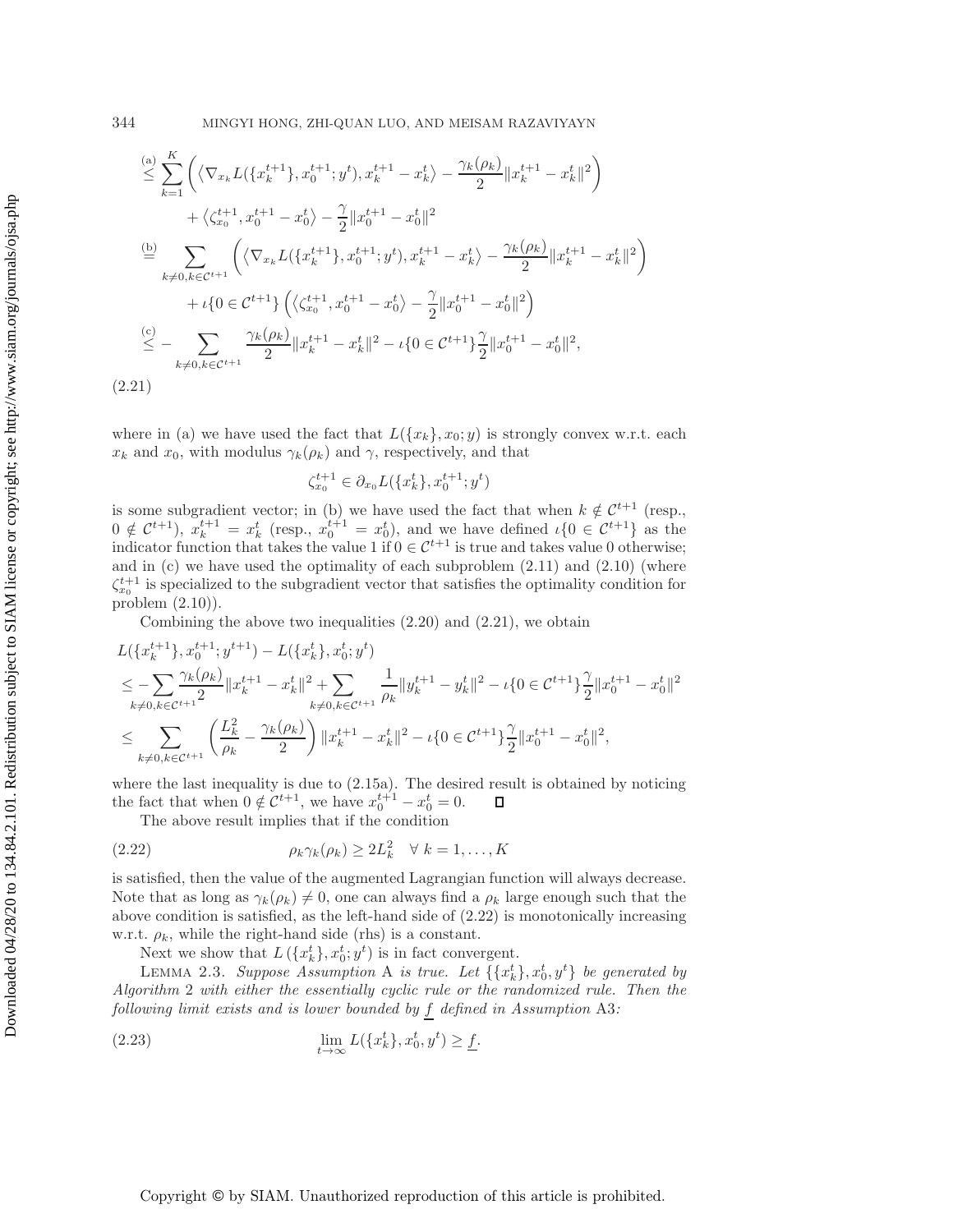*Proof*. Notice that the augmented Lagrangian function can be expressed as

$$
L(\lbrace x_k^{t+1} \rbrace, x_0^{t+1}; y^{t+1})
$$
\n
$$
= h(x_0^{t+1}) + \sum_{k=1}^K \left( g_k(x_k^{t+1}) + \langle y_k^{t+1}, x_k^{t+1} - x_0^{t+1} \rangle + \frac{\rho_k}{2} \| x_k^{t+1} - x_0^{t+1} \|^2 \right)
$$
\n
$$
\stackrel{\text{(a)}}{=} h(x_0^{t+1}) + \sum_{k=1}^K \left( g_k(x_k^{t+1}) + \langle \nabla g_k(x_k^{t+1}), x_0^{t+1} - x_k^{t+1} \rangle + \frac{\rho_k}{2} \| x_k^{t+1} - x_0^{t+1} \|^2 \right)
$$
\n
$$
\stackrel{\text{(b)}}{\geq} h(x_0^{t+1}) + \sum_{k=1}^K g_k(x_0^{t+1}) = f(x_0^{t+1}),
$$
\n(2.24)

<span id="page-8-0"></span>where (b) comes from the Lipschitz continuity of the gradient of  $g_k$ 's (Assumption A1) and the fact that  $\rho_k \geq L_k$  for all  $k = 1, ..., K$  (Assumption A2). To see why (a) is true, we first observe that due to [\(2.17\)](#page-6-2), we have for all  $k \neq 0$  and  $k \in \mathcal{C}^{t+1}$ 

$$
\langle y_k^{t+1}, x_k^{t+1} - x_0^{t+1} \rangle = \langle \nabla g_k(x_k^{t+1}), x_0^{t+1} - x_k^{t+1} \rangle.
$$

For all  $k \neq 0$  and  $k \notin C^{t+1}$ , it follows from  $x_k^{t+1} = x_k^t = x_k^{t(k)} = x_k^{t(k)+1}$  and  $x_{k+1}^{t+1} = x_k^{t(k)} = x_k^{t(k)}$  $y_k^{t+1} = y_k^t = y_k^{t(k)} = y_k^{t(k)+1}$  that

$$
\langle y_k^{t+1}, x_k^{t+1} - x_0^{t+1} \rangle = \langle y_k^{t(k)+1}, x_k^{t(k)+1} - x_0^{t+1} \rangle
$$
  
=  $\langle \nabla g_k(x_k^{t(k)+1}), x_0^{t+1} - x_k^{t(k)+1} \rangle = \langle \nabla g_k(x_k^{t+1}), x_0^{t+1} - x_k^{t+1} \rangle.$ 

Combining these two cases shows that (a) is true.

Clearly,  $(2.24)$  and Assumption A3 together imply that  $L(\lbrace x_k^{t+1} \rbrace, x_0^{t+1}; y^{t+1})$  is<br>r bounded. This combined with  $(2.18)$  says that whenever the penalty parameter lower bounded. This combined with [\(2.18\)](#page-6-3) says that whenever the penalty parameter  $\rho_k$ 's are chosen sufficiently large (as per Assumption A2),  $L({x_k^{t+1}}), x_0^{t+1}; y^{t+1})$  is<br>monotonically decreasing and is convergent. This completes the proof monotonically decreasing and is convergent. This completes the proof.

We are now ready to prove our first main result, which asserts that the sequence of iterates generated by Algorithm 2 converges to the set of stationary solution of problem [\(2.2\)](#page-2-1).

<span id="page-8-1"></span>Theorem 2.4. *Assume that Assumption* A *is satisfied. Then we have the following:*

- 1. We have  $\lim_{t\to\infty} \|x_k^{t+1} x_0^{t+1}\| = 0, k = 1,\ldots,K$ , deterministically for the essentially cyclic undate rule and almost syrely  $(a, s)$  for the randomized *essentially cyclic update rule and almost surely (a.s.) for the randomized update rule.*
- 2. Let  $({x<sub>k</sub><sup>*</sup>}, x<sub>0</sub><sup>*</sup>, y<sup>*</sup>)$  denote any limit point of the sequence  $({x<sub>k</sub><sup>t+1</sup>}, x<sub>0</sub><sup>t+1</sup>, y<sup>t+1</sup>)$ <br>generated by Algorithm 2. Then the following statement is true (deterministic *generated by Algorithm* 2*. Then the following statement is true (deterministically for the essentially cyclic update rule and a.s. for the randomized update rule):*

$$
0 = \nabla g_k(x_k^*) + y_k^*, \quad k = 1, \dots, K.
$$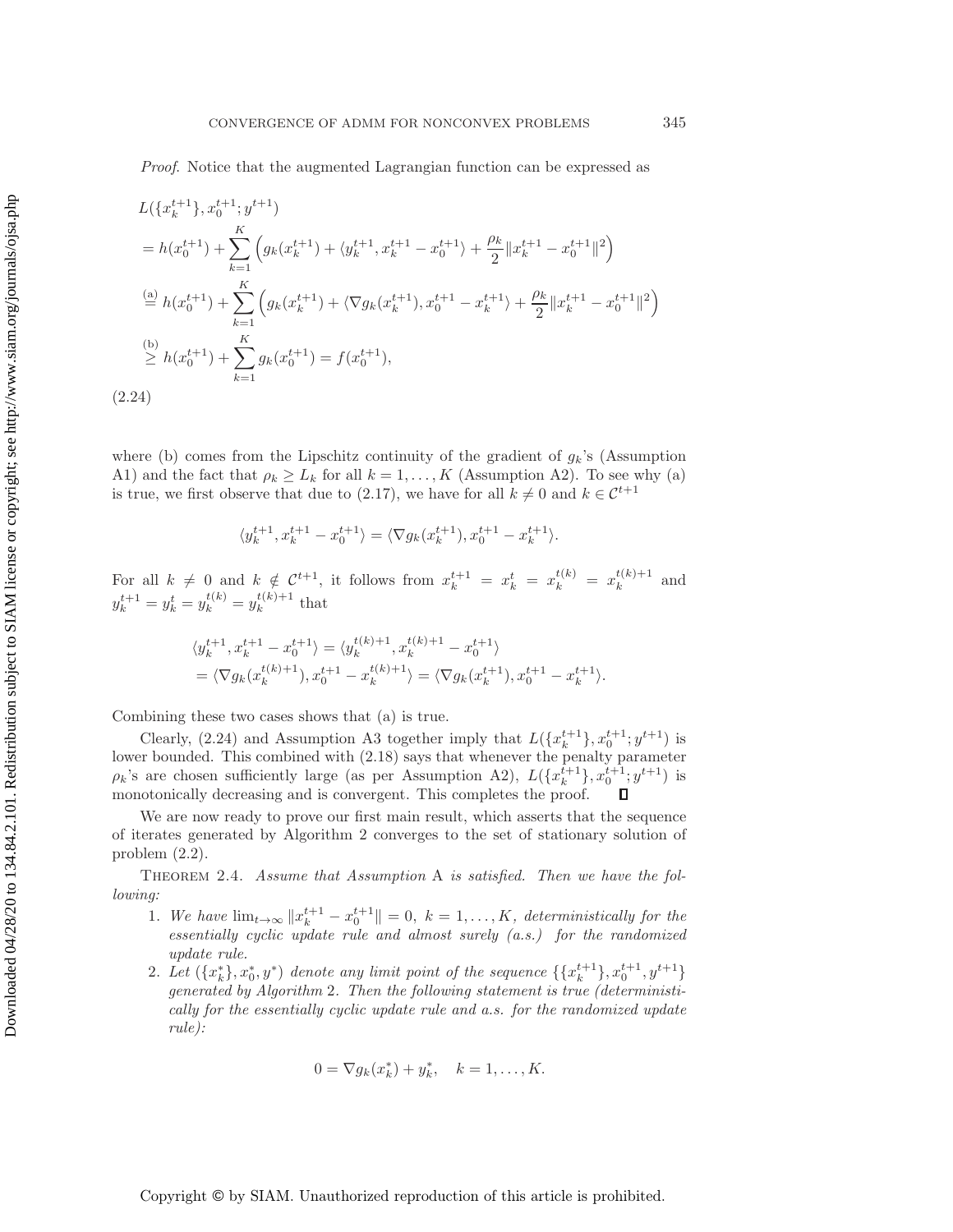Downloaded 04/28/20 to 134.84.2.101. Redistribution subject to SIAM license or copyright; see http://www.siam.org/journals/ojsa.php Downloaded 04/28/20 to 134.84.2.101. Redistribution subject to SIAM license or copyright; see http://www.siam.org/journals/ojsa.php

$$
x_0^* \in \arg\min_{x \in X} h(x) + \sum_{k=1}^K \langle y_k^*, x_k^* - x \rangle
$$
  
 $x_k^* = x_0^*, \quad k = 1, ..., K.$ 

*That is, any limit point of Algorithm* 2 *is a stationary solution of problem* [\(2.2\)](#page-2-1)*.*

<sup>3</sup>. *If* X *is a compact set, then the sequence of iterates generated by Algorithm* <sup>2</sup> *converges to the set of stationary solutions of problem* [\(2.2\)](#page-2-1)*. That is,*

(2.25) 
$$
\lim_{t \to \infty} \text{dist}\left( (\{x_k^t\}, x_0^t, y^t); Z^* \right) = 0,
$$

*where* <sup>Z</sup><sup>∗</sup> *is the set of primal-dual stationary solutions of problem* [\(2.2\)](#page-2-1)*;* dist(x;Z∗) *denotes the distance between a vector* x *and the set* Z∗*, i.e.,*

$$
dist(x; Z^*) = \min_{\hat{x} \in Z^*} ||x - \hat{x}||.
$$

*Proof.* We first show part 1 of the theorem. For the essentially cyclic update rule, Lemma [2.2](#page-6-4) implies that

$$
L(\lbrace x_k^{t+T} \rbrace, x_0^{t+T}; y^{t+T}) - L(\lbrace x_k^{t} \rbrace, x_0^{t}; y^{t})
$$
  
\n
$$
\leq \sum_{i=1}^T \sum_{k \neq 0, k \in \mathcal{C}^{t+i}} \left( \frac{L_k^2}{\rho_k} - \frac{\gamma_k(\rho_k)}{2} \right) ||x_k^{t+i} - x_k^{t+i-1}||^2 - \frac{\gamma}{2} ||x_0^{t+i-1} - x_0^{t+i}||^2
$$
  
\n
$$
= \sum_{i=1}^T \sum_{k=1}^K \left( \frac{L_k^2}{\rho_k} - \frac{\gamma_k(\rho_k)}{2} \right) ||x_k^{t+i} - x_k^{t+i-1}||^2 - \frac{\gamma}{2} ||x_0^{t+i-1} - x_0^{t+i}||^2,
$$

where the last equality follows from the fact  $x_k^{t+i} = x_k^{t+i-1}$  if  $k \notin \mathcal{C}^{t+i}$  and  $k \neq 0$ .<br>Using the fact that each index in  $\{0\}$   $K\}$  will be undated at least once during Using the fact that each index in  $\{0,\ldots,K\}$  will be updated at least once during [t,  $t + T$ ], as well as Lemma [2.3](#page-7-2) and the bounds for  $\rho_k$ 's in Assumption A2, we have

<span id="page-9-0"></span>
$$
(2.26) \t\t ||x_0^{t+1} - x_0^{t(0)}|| \to 0, \t ||x_k^{t+1} - x_k^{t(k)}|| \to 0 \quad \forall \ k = 1, ..., K.
$$

By Lemma [2.1,](#page-5-1) we further obtain  $||y_k^{t+1} - y_k^{t(k)}|| \to 0$  for all  $k = 1, 2, ..., K$ . In light of the dual update step of Algorithm 2, the fact that  $||y_k^{t+1} - y_k^{t(k)}|| \to 0$  implies that  $||x^{t+1} - x^{t+1}|| \to 0$  $\|x_k^{t+1} - x_0^{t+1}\| \to 0.$  For the random

For the randomized update rule, we can take the conditional expectation (over the choice of the blocks) on both sides of [\(2.18\)](#page-6-3) and obtain

$$
\mathbb{E}\left[L(\{x_k^{t+1}\}, x_0^{t+1}; y^{t+1}) - L(\{x_k^t\}, x_0^t; y^t) \mid \{x_k^t\}, x_0^t; y^t\right] \n\leq \mathbb{E}\left[\sum_{k\neq 0, k\in\mathcal{C}^{t+1}} \left(\frac{L_k^2}{\rho_k} - \frac{\gamma_k(\rho_k)}{2}\right) \|x_k^{t+1} - x_k^t\|^2 - \frac{\gamma}{2} \|x_0^{t+1} - x_0^t\|^2 \mid \{x_k^t\}, x_0^t; y^t\right] \n\leq \sum_{k=1}^K p_k p_0 \left(\frac{L_k^2}{\rho_k} - \frac{\gamma_k(\rho_k)}{2}\right) \|\hat{x}_k^{t+1} - x_k^t\|^2 - p_0 \frac{\gamma}{2} \|\hat{x}_0^{t+1} - x_0^t\|^2 \n+ \sum_{k=1}^K p_k (1 - p_0) \left(\frac{L_k^2}{\rho_k} - \frac{\gamma_k(\rho_k)}{2}\right) \|\tilde{x}_k^{t+1} - x_k^t\|^2
$$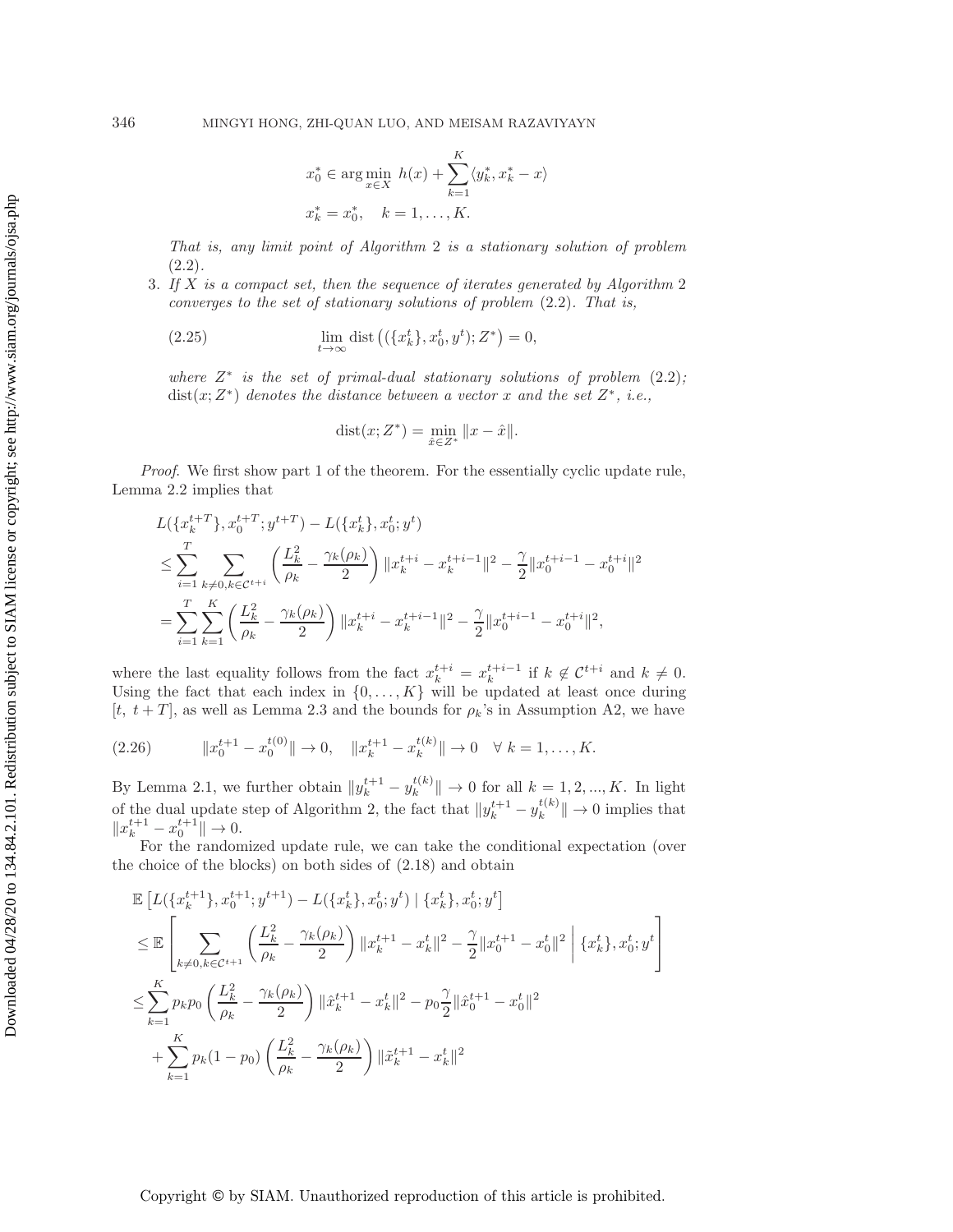$$
\leq p_{\min}^2 \sum_{k=1}^K \left( \frac{L_k^2}{\rho_k} - \frac{\gamma_k(\rho_k)}{2} \right) \|\hat{x}_{k}^{t+1} - x_k^t\|^2 - p_{\min} \frac{\gamma}{2} \|\hat{x}_0^{t+1} - x_0^t\|^2,
$$

where in the last two inequalities, we have used the fact that  $\rho_k$ 's satisfy Assumption A2, hence  $\frac{L_k^2}{\rho_k} - \frac{\gamma_k(\rho_k)}{2} < 0$  for all k; the last inequality follows from the fact that  $p_k \geq p_{\text{min}}$  for all  $k = 0, \ldots, K$ . Note that by Lemma [2.3,](#page-7-2)  $L(\lbrace x_k^{t+1} \rbrace, x_0^{t+1}; y^{t+1}) - \underline{f} \geq 0$ <br>for all t, where f is defined in Assumption A3. Then let us substract both sides of for all t, where f is defined in Assumption A3. Then let us substract both sides of the above inequality by  $f$ , and invoke the supermartigale convergence theorem [\[57,](#page-27-16) Proposition 4.2]. We conclude that  $L(\lbrace x_k^{t+1} \rbrace, x_0^{t+1}; y^{t+1})$  is convergent a.s. and that

$$
(2.27) \t ||\hat{x}_0^{t+1} - x_0^t|| \to 0, \t ||\hat{x}_k^{t+1} - x_k^t|| \to 0 \quad \forall \ k = 1, ..., K \quad \text{a.s.}
$$

By Lemma [2.1,](#page-5-1) we further obtain  $\|\hat{y}_{k}^{t+1} - y_{k}^{t}\| \to 0$  a.s. and for all  $k = 1, 2, ..., K$ .<br>Finally from the definition of  $\hat{y}_{k}^{t+1}$  we see that  $\|\hat{y}_{k}^{t+1} - y_{k}^{t}\| \to 0$  as implies that Finally, from the definition of  $\hat{y}^{t+1}$ , we see that  $\|\hat{y}_k^{t+1} - y_k^t\| \to 0$  a.s. implies that  $\|\hat{y}_k^{t+1} - \hat{y}_k^{t+1}\| \to 0$  a.s. see for all  $k-1, 2, \ldots, K$  $\|\hat{x}_0^{t+1} - \hat{x}_k^{t+1}\| \to 0$  a.s. for all  $k = 1, 2, ..., K$ .<br>Next we show part 2 of the theorem. For

Next we show part 2 of the theorem. For simplicity, we consider only the essentially cyclic rule as the proof because the randomized rule is similar. We begin by examining the optimality condition for the  $x_k$  and  $x_0$  subproblems at iteration  $t + 1$ . Suppose  $k \neq 0, k \in \mathcal{C}^{t+1}$ ; then we have

(2.28) 
$$
\nabla g_k(x_k^{t+1}) + y_k^t + \rho_k(x_k^{t+1} - x_0^{t+1}) = 0.
$$

Similarly, suppose  $0 \in C^{t+1}$ ; then there exists an  $\eta^{t+1} \in \partial h(x_0^{t+1})$  such that

$$
\left\langle x - x_0^{t+1}, \eta^{t+1} - \sum_{k=1}^K \left( y_k^t - \rho_k (x_0^{t+1} - x_0^t) \right) \right\rangle \ge 0 \quad \forall \ x \in X.
$$

These expressions imply that

$$
\nabla g_k(x_k^{t+1}) + y_k^t + \rho_k(x_k^{t+1} - x_0^{t+1}) = 0, \ k \neq 0, \ k \in \mathcal{C}^{t+1},
$$
  

$$
h(x) - h(x_0^{t+1}) + \left\langle x - x_0^{t+1}, \sum_{k=1}^K \left( -y_k^t + \rho_k(x_0^{t+1} - x_0^t) \right) \right\rangle \ge 0, \ \forall \ x \in X, \text{ if } 0 \in \mathcal{C}^{t+1}.
$$
  
(2.29)

Using the definition of the essentially cyclic update rule, we have that for all  $t$ 

<span id="page-10-0"></span>
$$
\nabla g_k(x_k^{r(k)}) + y_k^{r(k)} = 0, \ \forall \ k \neq 0, \text{ for some } r(k) \in [t, \ t + T],
$$
\n
$$
(2.30) \quad h(x) - h(x_0^{r(0)}) + \left\langle x - x_0^{r(0)}, \sum_{k=1}^K \left( -y_k^{r(0)-1} + \rho_k(x_0^{r(0)} - x_k^{r(0)-1}) \right) \right\rangle \ge 0,
$$
\n
$$
\forall \ x \in X, \text{ for some } r(0) \in [t, \ t + T].
$$

Note that T is finite and that  $||x_k^{t+1} - x_k^t|| \to 0$ ,  $||x_0^{t+1} - x_0^t|| \to 0$ , and  $||y_k^{t+1} - y_k^t|| \to 0$ , and we have and we have

(2.31) 
$$
\|x_k^{r(k)} - x_k^{t+1}\| \to 0 \quad \forall k, \quad \|x_0^{r(0)} - x_0^{t+1}\| \to 0,
$$

$$
\|y_k^{t+1} - y_k^{r(k)}\| \to 0, \quad \|y_k^{t+1} - y_k^{r(0)-1}\| \to 0 \quad \forall k.
$$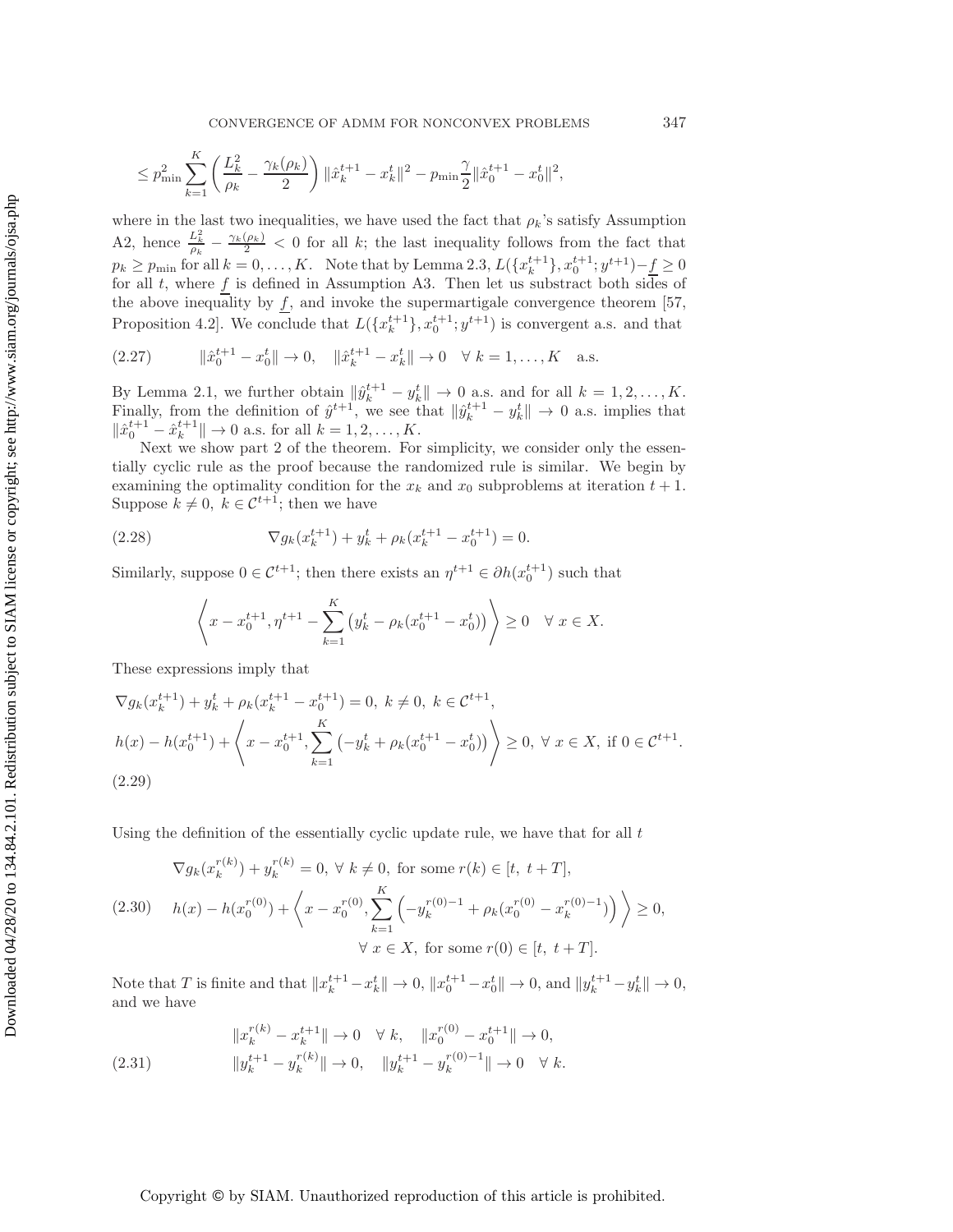Using this result, taking limit for [\(2.30\)](#page-10-0), and using the fact that  $||x_k^{t+1} - x_k^t|| \to 0$ ,<br> $x^{t+1} \to x^*$ ,  $x^{t+1} \to x^*$ ,  $y^{t+1} \to y^*$  for all k, we have  $x_0^{t+1} \to x_0^*, x_k^{t+1} \to x_k^*, y_k^{t+1} \to y_k^*$  for all k, we have

<span id="page-11-0"></span>(2.32) 
$$
\nabla g_k(x_k^*) + y_k^* = 0, \ k = 1, ..., K,
$$

$$
h(x) - h(x_0^*) + \sum_{k=1}^K \langle x - x_0^*, -y_k^* \rangle \ge 0 \quad \forall x \in X.
$$

Due to the fact that  $||y_k^{t+1} - y_k^{t}|| \to 0$  for all k, we have that the primal feasibility is achieved in the limit i.e. achieved in the limit, i.e.,

(2.33) 
$$
x_k^* = x_0^* \quad \forall \ k = 1, ..., K.
$$

This set of equalities together with [\(2.32\)](#page-11-0) imply

$$
(2.34) \t h(x) + \sum_{k=1}^{K} \langle x_k^* - x, y_k^* \rangle - \left( h(x_0^*) + \sum_{k=1}^{K} \langle x_k^* - x_0^*, y_k^* \rangle \right) \ge 0 \quad \forall x \in X.
$$

This concludes the proof of part 2.

To prove part 3, we first show that there exists a limit point for each of the sequences  $\{x_k^t\}$ ,  $\{x_0^t\}$ , and  $\{y^t\}$ . Let us consider only the essentially cyclic rule. Due<br>to the compactness assumption of X it is obvious that  $\{x^t\}$  must have a limit point to the compactness assumption of X, it is obvious that  $\{x_0^t\}$  must have a limit point.<br>Also by a similar argument leading to (2.26), we see that  $||x^t - x^t|| \to 0$ ; thus for Also by a similar argument leading to  $(2.26)$ , we see that  $||x_k^t - x_0^t|| \to 0$ ; thus for each  $k, x^t$  must also lie in a compact set and thus have a limit point. Note that the each k,  $x_k^t$  must also lie in a compact set and thus have a limit point. Note that the Linschitz continuity of  $\nabla a_k$  combined with the compactness of the set X implies that Lipschitz continuity of  $\nabla g_k$  combined with the compactness of the set X implies that the set  $\{\nabla g_k(x) \mid x \in X\}$  is bounded; therefore  $\{\nabla g_k(x_k^t)\}\$  is a bounded sequence.<br>Using (2.17), we conclude that  $\{u^t\}$  is also a bounded sequence and therefore must Using [\(2.17\)](#page-6-2), we conclude that  $\{y_k^t\}$  is also a bounded sequence and therefore must<br>have at least one limit point have at least one limit point.

We prove part 3 by contradiction. Because the feasible set is compact, then  $\{x_k^t\}$ lies in a compact set. From the argument in the previous part it is easy to see that  $\{x_0^t\}$ ,  $\{y^t\}$  also lie in some compact sets. Then every subsequence will have a limit point. Suppose that there exists a subsequence  $\{x_k^{t_j}\}, x_0^{t_j}$ , and  $\{y^{t_j}\}$  such that

$$
(2.35) \qquad (\lbrace x_k^{t_j} \rbrace, x_0^{t_j}, y^{t_j}) \to (\lbrace \hat{x}_k \rbrace, \hat{x}_0, \hat{y}),
$$

where  $(\{\hat{x}_k\}, \hat{x}_0, \hat{y})$  is some limit point, and by part 2, we have  $(\hat{x}_k, \hat{x}_0, \hat{y}) \in Z^*$ . By further restricting to a subsequence if necessary, we can assume that  $(\hat{x}_k, \hat{x}_0, \hat{y})$  is the unique limit point.

Suppose that this sequence does not converge to the set of stationary solutions, i.e.,

<span id="page-11-1"></span>(2.36) 
$$
\lim_{j \to \infty} \text{dist}\left( (\{x_k^{t_j}\}, x_0^{t_j}, y^{t_j}); Z^* \right) = \gamma > 0.
$$

Then it follows that there exists some  $J(\gamma) > 0$  such that

$$
\|(\{x_k^{t_j}\}, x_0^{t_j}, y^{t_j}) - (\{\hat{x}_k\}, \hat{x}_0, \hat{y})\| \le \gamma/2 \quad \forall \ j \ge J(\gamma).
$$

By the definition of the distance function we have

dist 
$$
((\{x_k^{t_j}\}, x_0^{t_j}, y^{t_j}); Z^*) \leq \text{dist}((\{x_k^{t_j}\}, x_0^{t_j}, y^{t_j}), (\{\hat{x}_k\}, \hat{x}_0, \hat{y})\right).
$$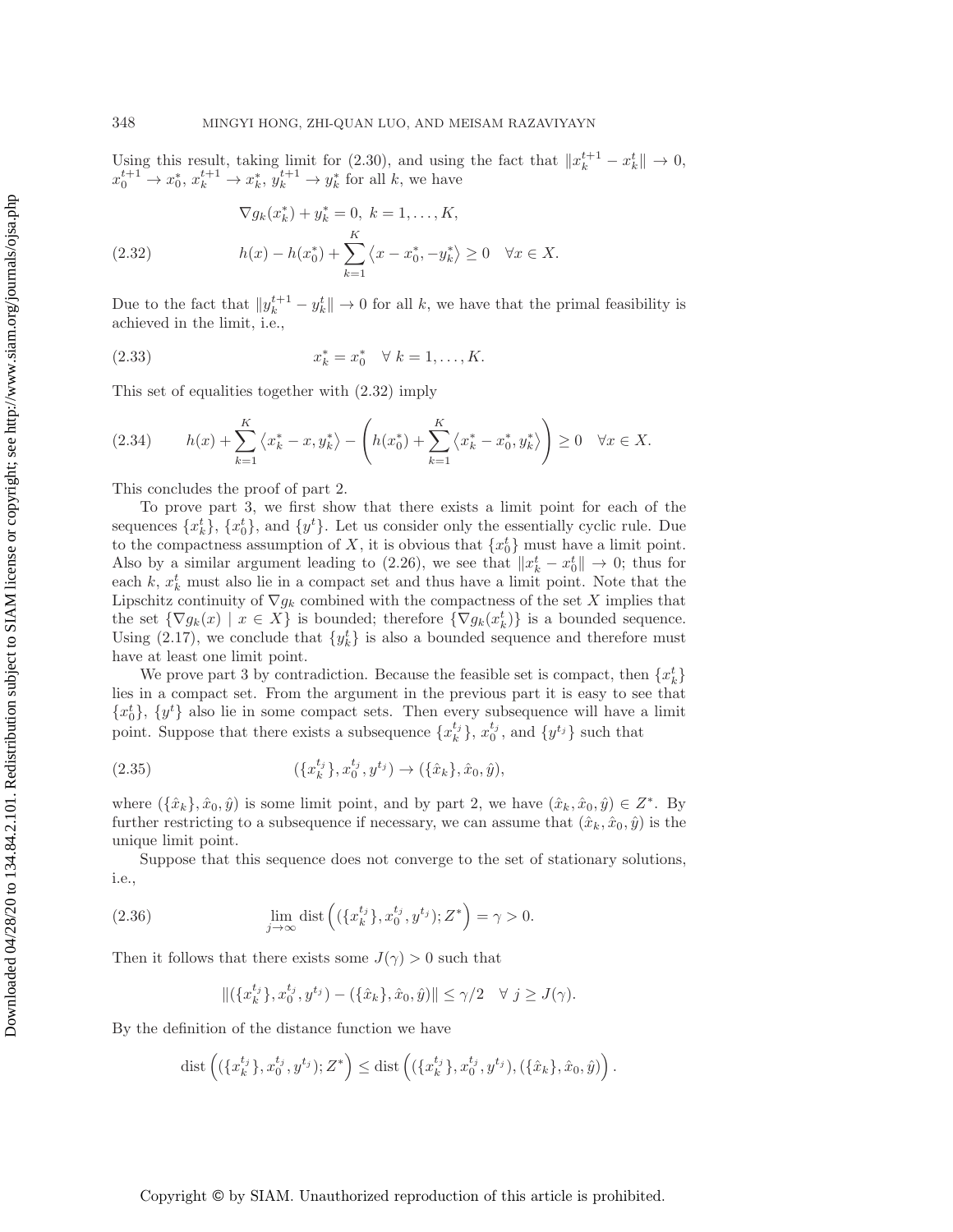Combining the above two inequalities we must have

$$
\text{dist}\left((\{x_k^{t_j}\}, x_0^{t_j}, y^{t_j}); Z^*\right) \le \gamma/2 \quad \forall \ t_j \ge T_j(\gamma).
$$

 $\Box$ 

This contradicts to [\(2.36\)](#page-11-1). The desired result is proven.

The analysis presented above is different from the conventional analysis of the ADMM algorithm where the main effort is to bound the distance between the current iterate and the optimal solution set. The above analysis is partly motivated by our previous analysis of the convergence of ADMM for multiblock convex problems, where the progress of the algorithm is measured by the combined decrease of certain primal and dual gaps; see [\[27,](#page-26-13) Theorem 3.1]. Nevertheless, the nonconvexity of the problem makes it difficult to estimate either the primal or the dual optimality gaps. Therefore we choose to use the decrease of the augmented Lagrangian as a measure of the progress of the algorithm.

Next we analyze the iteration complexity of the vanilla ADMM (i.e., Algorithm 1). To state our result, let us define the *proximal gradient* of the augmented Lagrangian function as

$$
(2.37) \quad \tilde{\nabla}L(\{x_k\}, x_0, y) = \begin{bmatrix} x_0 - \text{prox}_{h}[x_0 - \nabla_{x_0}(L(\{x_k\}, x_0, y) - h(x_0))] \\ \nabla_{x_1}L(\{x_k\}, x_0, y) \\ \n\vdots \\ \nabla_{x_K}L(\{x_k\}, x_0, y) \end{bmatrix},
$$

where  $\text{prox}_{h}[z] := \arg \min_{x} h(x) + \frac{1}{2} ||x - z||^2$  is the proximity operator. We will use the following quantity to measure the progress of the algorithm:

$$
P(\{x_k^t\}, x^t, y^t) := \|\tilde{\nabla}L(\{x_k^t\}, x_0^t, y^t)\|^2 + \sum_{k=1}^K \|x_k^t - x_0^t\|^2.
$$

It can be verified that if  $P({x_k^t}, x^t, y^t) \to 0$ , then a stationary solution of the problem (2.2) is obtained. We have the following iteration complexity result [\(2.2\)](#page-2-1) is obtained. We have the following iteration complexity result.

THEOREM 2.5. *Suppose Assumption* A *is satisfied. Let*  $T(\epsilon)$  *denote an iteration index in which the following inequality is achieved:*

$$
T(\epsilon) := \min \left\{ t \mid P(\{x_k^t\}, x^t, y^t) \le \epsilon, t \ge 0 \right\}
$$

*for some*  $\epsilon > 0$ *. Then there exists some constant*  $C > 0$  *such that* 

(2.38) 
$$
\epsilon \leq \frac{C(L(\lbrace x_k^1 \rbrace, x_0^1, y^1) - \underline{f})}{T(\epsilon)},
$$

*where* <sup>f</sup> *is defined in Assumption* A3*.*

*Proof.* We first show that there exists a constant  $\sigma_1 > 0$  such that

<span id="page-12-0"></span>
$$
(2.39) \qquad \|\tilde{\nabla}L(\{x_k^t\}, x_0^t, y^t)\| \le \sigma_1 \left( \|x_0^{t+1} - x_0^t\| + \sum_{k=1}^K \|x_k^{t+1} - x_k^t\| \right) \quad \forall \ r \ge 1.
$$

This proof follows similar steps of [\[27,](#page-26-13) Lemma 2.5]. From the optimality condition of the  $x_0$  update step  $(2.10)$  we have

$$
x_0^{t+1} = \text{prox}_h \left[ x_0^{t+1} - \sum_{k=1}^K \rho_k \left( x_0^{t+1} - x_k^t - \frac{y_k^t}{\rho_k} \right) \right].
$$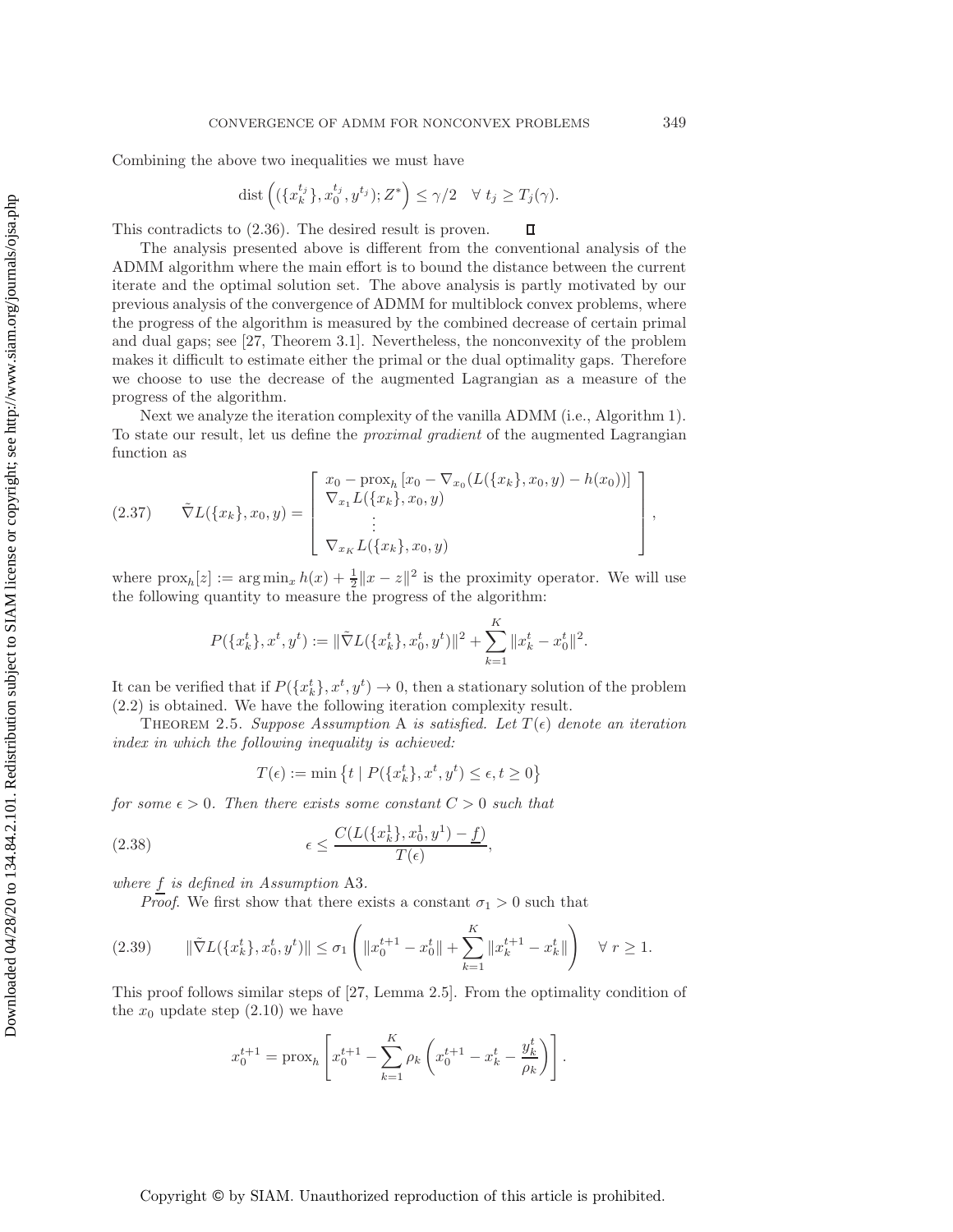This implies that

$$
\|x_0^t - \text{prox}_h \left[x_0^t - \nabla_{x_0}(L(\{x_k^t\}, x_0^t, y^t) - h(x_0^t))\right] \|
$$
  
\n
$$
= \left\|x_0^t - x_0^{t+1} + x_0^{t+1} - \text{prox}_h \left[x_0^t - \sum_{k=1}^K \rho_k (x_0^t - x_k^t - \frac{y_k^t}{\rho_k})\right]\right\|
$$
  
\n
$$
\leq \|x_0^t - x_0^{t+1}\| + \left\| \text{prox}_h \left[x_0^{t+1} - \sum_{k=1}^K \rho_k \left(x_0^{t+1} - x_k^t - \frac{y_k^t}{\rho_k}\right)\right]\right\|
$$
  
\n
$$
- \text{prox}_h \left[x_0^t - \sum_{k=1}^K \rho_k (x_0^t - x_k^t - \frac{y_k^t}{\rho_k})\right] \|
$$
  
\n(2.40) 
$$
\leq 2\|x_0^{t+1} - x_0^t\| + \sum_{k=1}^K \rho_k \|x_0^t - x_0^{t+1}\|,
$$

<span id="page-13-0"></span>where in the last inequality we have used the nonexpansiveness of the proximity operator.

Similarly, the optimality condition of the  $x_k$  subproblem is given by

$$
\nabla g_k(x_k^{t+1}) + \rho_k \left( x_k^{t+1} - x_0^{t+1} + \frac{y_k^t}{\rho_k} \right) = 0.
$$

Therefore we have

$$
\|\nabla_{x_k} L(\{x_k^t\}, x_0^t, y^t)\|
$$
\n
$$
= \left\|\nabla g_k(x_k^t) + \rho_k \left(x_k^t - x_0^t + \frac{y_k^t}{\rho_k}\right)\right\|
$$
\n
$$
= \left\|\left(\nabla g_k(x_k^t) + \rho_k \left(x_k^t - x_0^t + \frac{y_k^t}{\rho_k}\right)\right) - \left(\nabla g_k(x_k^{t+1}) + \rho_k \left(x_k^{t+1} - x_0^{t+1} + \frac{y_k^t}{\rho_k}\right)\right)\right\|
$$
\n
$$
\leq (L_k + \rho_k) \|x_k^t - x_k^{t+1}\| + \rho_k \|x_0^t - x_0^{t+1}\|.
$$
\n(2.41)

<span id="page-13-1"></span>Therefore, combining [\(2.40\)](#page-13-0) and [\(2.41\)](#page-13-1), we have

<span id="page-13-2"></span>(2.42)

$$
\|\tilde{\nabla}L(\{x_k^t\}, x_0^t, y^t)\| \le \left(2 + \sum_{k=1}^K 2\rho_k\right) \|x_0^t - x_0^{t+1}\| + \sum_{k=1}^K (L_k + \rho_k) \|x_k^t - x_k^{t+1}\|.
$$

By taking  $\sigma_1 = \max\{(2 + \sum_{k=1}^n 2\rho_k), L_1 + \rho_1, \ldots, L_K + \rho_K\}, (2.39)$  $\sigma_1 = \max\{(2 + \sum_{k=1}^n 2\rho_k), L_1 + \rho_1, \ldots, L_K + \rho_K\}, (2.39)$  is proved.<br>According to Lemma [2.1,](#page-5-1) we have

<span id="page-13-3"></span>(2.43) 
$$
\sum_{k=1}^{K} \|x_k^{t+1} - x_0^{t+1}\| = \sum_{k=1}^{K} \frac{1}{\rho_k} \|y_k^{t+1} - y_k^t\| \le \sum_{k=1}^{K} \frac{L_k}{\rho_k} \|x_k^{t+1} - x_k^t\|.
$$

The inequalities  $(2.42)$ – $(2.43)$  imply that for some  $\sigma_3 > 0$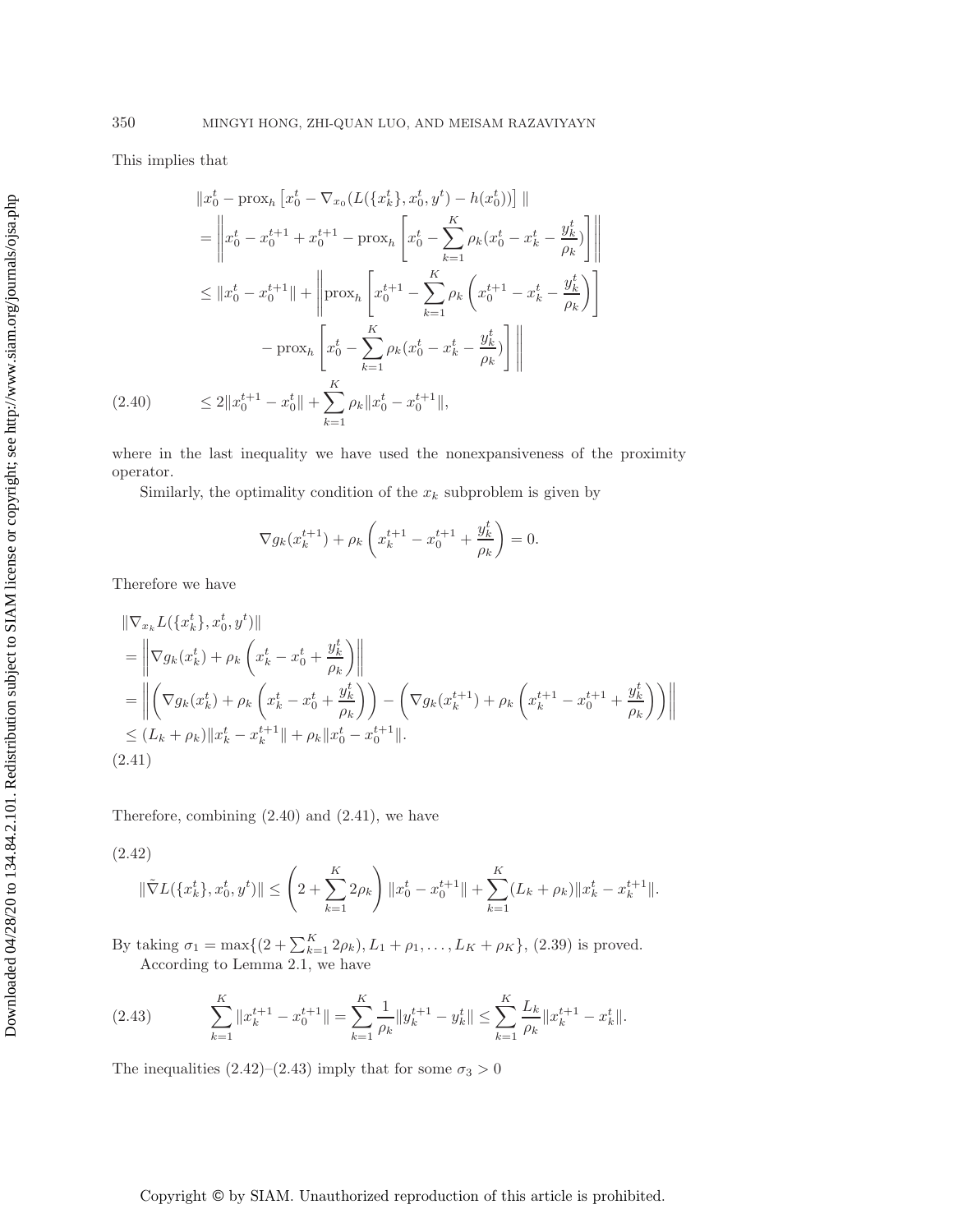$$
\sum_{k=1}^{K} \|x_k^t - x_0^t\|^2 + \|\tilde{\nabla}L(\{x_k^t\}, x_0^t, y^t)\|^2
$$
\n
$$
\leq \sigma_3 \left( \|x_0^t - x_0^{t+1}\|^2 + \sum_{k=1}^{K} \|x_k^t - x_k^{t+1}\|^2 \right).
$$

<span id="page-14-0"></span>According to Lemma [2.2,](#page-6-4) there exists a constant  $\sigma_2 = \min\left\{\left\{\frac{\gamma_k(\rho_k)}{2} - \frac{L_k^2}{\rho_k}\right\}_{k=1}^K, \frac{\gamma}{2}\right\}$ such that

<span id="page-14-1"></span>
$$
L(\{x_k^t\}, x_0^t; y^t) - L(\{x_k^{t+1}\}, x_0^{t+1}; y^{t+1})
$$
  
(2.45) 
$$
\geq \sigma_2 \left( \sum_{k=1}^K \|x_k^{t+1} - x_k^t\|^2 + \|x_0^{t+1} - x_0^t\|^2 \right).
$$

Combining  $(2.44)$  and  $(2.45)$  we have

$$
\sum_{k=1}^{K} ||x_k^t - x_0^t||^2 + ||\tilde{\nabla}L(\{x_k^t\}, x_0^t, y^t)||^2
$$
  

$$
\leq \frac{\sigma_3}{\sigma_2} \left( L(\{x_k^t\}, x_0^t; y^t) - L(\{x_k^{t+1}\}, x_0^{t+1}; y^{t+1})) \right)
$$

Summing both sides of the above inequality over  $t = 1, \ldots, r$ , we have

$$
\sum_{t=1}^{r} \sum_{k=1}^{K} ||x_{k}^{t} - x_{0}^{t}||^{2} + ||\tilde{\nabla}L(\{x_{k}^{t}\}, x_{0}^{t}, y^{t})||^{2}
$$
  
\n
$$
\leq \frac{\sigma_{3}}{\sigma_{2}} \left( L(\{x_{k}^{1}\}, x_{0}^{1}; y^{1}) - L(\{x_{k}^{r+1}\}, x_{0}^{r+1}; y^{r+1}) \right)
$$
  
\n
$$
\leq \frac{\sigma_{3}}{\sigma_{2}} \left( L(\{x_{k}^{1}\}, x_{0}^{1}; y^{1}) - \underline{f} \right),
$$

where in the last inequality we have used the fact that  $L({x_k^{r+1}}, {x_0^{r+1}}; y^{r+1})$  is decreasing and lower bounded by  $f$  (cf. Lemmas 2.2–2.3) creasing and lower bounded by  $f$  (cf. Lemmas [2.2](#page-6-4)[–2.3\)](#page-7-2).

By utilizing the definition of  $T(\epsilon)$  and  $P({x_k^t}, x^t, y^t)$ , the above inequality becomes

(2.46) 
$$
T(\epsilon) \epsilon \leq \frac{\sigma_3}{\sigma_2} \left( L(\{x_k^1\}, x_0^1; y^1) - \underline{f} \right).
$$

By dividing both sides by  $T(\epsilon)$ , and by setting  $C = \sigma_3/\sigma_2$ , the desired result is obtained.  $\Box$ obtained.

<span id="page-14-2"></span>**2.3. The proximal ADMM.** One potential limitation of Algorithms 1 and 2 is the requirement that each subproblem [\(2.11\)](#page-4-0) needs to be solved *exactly*, while in certain practical applications cheap iterations are preferred. In this section, we consider an important extension of Algorithms 1–2 in which the above restriction is removed. The main idea is to take a proximal step instead of minimizing the augmented Lagrangian function exactly with respect to each variable block. Like in the previous section, we will analyze a generalized version, termed the *flexible* proximal ADMM, where there is more freedom in choosing the update schedules.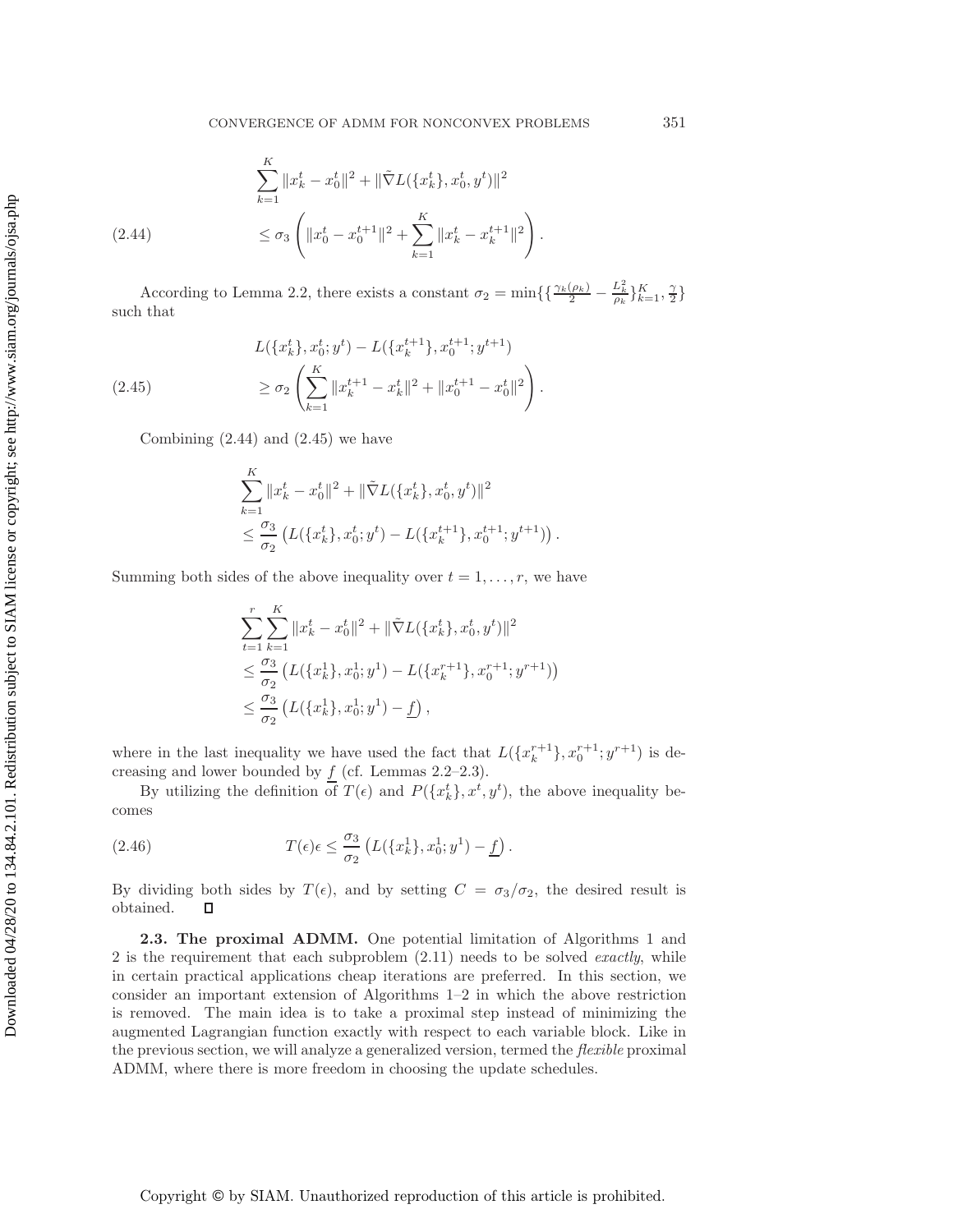## **Algorithm 3. A flexible proximal ADMM for problem [\(2.2\)](#page-2-1).**

At each iteration  $t + 1$ , compute

(2.47) 
$$
x_0^{t+1} = \underset{x \in X}{\text{argmin}} L(\{x_k^t\}, x_0; y^t).
$$

Pick a set  $\mathcal{C}^{t+1} \subseteq \{1,\ldots,K\}$ .<br> **If**  $k \in \mathcal{C}^{t+1}$  undate  $x_i$  by sol **If**  $k \in \mathcal{C}^{t+1}$ , update  $x_k$  by solving

<span id="page-15-0"></span>(2.48)

$$
x_k^{t+1} = \operatorname*{argmin}_{x_k} \langle \nabla g_k(x_0^{t+1}), x_k - x_0^{t+1} \rangle + \langle y_k^t, x_k - x_0^{t+1} \rangle + \frac{\rho_k + L_k}{2} \| x_k - x_0^{t+1} \|^2.
$$

Update the dual variable:

(2.49) 
$$
y_k^{t+1} = y_k^t + \rho_k \left( x_k^{t+1} - x_0^{t+1} \right).
$$

**Else** let 
$$
x_k^{t+1} = x_k^t
$$
,  $y_k^{t+1} = y_k^t$ .

Notice that the  $x_k$  update step is different from the conventional proximal up-date (e.g., [\[8\]](#page-25-6)). In particular, the linearization is done with respect to  $x_0^{t+1}$  instead<br>of  $x^t$  computed in the previous iteration. This modification is instrumental in the of  $x_k^t$  computed in the previous iteration. This modification is instrumental in the convergence analysis of Algorithm 3 convergence analysis of Algorithm 3.

Here we use the *period-T* essentially cyclic rule to decide the set  $\mathcal{C}^{t+1}$  at each iteration. We note that there is a slight difference of the update schedule used in Algorithm 3 and in Algorithm 2. In Algorithm 3, the block variable  $x_0$  is updated *in every iteration*, while in Algorithm 2 the update of  $x_0$  is also governed by block selection rules.

Now we begin analyzing Algorithm 3. We make the following assumptions in this section (in addition to Assumptions A1 and A3).

**Assumption B.** For all k, the penalty parameter  $\rho_k$  is chosen large enough such that

<span id="page-15-1"></span>(2.50) 
$$
\alpha_k := \frac{\rho_k - 7L_k}{2} - \left(\frac{4L_k}{\rho_k^2} + \frac{1}{\rho_k}\right)2L_k^2 > 0,
$$

<span id="page-15-2"></span>(2.51) 
$$
\beta_k := \frac{\rho_k}{2} - T^2 \left( \frac{4L_k}{\rho_k^2} + \frac{1}{\rho_k} \right) 8L_k^2 > 0,
$$

$$
(2.52) \qquad \qquad \rho_k \ge 5L_k, \ k = 1, \ldots, K.
$$

<span id="page-15-4"></span>Again let  $t(k)$  denote the last iteration that  $x_k$  is updated before  $t + 1$ , i.e.,

(2.53) 
$$
t(k) = \max \{r \mid r \le t, k \in \mathcal{C}^r\}, k = 1, ..., K.
$$

Note that we do not need  $t(0)$  anymore since  $x_0$  is updated in every iteration. Clearly, we have  $x_k^t = x_k^{t(k)}$  and as a result,  $y_k^t = y_k^{t(k)}$ . We have the following result.<br>LEMMA 2.6. *Suppose Assumption* B *and Assumptions* A1, A3 *are satisfied. Then* 

*for Algorithm* 3*, the following is true for the essentially cyclic block selection rule:*

<span id="page-15-3"></span>
$$
(2.54) \t2L_k^2(4||x_0^{t+1} - x_0^{t(k)}||^2 + ||x_k^{t+1} - x_k^t||^2) \ge ||y_k^{t+1} - y_k^t||^2, \ k = 1, \dots, K.
$$

*Proof.* Suppose  $k \notin \mathcal{C}^{t+1}$ ; then the inequality is trivially true, as  $y_k^{t+1} = y_k^t$ .<br>For any  $k \in \mathcal{C}^{t+1}$  we observe from the undate of x, step (2.48) that For any  $k \in \mathcal{C}^{t+1}$ , we observe from the update of  $x_k$  step [\(2.48\)](#page-15-0) that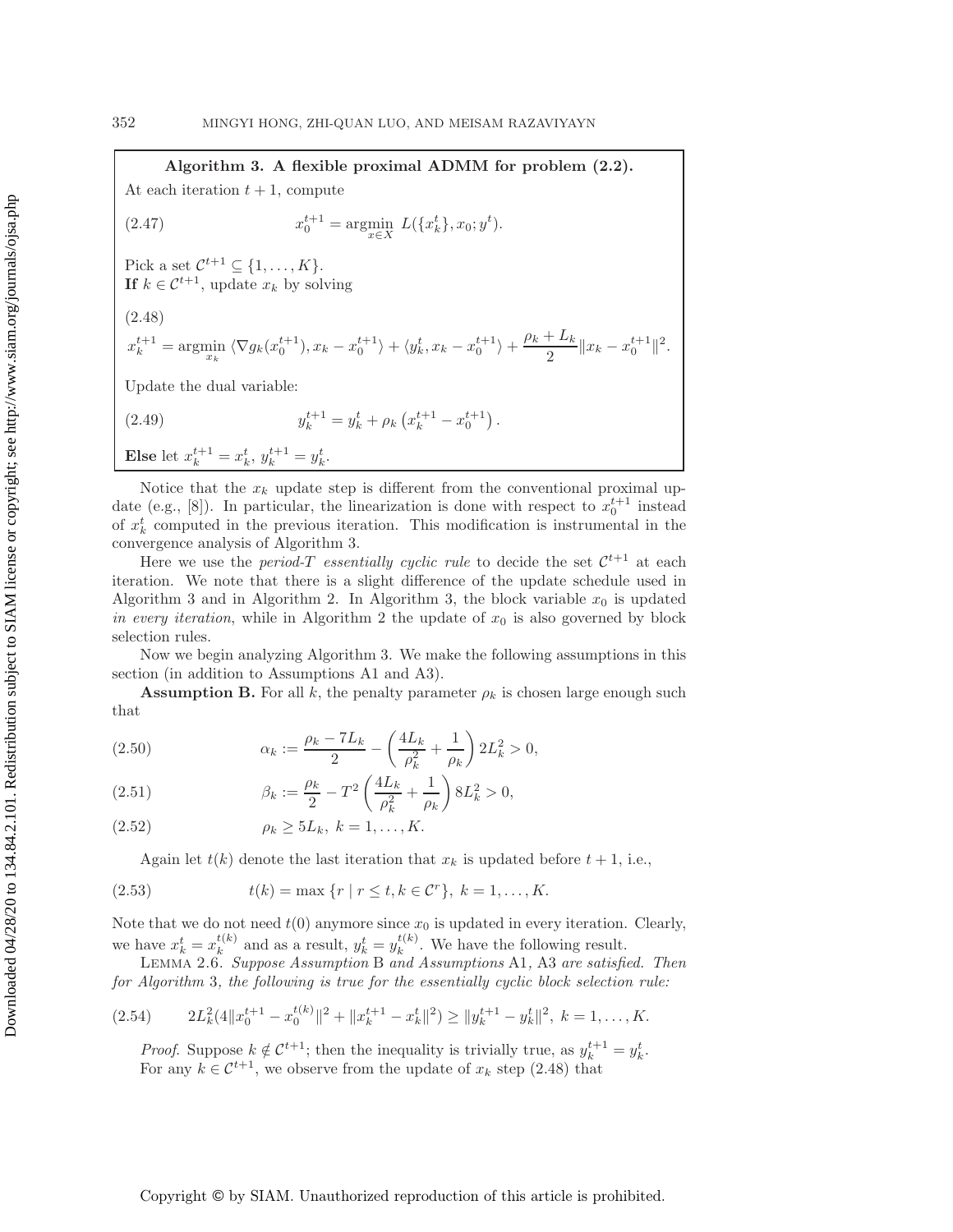(2.55) 
$$
\nabla g_k(x^{t+1}) + y_k^t + (\rho_k + L_k)(x_k^{t+1} - x_0^{t+1}) = 0, \ k \in \mathcal{C}^{t+1},
$$

is true, or equivalently

<span id="page-16-3"></span>(2.56) 
$$
\nabla g_k(x^{t+1}) + L_k(x_k^{t+1} - x_0^{t+1}) = -y_k^{t+1}, \ k \in \mathcal{C}^{t+1}.
$$

Therefore we have for all  $k \in \mathcal{C}^{t+1}$ 

$$
||y_k^{t+1} - y_k^t|| = ||y_k^{t+1} - y_k^{t(k)}||
$$
  
\n
$$
= ||\nabla g_k(x_0^{t+1}) - \nabla g_k(x_0^{t(k)}) + L_k(x_k^{t+1} - x_0^{t+1}) - L_k(x_k^{t(k)} - x_0^{t(k)})||
$$
  
\n
$$
= ||\nabla g_k(x_0^{t+1}) - \nabla g_k(x_0^{t(k)}) + L_k(x_k^{t+1} - x_0^{t+1}) - L_k(x_k^{t} - x_0^{t(k)})||
$$
  
\n
$$
\leq L_k(2||x_0^{t+1} - x_0^{t(k)}|| + ||x_k^{t+1} - x_k^{t}||),
$$

where the last step follows from the triangular inequality and the fact  $x_k^t = x_k^{t(k)}$  (cf.<br>the definition of  $t(k)$ ). The above result further implies that the definition of  $t(k)$ ). The above result further implies that

$$
(2.57) \t2L_k^2(4||x_0^{t+1} - x_0^{t(k)}||^2 + ||x_k^{t+1} - x_k^t||^2) \ge ||y_k^{t+1} - y_k^t||^2, \ k = 1, ..., K,
$$

which is the desired result.  $\Box$ 

Next, we upper bound the successive difference of the augmented Lagrangian. To this end, let us define the following functions:

$$
\ell_k(x_k; x_0^{t+1}, y^t) = g_k(x_k) + \langle y_k^t, x_k - x_0^{t+1} \rangle + \frac{\rho_k}{2} \| x_k - x_0^{t+1} \|^2
$$
  

$$
u_k(x_k; x_0^{t+1}, y^t) = g_k(x_0^{t+1}) + \langle \nabla g_k(x_0^{t+1}), x_k - x_0^{t+1} \rangle
$$
  

$$
+ \langle y_k^t, x_k - x_0^{t+1} \rangle + \frac{\rho_k + L_k}{2} \| x_k - x_0^{t+1} \|^2.
$$

Using these short-hand definitions, we have

(2.58) 
$$
L(\lbrace x_k^{t+1} \rbrace, x_0^{t+1}; y^t) = \sum_{k=1}^K \ell_k(x_k^{t+1}; x_0^{t+1}, y^t)
$$

<span id="page-16-0"></span>(2.59) 
$$
x_k^{t+1} = \arg\min_{x_k} u_k(x_k; x_0^{t+1}, y^t) \quad \forall \ k \in \mathcal{C}^{t+1}.
$$

<span id="page-16-2"></span>The lemma below bounds the difference between  $\ell_k(x_k^{t+1}; x_0^{t+1}, y^t)$  and  $t \cdot x_{k+1}^{t+1}$  $\ell_k(x_k^t; x_0^{t+1}, y^t).$ <br>LEMMA 2.7

LEMMA 2.7. *Suppose Assumption* A1 *is satisfied. Let*  $\{x_k^t, x_0^t, y^t\}$  *be generated by*<br>prition 3 with the essential cyclic block undate rule. Then we have the following: **EEMMA 2.1.** Suppose Assumption A1 is suisfied. Let  $\{x_k^*, x_0, y^*\}$  be generated a<br>Algorithm 3 with the essential cyclic block update rule. Then we have the following:

$$
\ell_k(x_k^{t+1}; x_0^{t+1}, y^t) - \ell_k(x_k^t; x_0^{t+1}, y^t)
$$
  
(2.60) 
$$
\leq -\frac{\rho_k - 7L_k}{2} \|x_k^{t+1} - x_k^t\|^2 + \frac{4L_k}{\rho_k^2} \|y_k^{t+1} - y_k^t\|^2, \quad k = 1, ..., K.
$$

*Proof.* When  $k \notin C^{t+1}$ , the inequality is trivially true. We focus on the case  $k \in C^{t+1}$ . From the definition of  $\ell_k(\cdot)$  and  $u_k(\cdot)$  we have the following:

<span id="page-16-1"></span>k(xk; <sup>x</sup><sup>t</sup>+1 <sup>0</sup> , y<sup>t</sup> ) <sup>≤</sup> <sup>u</sup>k(xk; <sup>x</sup><sup>t</sup>+1 <sup>0</sup> , y<sup>t</sup> (2.61) ) <sup>∀</sup> <sup>x</sup>k, k = 1, . . . , K.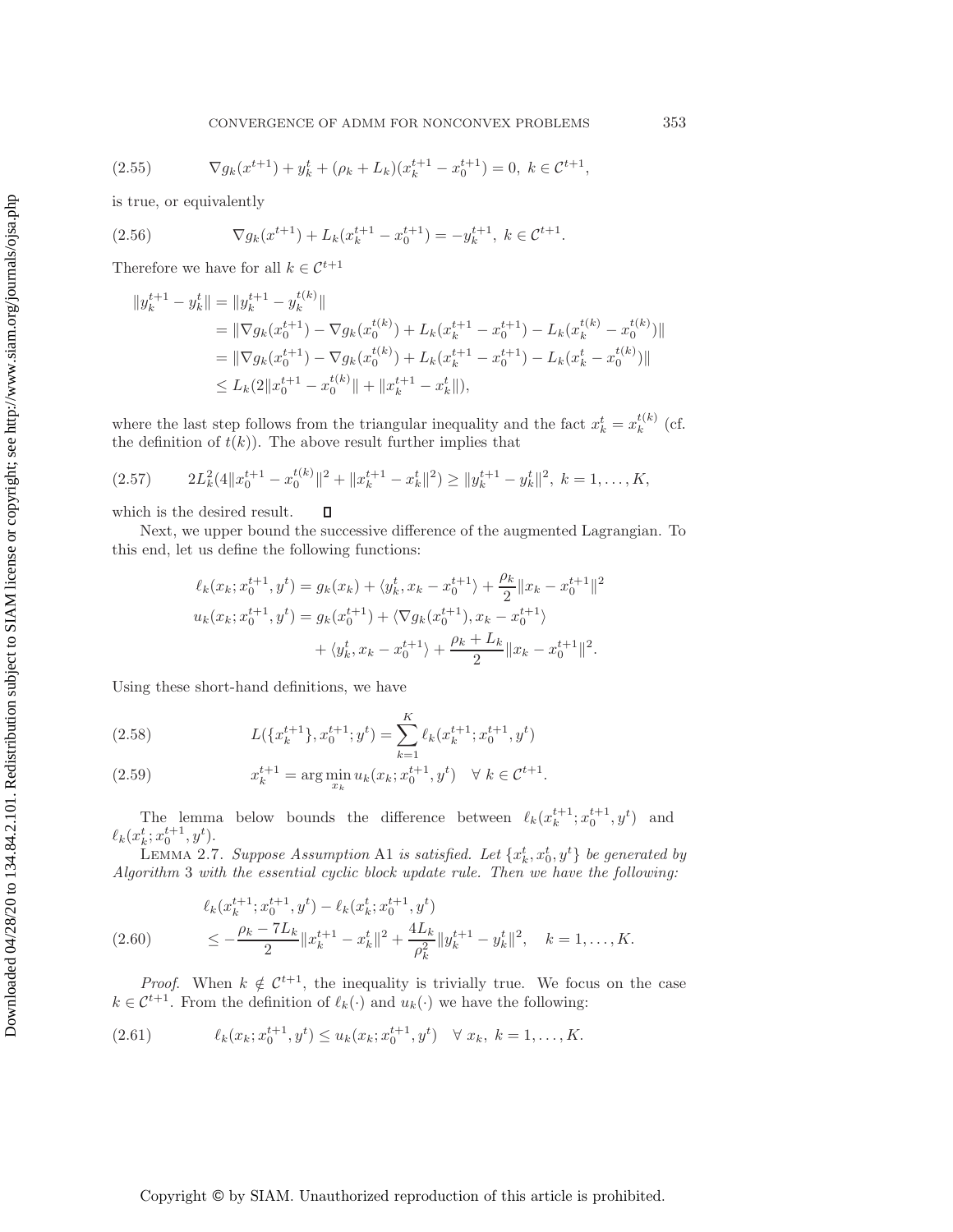Observe that when  $k \in C^{t+1}$ ,  $x_k^{t+1}$  is generated according to [\(2.59\)](#page-16-0). Due to the strong<br>convexity of  $u_k(x_k; x_{k+1}^{t+1} | x_k^t)$  with respect to  $x_k$  we have convexity of  $u_k(x_k; x_0^{t+1}, y^t)$  with respect to  $x_k$ , we have

$$
(2.62) \quad u_k(x_k^{t+1}; x_0^{t+1}, y^t) - u_k(x_k^t; x_0^{t+1}, y^t) \le -\frac{\rho_k + L_k}{2} \|x_k^t - x_k^{t+1}\|^2 \quad \forall \ k \in \mathcal{C}^{t+1}.
$$

Further, we have the following series of inequalities:

$$
u_k(x_k^t; x_0^{t+1}, y^t) - \ell_k(x_k^t; x_0^{t+1}, y^t)
$$
  
\n
$$
= g_k(x_0^{t+1}) + \langle \nabla g_k(x_0^{t+1}), x_k^t - x_0^{t+1} \rangle + \langle y_k^t, x_k^t - x_0^{t+1} \rangle + \frac{\rho_k + L_k}{2} ||x_k^t - x_0^{t+1}||^2
$$
  
\n
$$
- \left( g_k(x_k^t) + \langle y_k^t, x_k^t - x_0^{t+1} \rangle + \frac{\rho_k}{2} ||x_k^t - x_0^{t+1}||^2 \right)
$$
  
\n
$$
= g_k(x_0^{t+1}) - g_k(x_k^t) + \langle \nabla g_k(x_0^{t+1}), x_k^t - x_0^{t+1} \rangle + \frac{L_k}{2} ||x_k^t - x_0^{t+1}||^2
$$
  
\n
$$
\leq \langle \nabla g_k(x_0^{t+1}) - \nabla g_k(x_k^t), x_k^t - x_0^{t+1} \rangle + L_k ||x_k^t - x_0^{t+1}||^2
$$
  
\n
$$
\leq 2L_k ||x_k^t - x_0^{t+1}||^2 \leq 4L_k (||x_k^t - x_k^{t+1}||^2 + ||x_k^{t+1} - x_0^{t+1}||^2),
$$
  
\n(2.63)

<span id="page-17-0"></span>where the first two inequalities follow from Assumption A1. Combining  $(2.61)$ – $(2.63)$ we obtain

$$
\ell_k(x_k^{t+1}; x_0^{t+1}, y^t) - \ell_k(x_k^t; x_0^{t+1}, y^t)
$$
\n
$$
\leq u_k(x_k^{t+1}; x_0^{t+1}, y^t) - u_k(x_k^t; x_0^{t+1}, y^t) + u_k(x_k^t; x_0^{t+1}, y^t) - \ell_k(x_k^t; x_0^{t+1}, y^t)
$$
\n
$$
\leq -\frac{\rho_k - 7L_k}{2} \|x_k^t - x_k^{t+1}\|^2 + 4L_k \|x_k^{t+1} - x_0^{t+1}\|^2
$$
\n
$$
= -\frac{\rho_k - 7L_k}{2} \|x_k^t - x_k^{t+1}\|^2 + \frac{4L_k}{\rho_k^2} \|y_k^{t+1} - y_k^t\|^2 \quad \forall \ k \in \mathcal{C}^{t+1}.
$$

 $\Box$ The desired result then follows.

<span id="page-17-2"></span>Next, we bound the difference of the augmented Lagrangian function values. Lemma 2.8. *Assume the same setup as in Lemma* [2.7](#page-16-2)*. Then we have*

<span id="page-17-1"></span>
$$
L(\{x_k^{t+1}\}, x_0^{t+1}; y^{t+1}) - L(\{x_k^1\}, x_0^1; y^1)
$$
  
(2.64) 
$$
\leq -\sum_{i=1}^t \sum_{k=1}^K \alpha_k \|x_k^{i+1} - x_k^i\|^2 - \sum_{i=1}^t \sum_{k=1}^K \beta_k \|x_0^{i+1} - x_0^i\|^2,
$$

*where*  $\beta_k$  *and*  $\alpha_k$  *are the positive constants defined in* [\(2.50\)](#page-15-1) *and* [\(2.51\)](#page-15-2)*. Proof.* We first bound the successive difference  $L({x_k^{t+1}})$ 

*Proof.* We first bound the successive difference  $L(\lbrace x_k^{t+1} \rbrace, x_0^{t+1}; y^{t+1})$  $-L({x_k^t}, {x_0^t}; y^t)$ . Again we decompose it as in [\(2.19\)](#page-6-0) and bound the resulting two differences separately differences separately.

The first term in [\(2.19\)](#page-6-0) can be again expressed as

$$
L(\{x_k^{t+1}\}, x_0^{t+1}; y^{t+1}) - L(\{x_k^{t+1}\}, x_0^{t+1}; y^t) = \sum_{k=1}^K \frac{1}{\rho_k} ||y_k^{t+1} - y_k^t||^2.
$$

To bound the second term in [\(2.19\)](#page-6-0), we use Lemma [2.7.](#page-16-2) We use an argument similar to the proof of [\(2.21\)](#page-7-0) to obtain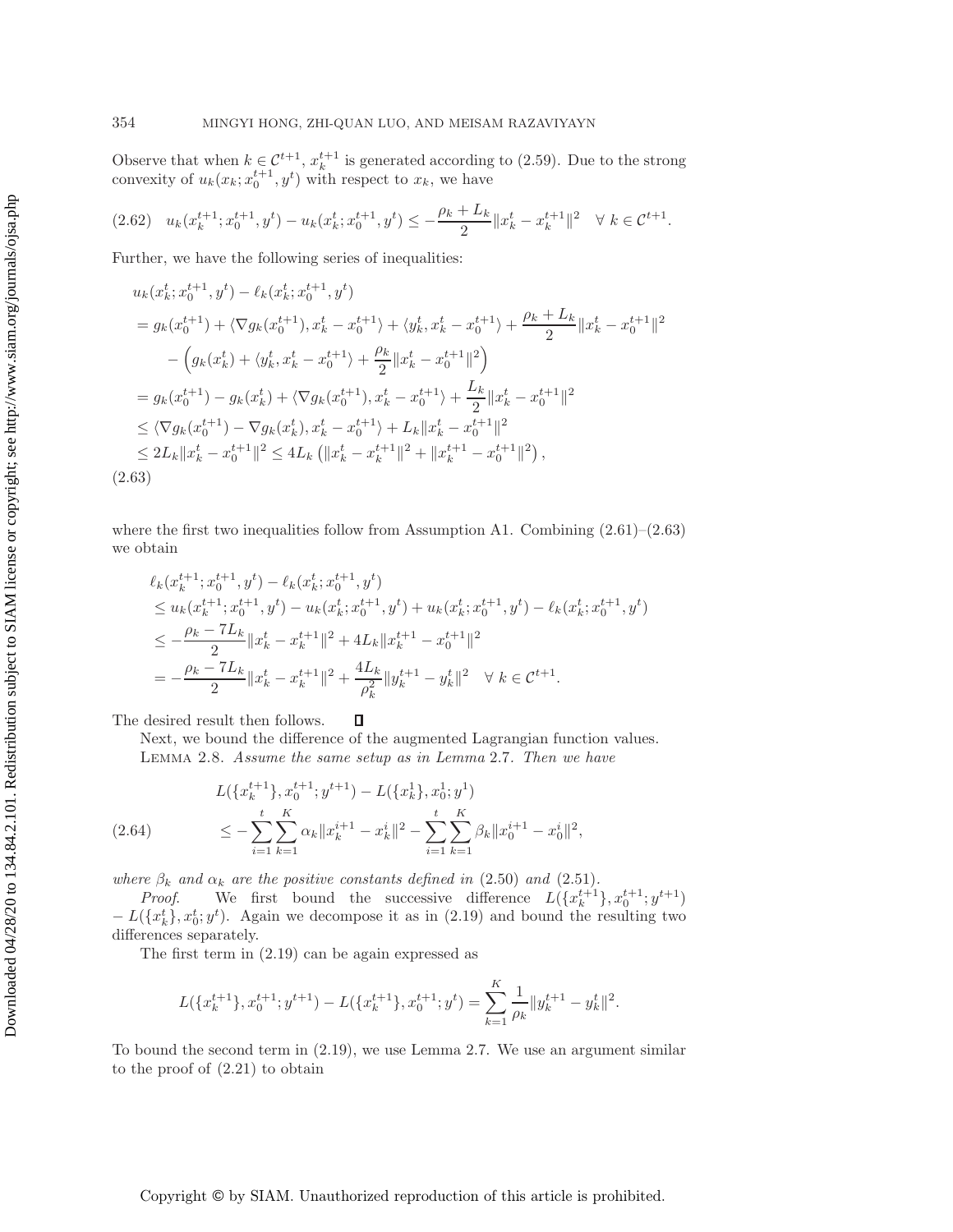$$
L(\lbrace x_k^{t+1} \rbrace, x_0^{t+1}; y^t) - L(\lbrace x_k^t \rbrace, x_0^t; y^t)
$$
  
\n
$$
= L(\lbrace x_k^{t+1} \rbrace, x_0^{t+1}; y^t) - L(\lbrace x_k^t \rbrace, x_0^{t+1}; y^t) + L(\lbrace x_k^t \rbrace, x_0^{t+1}; y^t) - L(\lbrace x_k^t \rbrace, x_0^t; y^t)
$$
  
\n
$$
= \sum_{k=1}^K (\ell_k(x_k^{t+1}; x_0^{t+1}, y^t) - \ell_k(x_k^t; x_0^{t+1}, y^t)) + L(\lbrace x_k^t \rbrace, x_0^{t+1}; y^t) - L(\lbrace x_k^t \rbrace, x_0^t; y^t)
$$
  
\n
$$
\leq - \sum_{k=1}^K \left( \frac{\rho_k - 7L_k}{2} ||x_k^{t+1} - x_k^t||^2 - \frac{4L_k}{\rho_k^2} ||y_k^{t+1} - y_k^t||^2 \right) - \frac{\gamma}{2} ||x_0^{t+1} - x_0^t||^2,
$$
  
\n(2.65)

where the last inequality follows from Lemma [2.7](#page-16-2) and the strong convexity of  $L({x_k^t}, x_0; y^t)$  with respect to the variable x (with modulus  $\gamma = \sum_{k=1}^{K} \rho_k$ ) at  $x_0 = x^{t+1}$  $x_0^{t+1}$ .

Combining the above two inequalities, we obtain

$$
L(\lbrace x_k^{t+1}\rbrace, x_0^{t+1}; y^{t+1}) - L(\lbrace x_k^t\rbrace, x_0^t; y^t)
$$
  
\n
$$
\leq \sum_{k=1}^K \left( -\frac{\rho_k - 7L_k}{2} \|x_k^{t+1} - x_k^t\|^2 + \left( \frac{4L_k}{\rho_k^2} + \frac{1}{\rho_k} \right) \|y_k^{t+1} - y_k^t\|^2 \right) - \frac{\gamma}{2} \|x_0^{t+1} - x_0^t\|^2
$$
  
\n
$$
\stackrel{(a)}{\leq} \sum_{k=1}^K \left( -\frac{\rho_k - 7L_k}{2} \|x_k^{t+1} - x_k^t\|^2 + \|x_k^{t+1} - x_0^{t(k)}\|^2 + \|x_k^{t+1} - x_k^t\|^2 \right)
$$
  
\n
$$
- \frac{\gamma}{2} \|x_0^{t+1} - x_0^t\|^2
$$
  
\n
$$
\stackrel{(b)}{=} - \sum_{k=1}^K \left( \frac{\rho_k - 7L_k}{2} - \left( \frac{4L_k}{\rho_k^2} + \frac{1}{\rho_k} \right) 2L_k^2 \right) \|x_k^{t+1} - x_k^t\|^2 - \sum_{k=1}^K \left( \frac{\rho_k}{2} \right) \|x_0^{t+1} - x_0^t\|^2
$$
  
\n
$$
+ \sum_{k=1}^K \left( \frac{4L_k}{\rho_k^2} + \frac{1}{\rho_k} \right) 8L_k^2 \|x_0^{t(k)} - x_0^{t+1}\|^2
$$
  
\n
$$
\leq - \sum_{k=1}^K \left( \frac{\rho_k - 7L_k}{2} - \left( \frac{4L_k}{\rho_k^2} + \frac{1}{\rho_k} \right) 2L_k^2 \right) \|x_k^{t+1} - x_k^t\|^2 - \sum_{k=1}^K \left( \frac{\rho_k}{2} \right) \|x_0^{t+1} - x_0^t\|^2
$$
  
\n(2.66)  
\n
$$
+ \sum_{k=1}^K T \left( \frac{4L_k}{\rho_k^2} + \frac{1}{\rho_k} \right) 8L_k^2 \sum_{i=0}^{\min\{T-1, t-1\
$$

<span id="page-18-0"></span> $i=0$ where in (a) we have used [\(2.54\)](#page-15-3); in (b) we have used the fact that  $\gamma = \sum_{k=1}^{K} \rho_k$ ;<br>in the last inequality we have used the definition of the period-T essentially cyclic in the last inequality we have used the definition of the period- $T$  essentially cyclic undate rule which implies that update rule which implies that

$$
||x_0^{t+1} - x_0^{t(k)}|| \le \sum_{i=0}^{\min\{T-1, t-1\}} ||x_0^{t-i+1} - x_0^{t-i}||
$$
  
(2.67) 
$$
\implies ||x_0^{t+1} - x_0^{t(k)}||^2 \le T \sum_{i=0}^{\min\{T-1, t-1\}} ||x_0^{t-i+1} - x_0^{t-i}||^2.
$$

 $\int$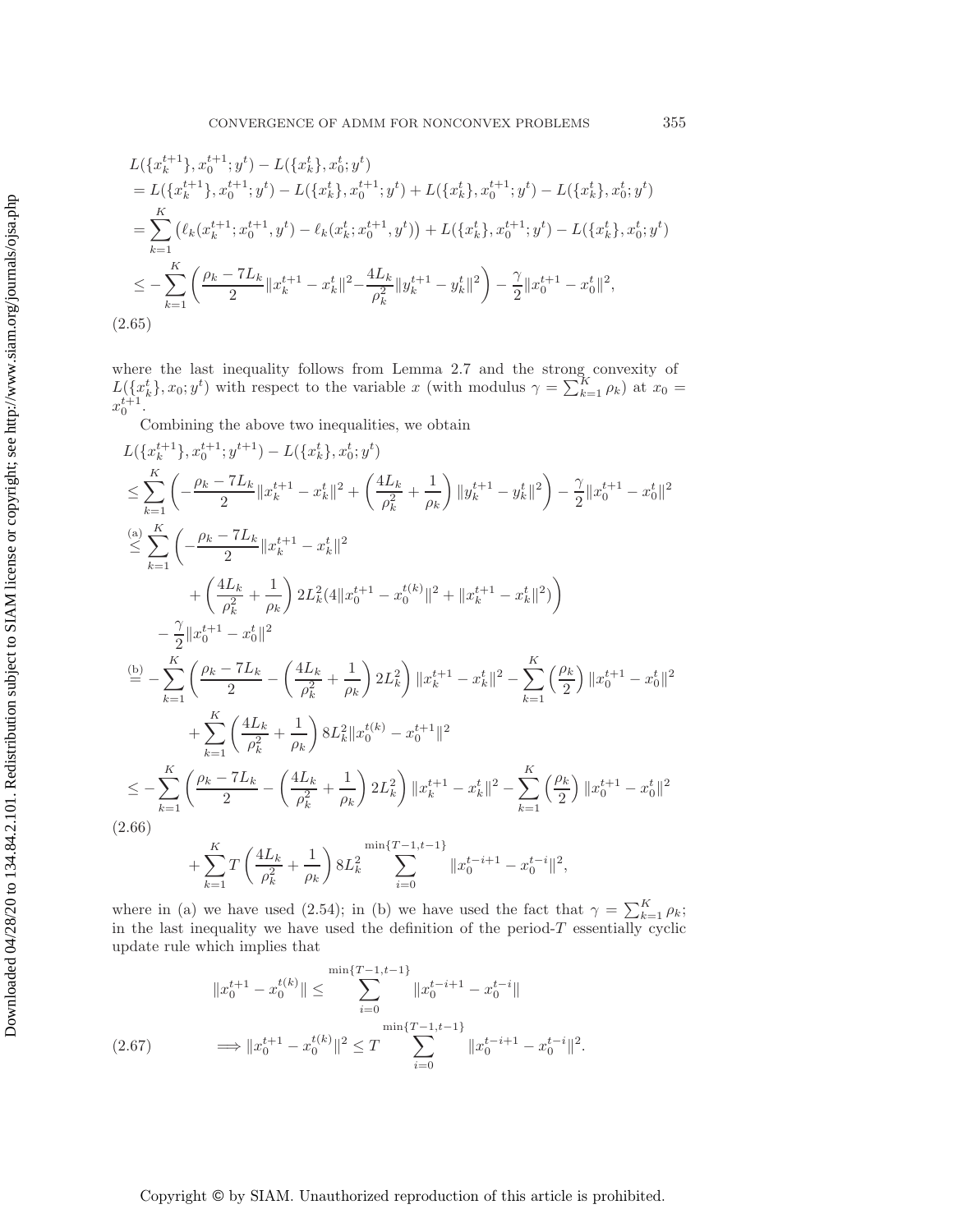Then for any given t, the difference  $L(\lbrace x_k^{t+1} \rbrace, x_0^{t+1}; y^{t+1}) - L(\lbrace x_k^1 \rbrace, x_0^1; y^1)$  is obtained<br>by summing (2.66) over all iterations. Specifically, we obtain by summing [\(2.66\)](#page-18-0) over all iterations. Specifically, we obtain

$$
L(\lbrace x_k^{t+1} \rbrace, x_0^{t+1}; y^{t+1}) - L(\lbrace x_k^1 \rbrace, x_0^1; y^1)
$$
  
\n
$$
\leq -\sum_{i=1}^t \sum_{k=1}^K \left( \frac{\rho_k - 7L_k}{2} - \left( \frac{4L_k}{\rho_k^2} + \frac{1}{\rho_k} \right) 2L_k^2 \right) ||x_k^{i+1} - x_k^i||^2
$$
  
\n
$$
- \sum_{i=1}^t \sum_{k=1}^K \left( \frac{\rho_k}{2} - T^2 \left( \frac{4L_k}{\rho_k^2} + \frac{1}{\rho_k} \right) 8L_k^2 \right) ||x_0^{i+1} - x_0^i||^2
$$
  
\n
$$
= -\sum_{i=1}^t \sum_{k=1}^K \alpha_k ||x_k^{i+1} - x_k^i||^2 - \sum_{i=1}^t \sum_{k=1}^K \beta_k ||x_0^{i+1} - x_0^i||^2.
$$

 $\Box$ This completes the proof.

We conclude that to make the rhs of  $(2.64)$  negative at each iteration, it is sufficient to require that  $\alpha_k > 0$  and  $\beta_k > 0$  for all k, or more specifically,

(2.68) 
$$
\frac{\rho_k - 7L_k}{2} - \left(\frac{4L_k}{\rho_k^2} + \frac{1}{\rho_k}\right) 2L_k^2 > 0, \ k = 1, ..., K,
$$

$$
\frac{\rho_k}{2} - T^2 \left(\frac{4L_k}{\rho_k^2} + \frac{1}{\rho_k}\right) 8L_k^2 > 0, \ k = 1, ..., K.
$$

Note that one can always find a set of  $\rho_k$ 's large enough such that the above condition is satisfied is satisfied.

<span id="page-19-1"></span>Next we show that  $L(\lbrace x_k^t \rbrace, x_0^t; y^t)$  is convergent.<br>LEMMA 2.9. Suppose Assumptions A1, A3 and A

Lemma 2.9. *Suppose Assumptions* A1*,* A3 *and Assumption* B *are satisfied. Then Algorithm* <sup>3</sup> *with the period-*T *essentially cyclic update rule generates a sequence of augmented Lagrangian, whose limit exists and is bounded below by* f*.*

*Proof*. Observe that the augmented Lagrangian can be expressed as

$$
L({x_k^{t+1}}), x_0^{t+1}; y^{t+1})
$$
  
\n
$$
= h(x_0^{t+1}) + \sum_{k=1}^K \left( g_k(x_k^{t+1}) + \langle y_k^{t+1}, x_k^{t+1} - x_0^{t+1} \rangle + \frac{\rho_k}{2} \| x_k^{t+1} - x_0^{t+1} \|^2 \right)
$$
  
\n
$$
\stackrel{\text{(a)}}{=} h(x_0^{t+1}) + \sum_{k=1}^K \left( g_k(x_k^{t+1}) + \langle \nabla g_k(x_0^{t+1}) + L_k(x_k^{t+1} - x_0^{t+1}), x_0^{t+1} - x_k^{t+1} \rangle + \frac{\rho_k}{2} \| x_k^{t+1} - x_0^{t+1} \|^2 \right)
$$
  
\n
$$
= h(x_0^{t+1}) + \sum_{k=1}^K \left( g_k(x_k^{t+1}) + \langle \nabla g_k(x_0^{t+1}), x_0^{t+1} - x_k^{t+1} \rangle + \frac{\rho_k - 2L_k}{2} \| x_k^{t+1} - x_0^{t+1} \|^2 \right)
$$
  
\n
$$
\stackrel{\text{(b)}}{\geq} h(x_0^{t+1}) + \sum_{k=1}^K \left( g_k(x_0^{t+1}) + \frac{\rho_k - 5L_k}{2} \| x_k^{t+1} - x_0^{t+1} \|^2 \right)
$$
  
\n
$$
= f(x_0^{t+1}) + \sum_{k=1}^K \frac{\rho_k - 5L_k}{2} \| x_k^{t+1} - x_0^{t+1} \|^2,
$$
  
\n(3.60)

<span id="page-19-0"></span>(2.69)

where  $(a)$  is from  $(2.56)$ ;  $(b)$  is due to the following inequalities: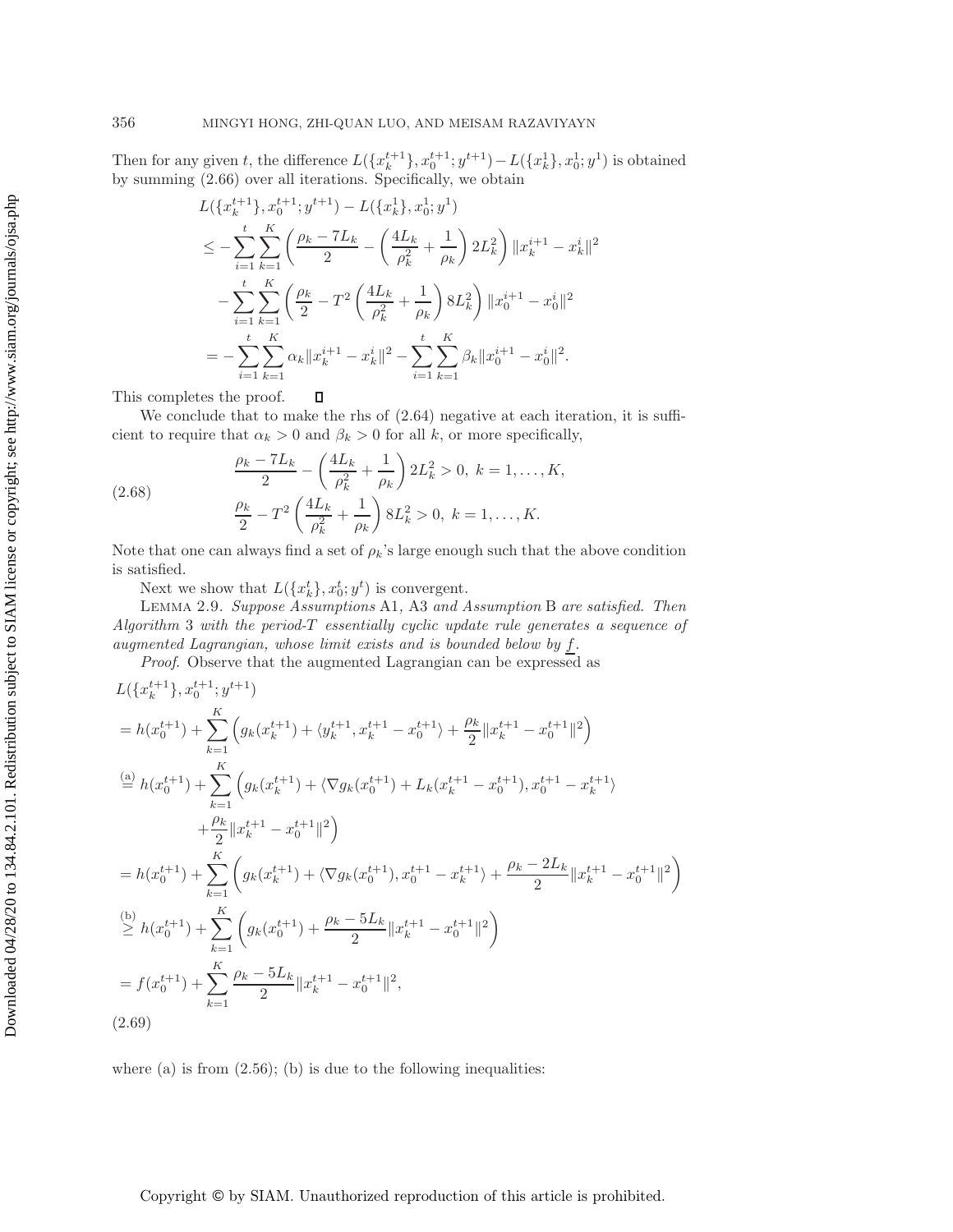$$
g_k(x_0^{t+1}) \le g_k(x_k^{t+1}) + \langle \nabla g_k(x_k^{t+1}), x_0^{t+1} - x_k^{t+1} \rangle + \frac{L_k}{2} ||x_k^{t+1} - x_0^{t+1}||^2
$$
  
\n
$$
= g_k(x_k^{t+1}) + \langle \nabla g_k(x_k^{t+1}) - \nabla g_k(x_0^{t+1}), x_0^{t+1} - x_k^{t+1} \rangle
$$
  
\n
$$
+ \langle \nabla g_k(x_0^{t+1}), x_0^{t+1} - x_k^{t+1} \rangle + \frac{L_k}{2} ||x_k^{t+1} - x_0^{t+1}||^2
$$
  
\n
$$
\le g_k(x_k^{t+1}) + \langle \nabla g_k(x_0^{t+1}), x_0^{t+1} - x_k^{t+1} \rangle + \frac{3L_k}{2} ||x_k^{t+1} - x_0^{t+1}||^2.
$$

Clearly, combining the inequality [\(2.69\)](#page-19-0) with Assumption B and A3 yields that  $L({x_k^{t+1}}), {x_0^{t+1}}; y^{t+1})$  is lower bounded. It follows from Lemma [2.8](#page-17-2) that whenever<br>the penalty parameter  $\alpha$ 's are chosen sufficiently large (as per Assumption B) the penalty parameter  $\rho_k$ 's are chosen sufficiently large (as per Assumption B),  $L({x_k^{t+1}})$ ,  $x_0^{t+1}$ ;  $y^{t+1}$ ) will monotonically decrease and is convergent. This completes the proof the proof.

Using Lemmas [2.6–](#page-15-4)[2.9,](#page-19-1) we arrive at the following convergence result. The proof is similar to Theorem [2.4](#page-8-1) and is thus omitted.

Theorem 2.10. *Suppose that Assumptions* A1*,* A3*, and* B *hold. Then the following is true for Algorithm* 3*:*

- 1. We have  $\lim_{t\to\infty} ||x_0^{t+1} x_k^{t+1}|| = 0, k = 1, ..., K$ .<br>2. Let  $(x^{*1}, x^{*}, y^{*})$  denote any limit point of the seq
- 2. Let  $({x<sub>k</sub><sup>*</sup>}, x<sub>0</sub><sup>*</sup>, y<sup>*</sup>)$  denote any limit point of the sequence  $({x<sub>k</sub><sup>t+1</sup>}, x<sub>0</sub><sup>t+1</sup>, y<sub>t+1</sub>}$ *generated by Algorithm* <sup>3</sup> *with period-*T *essentially cyclic block update rule. Then*  $({x<sub>k</sub><sup>*</sup>}, x<sub>0</sub><sup>*</sup>, y<sup>*</sup>)$  *is a stationary solution of problem* [\(2.2\)](#page-2-1)*.*<br>*If X is a commact set then Algorithm 3 with period-T essents*
- 3. *If* X *is a compact set, then Algorithm* <sup>3</sup> *with period-T essentially cyclic block update rule converges to the set of stationary solutions of problem* [\(2.2\)](#page-2-1)*. That is, the following is true:*

(2.70) 
$$
\lim_{t \to \infty} \text{dist}\left( (\{x_k^t\}, x_0^t, y^t); Z^* \right) = 0,
$$

*where* Z<sup>∗</sup> *is the set of primal-dual stationary solutions of problem* [\(2.2\)](#page-2-1)*.*

**3. The nonconvex sharing problem.** Consider the following well-known sharing problem (see, e.g., [\[8,](#page-25-6) section 7.3] for motivation):

(3.1) 
$$
\min f(x_1, ..., x_K) := \sum_{k=1}^{K} g_k(x_k) + \ell \left( \sum_{k=1}^{K} A_k x_k \right)
$$
  
s.t.  $x_k \in X_k, k = 1, ..., K,$ 

where  $x_k \in \mathbb{R}^{N_k}$  is the variable associated with a given agent k, and  $A_k \in \mathbb{R}^{M \times N_k}$  is some data matrix. The variables are coupled through the function  $\ell(.)$ some data matrix. The variables are coupled through the function  $\ell(\cdot)$ .<br>To facilitate distributed computation, this problem can be equivalent

To facilitate distributed computation, this problem can be equivalently formulated into a linearly constrained problem by introducing an additional variable  $x_0 \in \mathbb{R}^M$ :

<span id="page-20-0"></span>(3.2) 
$$
\min \sum_{k=1}^{K} g_k(x_k) + \ell(x_0)
$$
  
 s.t. 
$$
\sum_{k=1}^{K} A_k x_k = x_0, \quad x_k \in X_k, \ k = 1, ..., K.
$$

The augmented Lagrangian for this problem is given by

(3.3)

$$
L({x_k}, x_0; y) = \sum_{k=1}^K g_k(x_k) + \ell(x_0) + \left\langle x_0 - \sum_{k=1}^K A_k x_k, y \right\rangle + \frac{\rho}{2} \|x_0 - \sum_{k=1}^K A_k x_k\|^2.
$$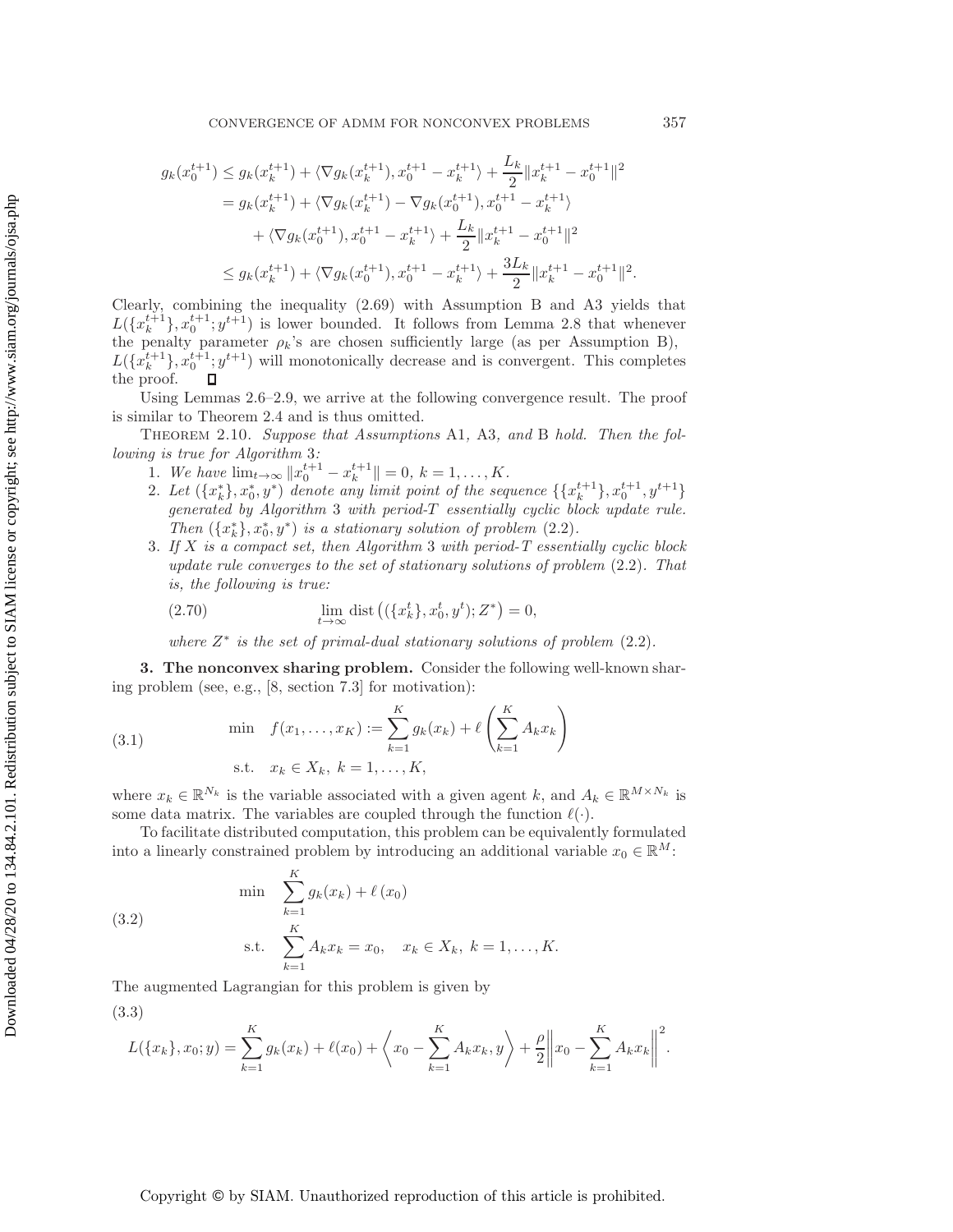#### 358 MINGYI HONG, ZHI-QUAN LUO, AND MEISAM RAZAVIYAYN

Note that we have chosen a special reformulation in  $(3.2)$ : a *single* variable  $x_0$ is introduced which leads to a problem with a *single* linear constraint. Applying the classical ADMM to this reformulation leads to a *multiblock* ADMM algorithm in which  $K+1$  block variables  $({x_k}_{k=1}^K, x_0)$  are updated sequentially. As mentioned in the introduction even in the case where the objective is convex it is not known whether introduction, even in the case where the objective is convex, it is not known whether the multiblock ADMM converges in this case. Variants of the multiblock ADMM have been proposed in the literature to solve this type of multiblock problem; see recent developments in [\[26,](#page-26-12) [27,](#page-26-13) [28,](#page-26-14) [29,](#page-26-15) [30\]](#page-26-16) and the references therein.

In this section, we show that the classical ADMM, together with several of its extensions using different block selection rules, converges even when the objective function is nonconvex. The main assumptions for convergence are that the penalty parameter  $\rho$  is large enough and that the coupling function  $\ell(x_0)$  should be smooth (more detailed conditions will be given shortly). Similarly as in the previous sections (more detailed conditions will be given shortly). Similarly as in the previous sections, we consider a generalized version of ADMM with two types of block update rules: the period-T essentially cyclic rule and the randomized rule. The detailed algorithm is given in the algorithm below.

## <span id="page-21-0"></span>**Algorithm 4. The flexible ADMM for problem [\(3.2\)](#page-20-0).** Let  $\mathcal{C}^1 = \{0, \ldots, K\}, t = 0, 1, \ldots$ At each iteration  $t + 1$ , do: **If**  $t + 1 \geq 2$ , pick an index set  $\mathcal{C}^{t+1} \subseteq \{0, \ldots, K\}.$ **For**  $k = 1, ..., K$ <br>**If**  $k \in \mathbb{C}^{t+1}$  the **If**  $k \in \mathcal{C}^{t+1}$ , then agent k updates  $x_k$  by  $x_k^{t+1} = \arg\min_{x_k \in X_k} g_k(x_k) - \langle y^t, A_k x_k \rangle + \frac{\rho}{2}$  $\bigg\|x_0^t-\sum_{j$  $\frac{1}{\sqrt{2}}$  $A_j x_j^{t+1} - \sum_{j \geq k}$  $\sum_{i=1}^{n}$  $A_j x_j^t - A_k x_k$ (3.4) **Else**  $x_k^{t+1} = x_k^t$ .<br> **If**  $0 \in C^{t+1}$  und **If**  $0 \in C^{t+1}$ , update the variable  $x_0$  by  $x_0^{t+1} = \arg\min_x \ell(x_0) + \langle y^t, x_0 \rangle + \frac{\rho}{2}$  $\left\| x_0 - \sum_{k=1}^K \right\|$  $k=1$  $A_k x_k^{t+1}$  2 (3.5)  $x_0^{t+1} = \arg\min_x \ell(x_0) + \langle y^t, x_0 \rangle + \frac{\nu}{2} || x_0 - \sum_{k=1} A_k x_k^{t+1} ||$ .

2

<span id="page-21-1"></span>Update the dual variable:

(3.6) 
$$
y^{t+1} = y^t + \rho \left( x_0^{t+1} - \sum_{k=1}^K A_k x_k^{t+1} \right).
$$

**Else**  $x_0^{t+1} = x_0^t, y^{t+1} = y^t$ .

The analysis of Algorithm 4 follows a similar argument as that of Algorithm 3. Therefore we will only provide an outline for it.

First, we make the following assumptions in this section.

## **Assumption C.**

C1. There exists a positive constant  $L > 0$  such that

$$
\|\nabla \ell(x) - \nabla \ell(z)\| \le L\|x - z\| \quad \forall \ x, z.
$$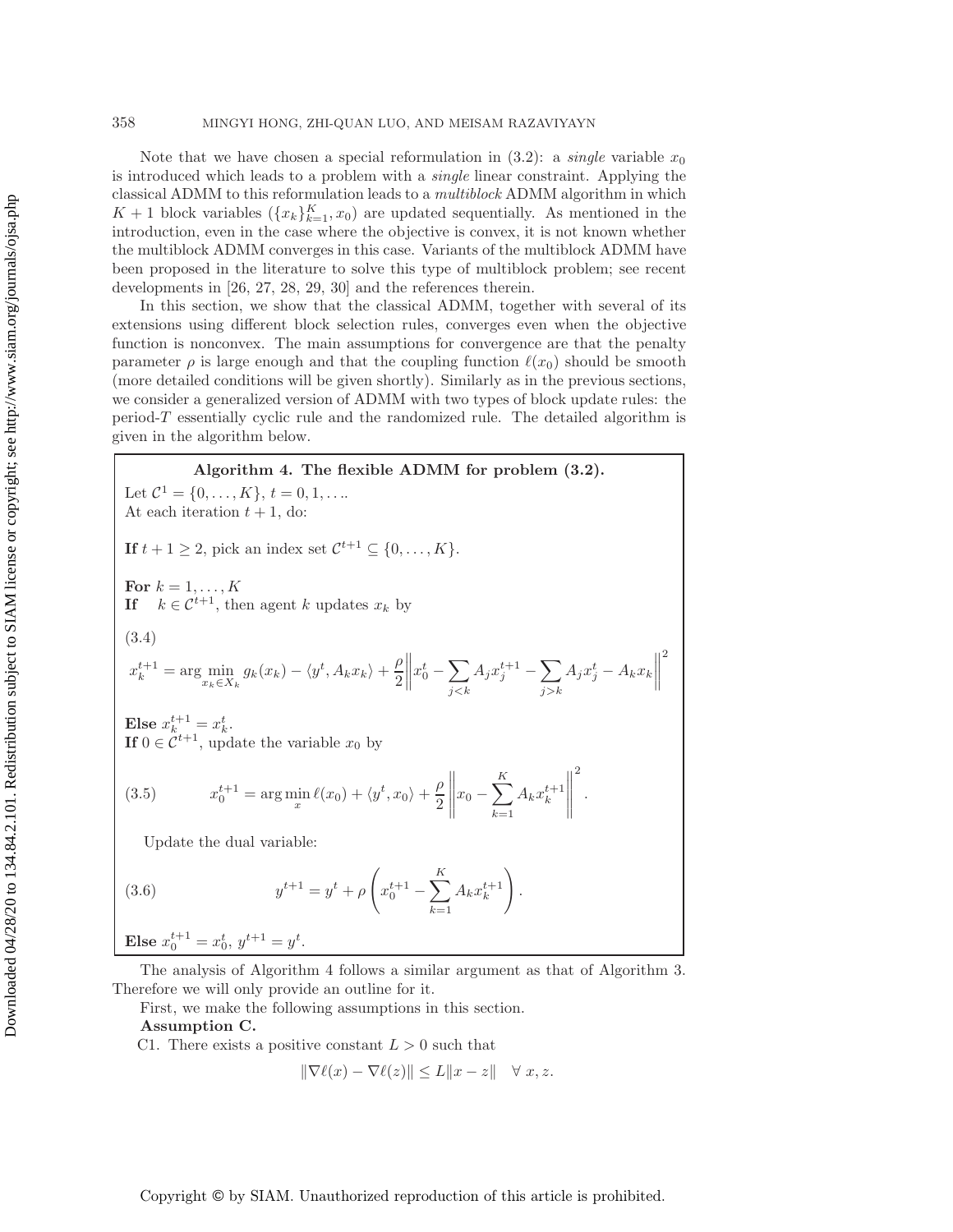Moreover,  $X_k$ 's are closed convex sets; each  $A_k$  is full column rank so that  $\lambda_{\min}(A_k^T A_k) > 0$ , where  $\lambda_{\min}$  denotes the minimum eigenvalue of a matrix.<br>The penalty parameter a is chosen large enough such that

- C2. The penalty parameter  $\rho$  is chosen large enough such that
	- (1) each  $x_k$  subproblem [\(3.4\)](#page-21-0) as well as the  $x_0$  subproblem [\(3.5\)](#page-21-1) is strongly convex, with modulus  $\{\gamma_k(\rho)\}_{k=1}^K$  and  $\gamma(\rho)$ , respectively;<br> $\alpha(\rho) > 2L^2$  and that  $\rho > L$
	- (2)  $\rho\gamma(\rho) > 2L^2$  and that  $\rho \geq L$ .
- C3.  $f(x_1, \ldots, x_K)$  is lower bounded over  $\prod_{k=1}^K X_k$ .<br>C4.  $a_k$  is either smooth ponconvex or convex (poss
- C4.  $g_k$  is either smooth nonconvex or convex (possibly nonsmooth). For the former case, there exists  $L_k > 0$  such that  $\|\nabla g_k(x_k) - \nabla g_k(z_k)\| \leq L_k \|x_k - z_k\|$ for all  $x_k, z_k \in X_k$ .

Note that compared with Assumptions A and B, in this case we no longer require that each  $g_k$  be smooth. Define an index set  $\mathcal{K} \subseteq \{1,\ldots,K\}$  such that  $g_k$  is convex if  $k \in \mathcal{K}$  and nonconvex smooth otherwise. Further, the requirement that  $A_k$  is full column rank is needed to make the  $x_k$  subproblem [\(3.4\)](#page-21-0) strongly convex.

Our convergence analysis consists of a series of lemmas whose proofs, for the most part, are omitted since they are similar to that of Lemmas [2.1–](#page-5-1)[2.3.](#page-7-2)

Lemma 3.1. *Suppose Assumption* C *is satisfied. Then for Algorithm* 4 *with either the essentially cyclic rule or the randomized rule, the following is true:*

$$
\nabla \ell(x_0^{t+1}) = -y^{t+1}, \text{ if } 0 \in \mathcal{C}^{t+1}, \quad L^2 \|x_0^{t+1} - x_0^t\|^2 \ge \|y^{t+1} - y^t\|^2,
$$
  

$$
L^2 \|x_0^{t+1} - x_0^{t(k)}\|^2 \ge \|y^{t+1} - y^{t(k)}\|^2, \quad L^2 \|\hat{x}_0^{t+1} - x_0^t\|^2 \ge \|\hat{y}^{t+1} - y^t\|^2.
$$

<span id="page-22-0"></span>Lemma 3.2. *Suppose Assumption* C *is satisfied. Then for Algorithm* 4 *with either the essentially cyclic rule or the randomized rule, the following is true:*

$$
L(\lbrace x_k^{t+1} \rbrace, x_0^{t+1}; y^{t+1}) - L(\lbrace x_k^t \rbrace, x_0^t; y^t)
$$
  
(3.7) 
$$
\leq \sum_{k \neq 0, k \in \mathcal{C}^{t+1}} -\frac{\gamma_k(\rho)}{2} \|x_k^{t+1} - x_k^t\|^2 - \left(\frac{\gamma(\rho)}{2} - \frac{L^2}{\rho}\right) \|x_0^{t+1} - x_0^t\|^2.
$$

Lemma 3.3. *Assume the same setup as in Lemma* [3.2](#page-22-0)*. Then the following limit exists and is bounded from below:*

(3.8) 
$$
\lim_{t \to \infty} L(\{x_k^{t+1}\}, x_0^{t+1}; y^{t+1}).
$$

*Proof.* We have the following series of inequalities:

$$
L({x_k^{r+1}}), x_0^{r+1}; y^{r+1})
$$
  
=  $\sum_{k=1}^K g_k(x_k^{t+1}) + \ell(x_0^{t+1}) + \left\langle x_0^{t+1} - \sum_{k=1}^K A_k x_k^{t+1}, y^{t+1} \right\rangle + \frac{\rho}{2} ||x_0^{t+1} - \sum_{k=1}^K A_k x_k^{t+1}||^2$   
=  $\sum_{k=1}^K g_k(x_k^{t+1}) + \ell(x_0^{t+1}) + \left\langle \sum_{k=1}^K A_k x_k^{t+1} - x_0^{t+1}, \nabla \ell(x_0^{t+1}) \right\rangle$   
+  $\frac{\rho}{2} ||x_0^{t+1} - \sum_{k=1}^K A_k x_k^{t+1}||^2$   
 $\geq \sum_{k=1}^K g_k(x_k^{t+1}) + \ell \left( \sum_{k=1}^K A_k x_k^{t+1} \right) + \frac{\rho - L}{2} ||x_0^{t+1} - \sum_{k=1}^K A_k x_k^{t+1}||^2.$ 

The last inequality comes from the fact that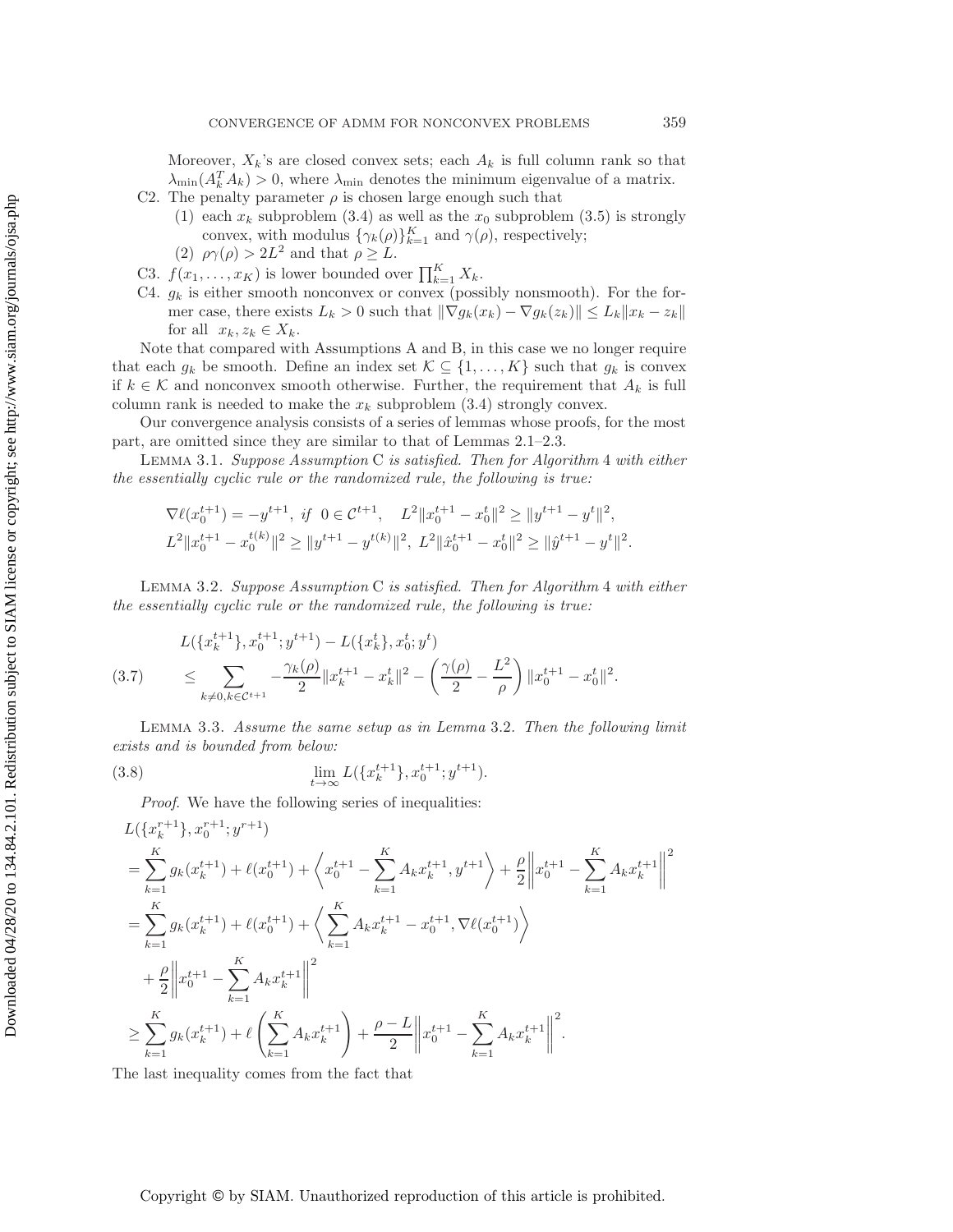$$
\ell\left(\sum_{k=1}^{K} A_k x_k^{t+1}\right) \le \ell(x_0^{t+1}) + \left\langle \sum_{k=1}^{K} A_k x_k^{t+1} - x_0^{t+1}, \nabla \ell(x_0^{t+1}) \right\rangle
$$

$$
+ \frac{L}{2} \left\| x_0^{t+1} - \sum_{k=1}^{K} A_k x_k^{t+1} \right\|^2.
$$

Using assumptions C2–C3 leads to the desired result. П

We note that the above result holds true deterministically even if the randomized scheme is used. The reason is that at each iteration regardless of whether  $0 \in \mathcal{C}^{t+1}$ , we have  $y^{t+1} = -\nabla \ell(x^{t+1})$  because these two variables are always updated at the same iteration. The rest of the proof is not dependent on the algorithm same iteration. The rest of the proof is not dependent on the algorithm.

We have the following main result for the nonconvex consensus problem.

Theorem 3.4. *Suppose that Assumption* C *holds. Then the following is true for Algorithm* 4*, either deterministically for the essentially cyclic update rule or a.s. for the randomized update rule:*

- 1. We have  $\lim_{t\to\infty} \|\sum_k A_k x_k^{t+1} x_0^{t+1}\| = 0, k = 1,\ldots,K.$ <br>2. Let  $(A_{r^*}^*\cdot x^*, y^*)$  denote any limit noint of the sequence is
- 2. Let  $({x<sub>k</sub><sup>*</sup>}, x<sub>0</sub><sup>*</sup>, y<sup>*</sup>)$  denote any limit point of the sequence  $({x<sub>k</sub><sup>t+1</sup>}, x<sub>0</sub><sup>t+1</sup>, y<sub>0</sub><sup>t+1</sup>)$ <br>generated by Algorithm A. Then  $({x<sub>k</sub><sup>*</sup>}, x<sup>*</sup>, y<sup>*</sup>)$  is a stationary solution of *generated by Algorithm* 4*.* Then  $({x_k^*}, x_0^*, y^*)$  *is a stationary solution of gradien* (3.2) *in the sense that problem* [\(3.2\)](#page-20-0) *in the sense that*

$$
x_k^* \in \arg\min_{x_k \in X_k} g_k(x_k) + \langle y^*, -A_k x_k \rangle, \ k \in \mathcal{K},
$$
  

$$
\langle x_k - x_k^*, \nabla g_k(x_k^*) - A_k^T y^* \rangle \ge 0 \quad \forall \ x_k \in X_k, \ k \notin \mathcal{K},
$$
  

$$
\nabla \ell(x_0^*) + y^* = 0,
$$
  

$$
\sum_{k=1}^K A_k x_k^* = x_0^*.
$$

3. If  $X_k$  is a compact set for all  $k$ , then Algorithm 4 converges to the set of *stationary solutions of problem* [\(3.2\)](#page-20-0)*, i.e.,*

(3.9) 
$$
\lim_{t \to \infty} \text{dist}\left( (\{x_k^t\}, x_0^t, y^t); Z^* \right) = 0,
$$

*where*  $Z^*$  *is the set of primal-dual stationary solutions for problem*  $(3.2)$ *.* 

The following corollary specializes the previous convergence result to the case where all  $g_k$ 's as well as  $\ell$  are convex (but not necessarily strongly convex). We<br>emphasize that this is still a pontrivial result since unlike [27, 29, 31, 34], we do not emphasize that this is still a nontrivial result, since unlike [\[27,](#page-26-13) [29,](#page-26-15) [31,](#page-26-17) [34\]](#page-26-20), we do not require the dual stepsize to be small or the  $g_k$ 's and  $\ell$  to be strongly convex. Therefore<br>it is not known whether the classical ADMM converges for the multiplock problem it is not known whether the classical ADMM converges for the multiblock problem [\(3.2\)](#page-20-0), even for the convex case.

Corollary 3.5. *Suppose that Assumptions* C1 *and* C3 *hold and that* <sup>g</sup>k *and* -*assumption: are convex. Further, suppose that Assumption* C2 *is weakened with the following*

C2. *The penalty parameter*  $\rho$  *is chosen large enough such that*  $\rho > \sqrt{2}L$ . *Then the flexible ADMM algorithm (i.e., Algorithm* 4*) converges to the set of primaldual optimal solutions*  $({x<sub>k</sub><sup>*</sup>}, x<sup>*</sup>, y<sup>*</sup>)$  *of problem* [\(2.2\)](#page-2-1)*, either deterministically for the*<br>essentially cyclic undate rule or a s- for the randomized undate rule *essentially cyclic update rule or a.s. for the randomized update rule.*

Similar to the consensus problem, one can extend Algorithm 4 to its proximal version. Here the benefit offered by the proximal-type algorithms is twofold: *(i)* one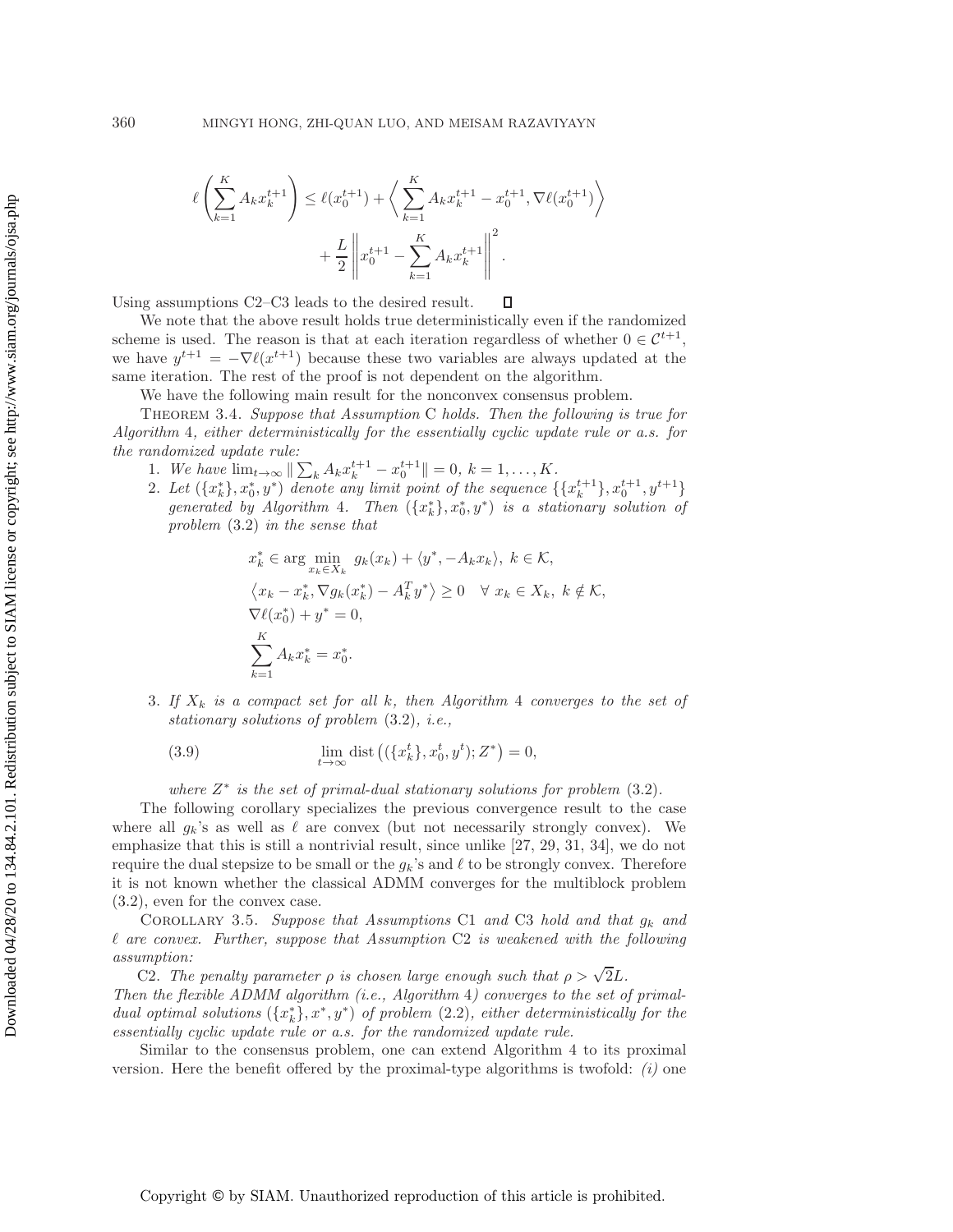can remove the strong convexity requirement posed in Assumption  $C_2(1)$ ; (ii) one can allow an inexact and simple update for each block variable. However, the analysis is a bit more involved, as the penalty parameter  $\rho$  as well as the proximal coefficient for each subproblem needs to be carefully bounded. Due to the fact that the analysis follows steps almost identical to those in section [2.3,](#page-14-2) we will not present them here.

**4. Extensions.** In this paper, we analyze the behavior of the ADMM method in the absence of convexity. We show that when the penalty parameter is chosen sufficiently large, the ADMM and several of its variants converge to the set of stationary solutions for certain consensus and sharing problems.

Our analysis is based on using the augmented Lagrangian as a potential function to guide the iterate convergence. This approach may be extended to other nonconvex problems. In particular, if the following set of sufficient conditions (see Assumption D below) are satisfied, then the convergence of the ADMM is guaranteed for the nonconvex problem [\(1.1\)](#page-0-0). It is important to note that in practice these conditions should be verified case by case for different applications, just as we have done for the consensus and sharing problems.

## **Assumption D.**

- D1. The iterations are well defined, meaning the function  $L(x^t; y^t)$  is uniformly lower bounded for all t lower bounded for all  $t$ .<br>There exists a constant
- D2. There exists a constant  $\sigma > 0$  such that  $||y^{t+1} y^t||^2 \le \sigma ||x^{t+1} x^t||^2$  for all  $\sigma$ t.
- D3.  $g_k(\cdot)$  is either smooth nonconvex or nonsmooth convex. The coupling function with respect to each block variable  $x_k$  but is not necessarily jointly convex<br>with  $x - X_k$  is a closed convex set. Problem (1.1) is feasible that is  $\{x | k\}$  $\langle \cdot \rangle$  is smooth with Lipschitz continuous gradient L. Moreover,  $\ell(\cdot)$  is convex<br>with respect to each block variable  $x_i$ , but is not necessarily jointly convex with x.  $X_k$  is a closed convex set. Problem [\(1.1\)](#page-0-0) is feasible, that is,  $\{x \mid$  $Ax = q$ }  $\bigcap_{k=1}^{n}$  relint $X_k \neq \emptyset$ .<br>The penalty parameter  $q$  is
- D4. The penalty parameter  $\rho$  is chosen large enough such that each subproblem is strongly convex with modulus  $\gamma_k(\rho)$ , which is a nondecreasing function of <sup>ρ</sup>. Further, ργk(ρ) <sup>&</sup>gt; <sup>2</sup><sup>σ</sup> for all <sup>k</sup>.

Following a similar argument leading to Theorem [2.4,](#page-8-1) we can show that as long as Assumption D is satisfied, then the primal feasibility gap  $||q - \sum_{k=1}^{K} A_k x_k^{t+1}||$  goes<br>to zero in the limit and that every limit point of the sequence  $\iint_R x_{t+1}^{t+1} x_{t+1}^{t+1} dx$ to zero in the limit and that every limit point of the sequence  $\{x_k^{t+1}\}, x_0^{t+1}, y_1^{t+1}\}$  is a stationary solution of problem [\(1.1\)](#page-0-0). A few remarks on Assumption D are in order:

- 1. Assumption D1 is necessary for showing convergence. Without D1, even if one is able to show that the augmented Lagrangian is decreasing, one cannot claim the convergence to stationary solutions. The reason is that the augmented Lagrangian may go to  $-\infty$ ,<sup>[1](#page-24-0)</sup> and therefore there is no way to guarantee that the successive difference of the iterates goes to 0, or the primal feasibility is satisfied in the limit.
- 2. The main drawback of Assumption D is that it is made on the iterates rather than on the problem. For different linearly constrained optimization problems, one still needs to verify that these conditions are indeed valid, as we have done for the consensus and the sharing problem considered in this paper.

<span id="page-24-0"></span><sup>&</sup>lt;sup>1</sup>In fact, it is very easy to modify the algorithm so that the augmented Lagrangian reduces at each iteration—just change the "+" in the dual update  $(2.12)$  to "-"." However, it is obvious that by doing this the dual variables will become unbounded, and the primal feasibility will never be satisfied.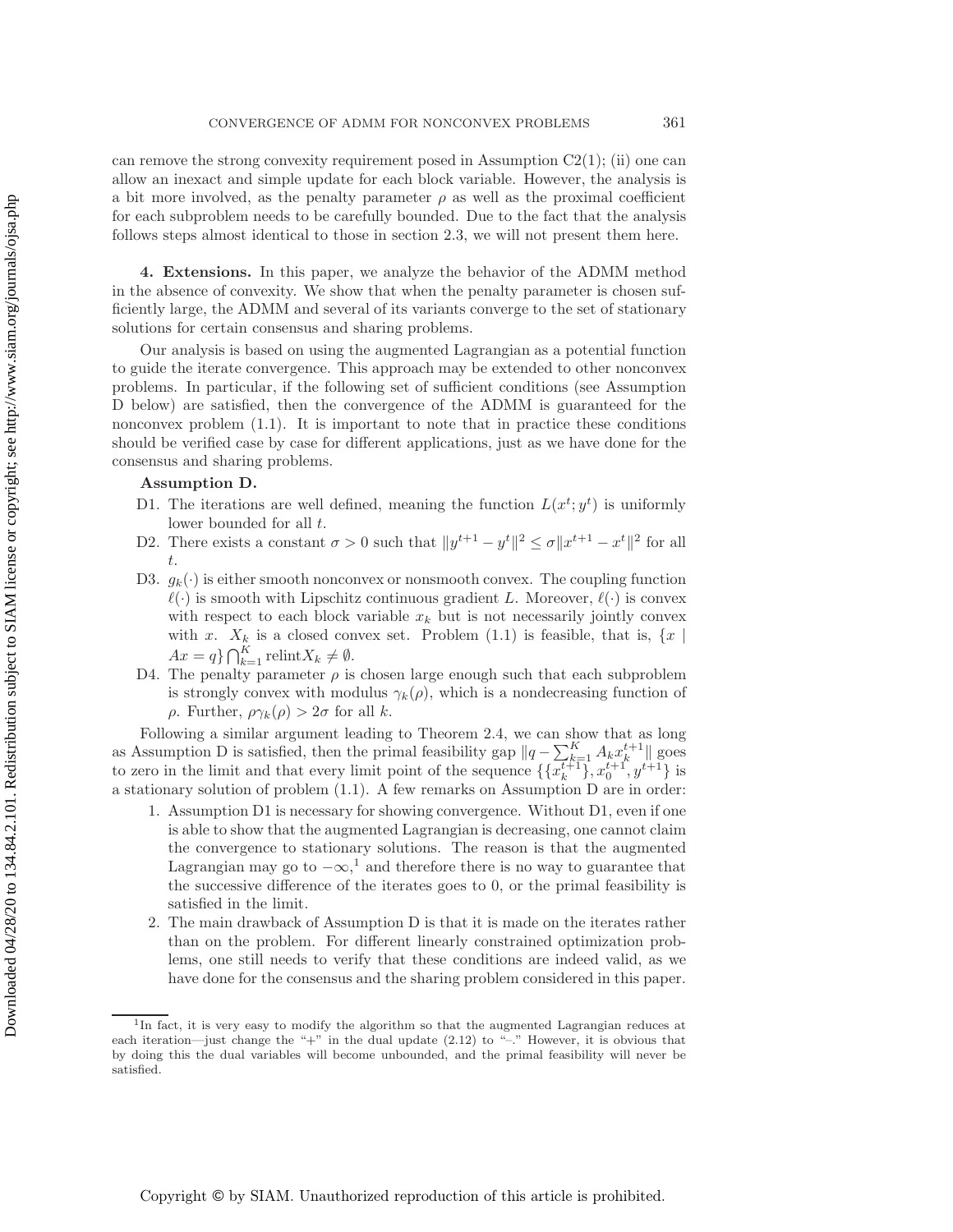Here we mention one more family of problems for which Assumption D can be verified. Consider

(4.1) 
$$
\begin{aligned}\n\min \quad & f(x_1) + g(x_2) \\
\text{s.t.} \quad & Bx_1 + Ax_2 = c, \ x_1 \in X,\n\end{aligned}
$$

where  $f(\cdot)$  is a convex possibly nonsmooth function;  $g(\cdot)$  is a possibly nonconvex function and has Lipschitzian gradient with modulus  $L_q$ ;  $X \subseteq R^N$ ; A is an invertible matrix; and  $g(\cdot)$  and  $f(\cdot)$  are lower bounded over the set X. Consider the following ADMM method, where the iterate generated at iteration  $t + 1$  is given by

$$
x_1^{t+1} = \arg\min_{x_1 \in X} f(x_1) + \langle Bx_1 + Ax_2^t - c, y^t \rangle + \frac{\rho}{2} \|Bx_1 + Ax_2^t - c\|^2,
$$
  
\n
$$
x_2^{t+1} = \arg\min g(x_2) + \langle Bx_1^{t+1} + Ax_2 - c, y^t \rangle + \frac{\rho}{2} \|Bx_1^{t+1} + Ax_2 - c\|^2,
$$
  
\n
$$
y^{t+1} = y^t + \rho \left( Bx_1^{t+1} + Ax_2^{t+1} - c \right).
$$

By using steps in Lemmas 2.1–2.3, one can verify that if  $\rho > L_g/\lambda_{\rm min}(AA^T)$ , then Assumption D1 holds true. By having  $\rho$  large enough and by using the invertibility of A, we can make the  $x_2$  subproblem strongly convex, and then Assumption D4 holds true. Other assumptions can be verified along similar lines. Note that in this case the convergence can be obtained with a slightly weaker condition in which the  $x_1$ subproblem is convex but not necessarily strongly convex.

#### REFERENCES

- [1] M. Hong, Z.-Q. Luo, and M. Razaviyayn, On the convergence of alternating direction method of mulitpliers for a family of nonconvex problems, in Proceedings of ICASSP 2015, 2015.
- <span id="page-25-0"></span>[2] R. Glowinski and A. Marroco, Sur l'approximation, par elements finis d'ordre un,et la resolution, par penalisation-dualite, d'une classe de problemes de dirichlet non lineares, Rev. Francaise Auto., Inform. Recherche Oper., 9 (1975), pp. 41–76.
- <span id="page-25-1"></span>[3] D. GABAY AND B. MERCIER, A dual algorithm for the solution of nonlinear variational problems via finite element approximation, Comput. Math. Appl., 2 (1976), pp. 17–40.
- <span id="page-25-2"></span>[4] J. ECKSTEIN, Splitting Methods for Monotone Operators with Applications to Parallel Optimization, Ph.D thesis, Operations Research Center, MIT, Cambridge, MA, 1989.
- <span id="page-25-3"></span>[5] J. ECKSTEIN AND D. P. BERTSEKAS, On the Douglas-Rachford splitting method and the proximal point algorithm for maximal monotone operators, Math. Program., 55 (1992), pp. 293–318.
- <span id="page-25-4"></span>[6] R. Glowinski, Numerical Methods for Nonlinear Variational Problems, Springer-Verlag, New York, 1984.
- <span id="page-25-5"></span>D. P. BERTSEKAS AND J. N. TSITSIKLIS, Parallel and Distributed Computation: Numerical Methods, 2nd ed, Athena Scientific, Belmont, MA, 1997.
- <span id="page-25-6"></span>[8] S. BOYD, N. PARIKH, E. CHU, B. PELEATO, AND J. ECKSTEIN, *Distributed optimization and sta*tistical learning via the alternating direction method of multipliers, Found. Trends Machine Learning, 3 (2011).
- <span id="page-25-7"></span>[9] W. YIN, S. OSHER, D. GOLDFARB, AND J. DARBON, Bregman iterative algorithms for l1minimization with applications to compressed sensing, SIAM J. Imgaging Sci., 1 (2008), pp. 143–168.
- <span id="page-25-8"></span>[10] J. Yang, Y. Zhang, and W. Yin, An efficient TVL1 algorithm for deblurring multichannel images corrupted by impulsive noise, SIAM J. Sci. Comput., 31 (2009), pp. 2842–2865.
- <span id="page-25-9"></span>[11] X. Zhang, M. Burger, and S. Osher, A unified primal-dual algorithm framework based on Bregman iteration, J. Sci. Comput., 46 (2011), pp. 20–46.
- <span id="page-25-10"></span>[12] K. SCHEINBERG, S. MA, AND D. GOLDFARB, Sparse Inverse Covariance Selection via Alternating Linearization Methods, Adv. Neural Inf. Process. Syst. 23, MIT Press, Cambridge, MA, 2010.
- <span id="page-25-11"></span>[13] I. Schizas, A. Ribeiro, and G. Giannakis, Consensus in ad hoc WSNS with noisy links—Part i: Distributed estimation of deterministic signals, IEEE Trans. Signal Process., 56 (2008), pp. 350–364.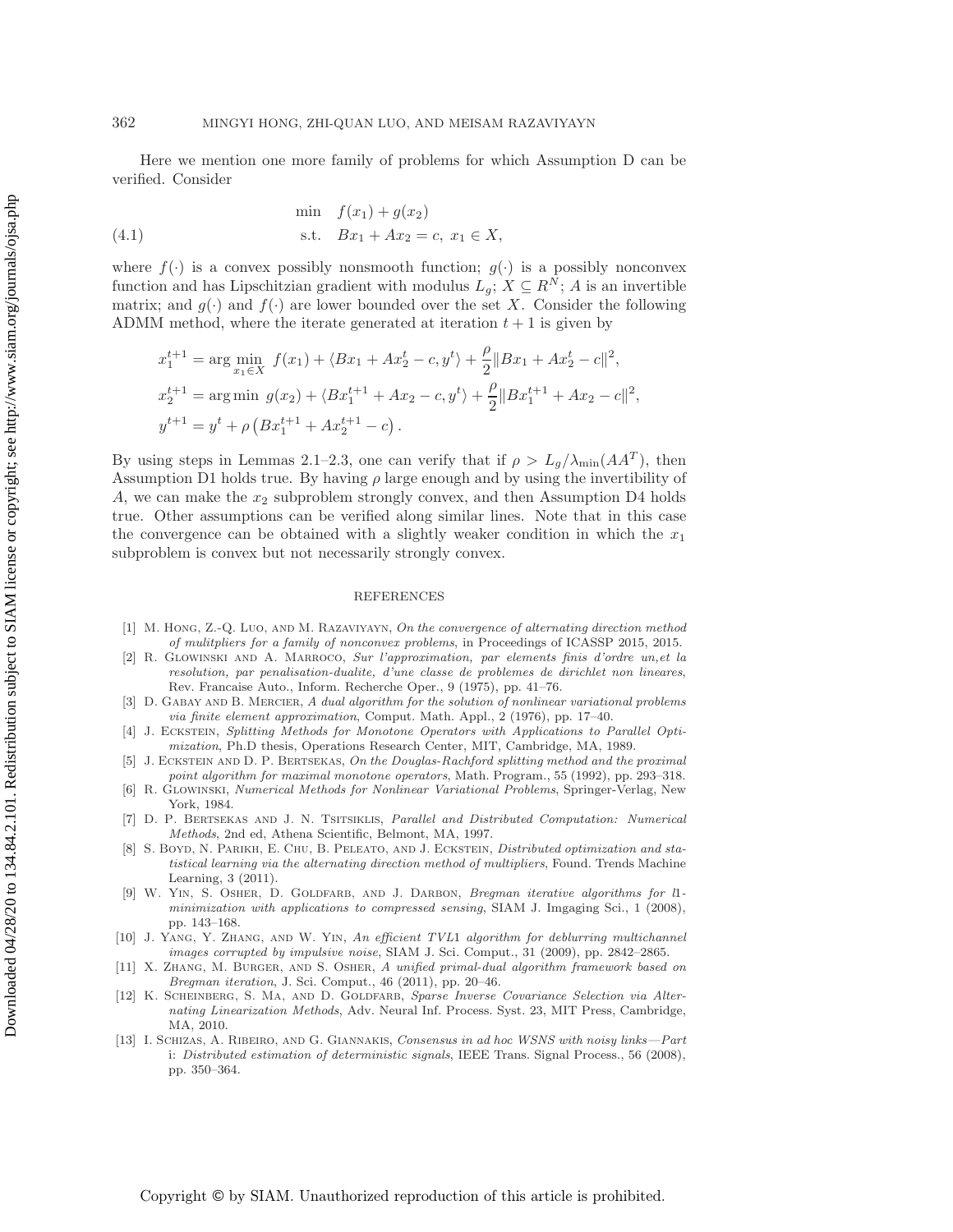- <span id="page-26-0"></span>[14] C. FENG, H. XU, AND B. LI, An alternating direction method approach to cloud traffic management, IEEE/ACM Trans. Networking, submitted, 2014.
- <span id="page-26-1"></span>[15] W.-C. Liao, M. Hong, H. Farmanbar, Xu Li, Z.-Q. Luo, and H. Zhang, Min flow rate maximization for software defined radio access networks, IEEE J. Selected Areas Commun., 32 (2014), pp. 1282–1294.
- <span id="page-26-3"></span><span id="page-26-2"></span>[16] D. P. Bertsekas, Nonlinear Programming, 2nd ed, Athena Scientific, Belmont, MA, 1999.
- [17] S. Boyd and L. Vandenberghe, Convex Optimization, Cambridge University Press, Cambridge, UK, 2004.
- <span id="page-26-4"></span>[18] A. NEDIC AND A. OZDAGLAR, Cooperative distributed multi-agent optimization, in Convex Optimization in Signal Processing and Communications, Cambridge University Press, Cambridge, UK, 2009.
- <span id="page-26-5"></span>[19] D. P. Bertsekas, Constrained Optimization and Lagrange Multiplier Method, Academic Press, New York, 1982.
- <span id="page-26-6"></span>[20] B. HE AND X. YUAN, On the  $O(1/n)$  convergence rate of the Douglas-Rachford alternating direction method, SIAM J. Numer. Anal., 50 (2012), pp. 700–709.
- <span id="page-26-7"></span>[21] R. Monteiro and B. Svaiter, Iteration-complexity of block-decomposition algorithms and the alternating direction method of multipliers, SIAM J. Optim., 23 (2013), pp. 475–507.
- <span id="page-26-8"></span>[22] D. Davis and W. Yin, Convergence Rate Analysis of Several Splitting Schemes, CAM Report 14-51, UCCA, Los Angeles, 2014.
- <span id="page-26-9"></span>[23] T. GOLDSTEIN, B. O'DONOGHUE, S. SETZER, AND R. BARANIUK, Fast alternating direction optimization methods, SIAM J. Imaging Sci., 7 (2014), pp. 1588–1623.
- <span id="page-26-10"></span>[24] D. GOLDFARB, S. MA, AND K. SCHEINBERG, Fast alternating linearization methods for minimizing the sum of two convex functions, Math. Program., 141 (2012), pp. 349–382.
- <span id="page-26-11"></span>[25] W. DENG AND W. YIN, On the global linear convergence of alternating direction methods, J. Sci. Comput. (2015), pp. 1–28.
- <span id="page-26-12"></span>[26] C. CHEN, B. HE, X. YUAN, AND Y. YE, The direct extension of ADMM for multi-block convex minimization problems is not necessarily convergent, Math. Program., 155 (2016), pp. 57–79.
- <span id="page-26-13"></span> $[27]$  M. Hong AND Z.-Q. Luo, On the linear convergence of the alternating direction method of multipliers, preprint, arXiv:1208.3922, 2012.
- <span id="page-26-14"></span>[28] B. He, M. Tao, and X. Yuan, Alternating direction method with Gaussian back substitution for separable convex programming, SIAM J. Optim., 22 (2012), pp. 313–340.
- <span id="page-26-15"></span>[29] M. Hong, T.-H. Chang, X. Wang, M. Razaviyayn, S. Ma, and Z.-Q. Luo, A block successive upper bound minimization method of multipliers for linearly constrained convex optimization, preprint, arXiv:1401.7079, 2014.
- <span id="page-26-16"></span>[30] X. WANG, M. HONG, S. MA, AND Z.-Q. LUO, Solving multiple-block separable convex minimization problems using two-block alternating direction method of multipliers, Pac. J. Optim., 11 (2015), pp. 645–667.
- <span id="page-26-17"></span>[31] D. Han and X. Yuan, A note on the alternating direction method of multipliers, J. Optim. Theory Appl., 155 (2012), pp. 227–238.
- <span id="page-26-18"></span>[32] W. Deng, M. Lai, Z. Peng, and W. Yin, Parallel multi-block ADMM with o(1/k) convergence, preprint, arXiv:1312.3040, 2013.
- <span id="page-26-19"></span>[33] B. HE, H. XU, AND X. YUAN, On the proximal jacobian decomposition of ALM for multipleblock separable convex minimization problems and its relationship to ADMM, J. Sci. Comput.  $(2015)$ , pp. 1–14.
- <span id="page-26-20"></span>[34] T. LIN, S. MA, AND S. ZHANG, On the global linear convergence of the ADMM with multi-block variables, preprint, arXiv:1408.4266, 2014.
- <span id="page-26-21"></span>M. HONG, T.-H. CHANG, X. WANG, M. RAZAVIYAYN, S. MA, AND Z.-Q. LUO, A block coordinate descent method of multipliers: Convergence analysis and applications, in Proceedings of the International Conference on Acoustics, Speech and Signal Processing, 2014.
- <span id="page-26-22"></span>[36] X. GAO AND S. ZHANG, First-order algorithms for convex optimization with nonseparate objective and coupled constraints, [http://www.optimization-online.org/DB](http://www.optimization-online.org/DB_HTML/2015/05/4901.html) HTML/2015/05/4901.html (2015).
- <span id="page-26-23"></span>[37] Y. Zhang, An alternating direction algorithm for nonnegative matrix factorization, manuscript, [http://www.caam.rice.edu/ zhang/reports/tr1003.pdf](http://www.caam.rice.edu/~zhang/reports/tr1003.pdf) (2010).
- <span id="page-26-24"></span>[38] D. L. SUN AND C. FEVOTTE, Alternating direction method of multipliers for non-negative matrix factorization with the beta-divergence, in the Proceedings of the IEEE International Conference on Acoustics, Speech, and Signal Processing (ICASSP), 2014.
- <span id="page-26-25"></span>[39] Z. Wen, C. Yang, X. Liu, and S. Marchesini, Alternating direction methods for classical and ptychographic phase retrieval, Inverse Problems, 28 (2012), pp. 1–18.
- <span id="page-26-26"></span>[40] R. Zhang and J. T. Kwok, Asynchronous distributed admm for consensus optimization, in Proceedings of the 31st International Conference on Machine Learning, 2014.